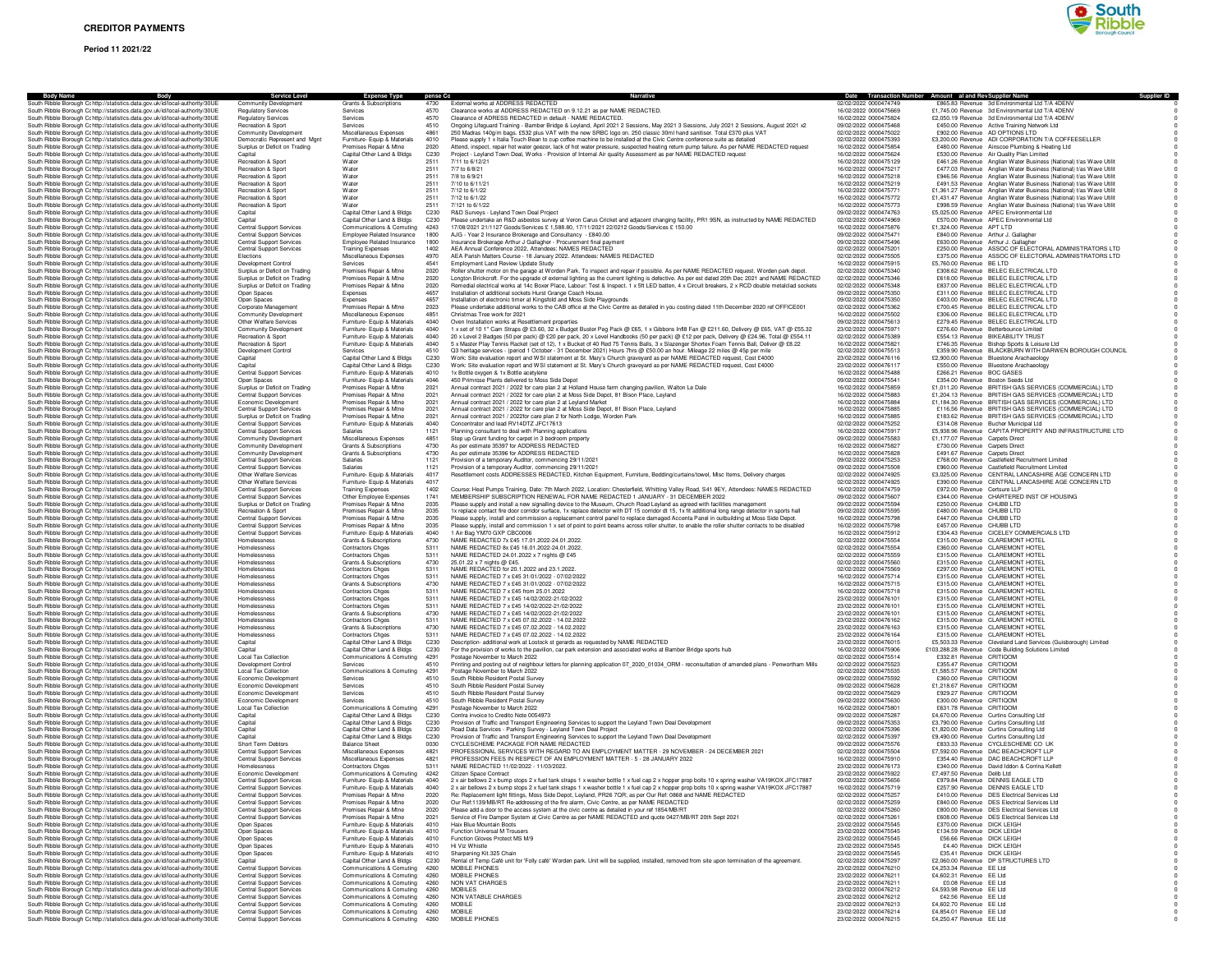#### **Period 11 2021/22**



|  | South Ribble Borough Cc http://statistics.data.gov.uk/id/local-authority/30UE                                                                                                                                                                  | <b>Central Support Services</b>                                    | Furniture- Equip & Materials                                 | 4013         | 6 x Revera Venetian Blinds including fitting for The Leaders Office and The Cabinet Office                                                                                                   |
|--|------------------------------------------------------------------------------------------------------------------------------------------------------------------------------------------------------------------------------------------------|--------------------------------------------------------------------|--------------------------------------------------------------|--------------|----------------------------------------------------------------------------------------------------------------------------------------------------------------------------------------------|
|  | South Ribble Borough Cc http://statistics.data.gov.uk/id/local-authority/30UE<br>South Ribble Borough Cc http://statistics.data.gov.uk/id/local-authority/30UE                                                                                 | <b>Central Support Services</b><br><b>Central Support Services</b> | Furniture- Equip & Materials<br>Furniture- Equip & Materials | 4010<br>4040 | For the supply of tools, equipment and ceiling tiles to the Civic Centre<br>9 x all blade cylinders- BIN1293                                                                                 |
|  | South Ribble Borough Cohttp://statistics.data.gov.uk/id/local-authority/30UE                                                                                                                                                                   | Democratic Represent and Mgnt                                      | Furniture- Equip & Materials                                 | 4010         | Please provide Mayoral badges as per quotations below as discussed with NAME REDAC                                                                                                           |
|  | South Ribble Borough Cc http://statistics.data.gov.uk/id/local-authority/30UE<br>South Ribble Borough Cc http://statistics.data.gov.uk/id/local-authority/30UE                                                                                 | <b>Waste Collection</b><br><b>Waste Collection</b>                 | Services<br>Services                                         | 4570<br>4570 | Additional Bulky Collections- January 2022<br>Additional WEEE collections- January 2022                                                                                                      |
|  | South Ribble Borough C: http://statistics.data.gov.uk/id/local-authority/30UE                                                                                                                                                                  | Short Term Creditors                                               | <b>Balance Sheet</b>                                         | 0030         | ret bulk coll                                                                                                                                                                                |
|  | South Ribble Borough Cr http://statistics.data.gov.uk/id/local-authority/30UE                                                                                                                                                                  | <b>Waste Collection</b>                                            | Services                                                     | 4570         | Loaders Living wage pay rise January 2022.                                                                                                                                                   |
|  | South Ribble Borough C: http://statistics.data.gov.uk/id/local-authority/30UE<br>South Ribble Borough Cc http://statistics.data.gov.uk/id/local-authority/30UE                                                                                 | Surplus or Deficit on Trading<br><b>Central Support Services</b>   | Services<br>Furniture- Equip & Materials                     | 4510<br>4040 | Professional services concerning Field Change Request application: Lease to Electric Blu<br>FOOTBALL PITCH LINE MARKER PAINT 10LTRS PITCHMARKER Q2                                           |
|  | South Ribble Borough Cc http://statistics.data.gov.uk/id/local-authority/30UE                                                                                                                                                                  | Community Development                                              | Miscellaneous Expenses                                       | 4861         | Leyland Station Watering System                                                                                                                                                              |
|  | South Ribble Borough Cc http://statistics.data.gov.uk/id/local-authority/30UE                                                                                                                                                                  | Recreation & Sport                                                 | Premises Repair & Mtne                                       | 2021         | 2021/2022 service contract for Bamber Bridge Leisure Centre, 2 x visits to the filtration sy-                                                                                                |
|  | South Ribble Borough Cohttp://statistics.data.gov.uk/id/local-authority/30UE<br>South Ribble Borough Cc http://statistics.data.gov.uk/id/local-authority/30UE                                                                                  | Recreation & Sport<br>Recreation & Sport                           | Premises Repair & Mtne<br>Premises Repair & Mtne             | 2021<br>2021 | 2021/2022 service contract for Penwortham Leisure Centre. 2x visits to the filtration syster<br>2021/2022 service contract for Bamber Bridge Leisure Centre, 2 x visits to the filtration sy |
|  | South Ribble Borough Cc http://statistics.data.gov.uk/id/local-authority/30UE                                                                                                                                                                  | Recreation & Sport                                                 | Premises Repair & Mtne                                       | 2021         | 2021/2022 service contract for Penwortham Leisure Centre, 2x visits to the filtration syste                                                                                                  |
|  | South Ribble Borough C: http://statistics.data.gov.uk/id/local-authority/30UE                                                                                                                                                                  | Recreation & Sport                                                 | Premises Repair & Mtne                                       | 2021         | 2021/2022 service contract for Leyland Leisure Centre, 2x visits to the filtration system, 1>                                                                                                |
|  | South Ribble Borough C: http://statistics.data.gov.uk/id/local-authority/30UE<br>South Ribble Borough Cc http://statistics.data.gov.uk/id/local-authority/30UE                                                                                 | Surplus or Deficit on Trading<br>Surplus or Deficit on Trading     | Premises Repair & Mtne<br>Premises Repair & Mtne             | 2021<br>2021 | Annual Contract 2021/2022 for service oil boiler for 3 Farmyard Cottages on Worden Park<br>Annual Contract 2021/2022 to service oil boiler at 4 Farmyard Cottages on Worden Park             |
|  | South Ribble Borough Cc http://statistics.data.gov.uk/id/local-authority/30UE                                                                                                                                                                  | Surplus or Deficit on Trading                                      | Premises Repair & Mtne                                       | 2021         | Annual Contract 2021/2022 to service oil boiler for Conservatory on Worden Park                                                                                                              |
|  | South Ribble Borough Cc http://statistics.data.gov.uk/id/local-authority/30UE                                                                                                                                                                  | Central Support Services                                           | Premises Repair & Mtne                                       | 2020         | Please install a pulse output meter on the gas supply pipework at the civic centre as detai                                                                                                  |
|  | South Ribble Borough Cc http://statistics.data.gov.uk/id/local-authority/30UE<br>South Ribble Borough Cc http://statistics.data.gov.uk/id/local-authority/30UE                                                                                 | Central Support Services<br>Capital                                | Premises Repair & Mtne<br>Capital Other Land & Bldgs         | 2020<br>C230 | Please install a pulsed output meter on the incoming cold water main at the Civic Centre I<br>McKenzie Arms Site, PR5 6EE, Professional Services - Procurement, Project Manageme             |
|  | South Ribble Borough Cc http://statistics.data.gov.uk/id/local-authority/30UE                                                                                                                                                                  | Capital                                                            | Capital Other Land & Bldgs                                   | C230         | Please provide services to Worden Hall PM and QS support RIBA stage 4-7 - As per cont                                                                                                        |
|  | South Ribble Borough Cr http://statistics.data.gov.uk/id/local-authority/30UE                                                                                                                                                                  | Capital                                                            | Capital Other Land & Bldgs                                   | C230         | Provision of Quantity Surveyor Services, Procurement Support Services, RIBA Stage 3 / I                                                                                                      |
|  | South Ribble Borough Cr http://statistics.data.gov.uk/id/local-authority/30UE<br>South Ribble Borough Cc http://statistics.data.gov.uk/id/local-authority/30UE                                                                                 | Capital<br>Democratic Represent and Mgnt                           | Capital Other Land & Bldgs<br><b>Training Expenses</b>       | C230<br>1406 | Leyland Town Deal - Document Management Services<br>NAME REDACTED TO ATTEND VIRTUAL EVENT - LGBT + IN THE WORKPLACE CO                                                                       |
|  | South Ribble Borough Cc http://statistics.data.gov.uk/id/local-authority/30UE                                                                                                                                                                  | Central Support Services                                           | <b>Training Expenses</b>                                     | 1402         | NAME REDACTED TO ATTEND 'EXCELLING IN THE ROLE OF DATA PROTECTION                                                                                                                            |
|  | South Ribble Borough Cc http://statistics.data.gov.uk/id/local-authority/30UE                                                                                                                                                                  | <b>Central Support Services</b>                                    | Furniture- Equip & Materials                                 | 4040         | GRAFFITI REMOVER TRANSGEL (5 LITRE)<br>Bamber Bridge Leisure Centre                                                                                                                          |
|  | South Ribble Borough Cc http://statistics.data.gov.uk/id/local-authority/30UE<br>South Ribble Borough Cc http://statistics.data.gov.uk/id/local-authority/30UE                                                                                 | Recreation & Sport<br>Recreation & Sport                           | Premises Repair & Mtne<br>Premises Repair & Mtne             | 2020<br>2020 | Leyland Leisure centre                                                                                                                                                                       |
|  | South Ribble Borough Cc http://statistics.data.gov.uk/id/local-authority/30UE                                                                                                                                                                  | <b>Central Support Services</b>                                    | Furniture- Equip & Materials                                 | 4040         | 2 x DAF break pad kits - BIN 541                                                                                                                                                             |
|  | South Ribble Borough C: http://statistics.data.gov.uk/id/local-authority/30UE                                                                                                                                                                  | Central Support Services                                           | Furniture- Equip & Materials                                 | 4040         | 2x EKBS087- Volvo/Dennis pad kit- BIN 539                                                                                                                                                    |
|  | South Ribble Borough Cr http://statistics.data.gov.uk/id/local-authority/30UE<br>South Ribble Borough Cr http://statistics.data.gov.uk/id/local-authority/30UE                                                                                 | <b>Central Support Services</b><br>Open Spaces                     | Furniture- Equip & Materials<br>Expenses                     | 4040<br>4657 | 1 x Wear indicator set- BIN 541<br>x2 LIT-994824 Anti-wrapover swing bearing assemblies as per quote ref. S1789.                                                                             |
|  | South Ribble Borough Cc http://statistics.data.gov.uk/id/local-authority/30UE                                                                                                                                                                  | Open Spaces                                                        | Expenses                                                     | 4657         | x2 Tango seats as per ref S2362                                                                                                                                                              |
|  | South Ribble Borough Cc http://statistics.data.gov.uk/id/local-authority/30UE<br>South Ribble Borough Cc http://statistics.data.gov.uk/id/local-authority/30UE                                                                                 | Open Spaces                                                        | Expenses<br>Expenses                                         | 4657<br>4657 | x2 Tango seats as per ref S2362<br>9 x HAG8051193 End Slat, 6 x HAG8051195 Centre/Low Slat, 57 xHAG8008665 Screw                                                                             |
|  | South Ribble Borough Cc http://statistics.data.gov.uk/id/local-authority/30UE                                                                                                                                                                  | Open Spaces<br>Open Spaces                                         | Expenses                                                     | 4657         | Delivery                                                                                                                                                                                     |
|  | South Ribble Borough Cc http://statistics.data.gov.uk/id/local-authority/30UE                                                                                                                                                                  | Central Support Services                                           | Furniture- Equip & Materials                                 | 4040         | forced through per NAME REDACTED as PO--49997 cancelled in error                                                                                                                             |
|  | South Ribble Borough Cc http://statistics.data.gov.uk/id/local-authority/30UE                                                                                                                                                                  | <b>Central Support Services</b><br><b>Short Term Creditors</b>     | <b>Training Expenses</b><br><b>Balance Sheet</b>             | 1402<br>0140 | EXEMPT ACCOMMODATION COURSE FOR NAMES REDACTED JAN 2022                                                                                                                                      |
|  | South Ribble Borough C: http://statistics.data.gov.uk/id/local-authority/30UE<br>South Ribble Borough Cc http://statistics.data.gov.uk/id/local-authority/30UE                                                                                 | <b>Short Term Creditors</b>                                        | <b>Balance Sheet</b>                                         | 0140         |                                                                                                                                                                                              |
|  | South Ribble Borough Cc http://statistics.data.gov.uk/id/local-authority/30UE                                                                                                                                                                  | Community Development                                              | Miscellaneous Expenses                                       | 4851         | Grant of £1000 towards Covid Vulnerable Project                                                                                                                                              |
|  | South Ribble Borough Cc http://statistics.data.gov.uk/id/local-authority/30UE<br>South Ribble Borough Cc http://statistics.data.gov.uk/id/local-authority/30UE                                                                                 | Democratic Represent and Mgnt<br>Central Support Services          | Grants & Subscriptions<br>Communications & Comuting          | 4720<br>4243 | LG INFORM PLUS MEMBERSHIP SUBSCRIPTION FOR SOUTH RIBBLE BOROUGH<br>Eros network licence, Eros Scanning network licence, Eros Scanning per user, PVC Auto                                     |
|  | South Ribble Borough Cohttp://statistics.data.gov.uk/id/local-authority/30UE                                                                                                                                                                   | <b>Flections</b>                                                   | Miscellaneous Expenses                                       | 4970         | IDOX CONSULTANCY FOR INSTALLATION OF 'PILOT' EROS RELEASE IN BETA EM                                                                                                                         |
|  | South Ribble Borough Cc http://statistics.data.gov.uk/id/local-authority/30UE                                                                                                                                                                  | Local Tax Collection                                               | Services                                                     | 4510         | CNG FUELS LTD AND OLD HOUSE. MOSS FARM                                                                                                                                                       |
|  | South Ribble Borough Cc http://statistics.data.gov.uk/id/local-authority/30UE<br>South Ribble Borough Cr http://statistics.data.gov.uk/id/local-authority/30UE                                                                                 | <b>Central Support Services</b><br>Capital                         | Communications & Comuting<br>Capital Other Land & Bldgs      | 4243<br>C230 | Enghouse Communications platform, 40 Concurrent agents, Call recording, Wallboards, F<br>QC10 - QUICK SET CONCRETE                                                                           |
|  | South Ribble Borough Cr http://statistics.data.gov.uk/id/local-authority/30UE                                                                                                                                                                  | Capital                                                            | Capital Other Land & Bldgs                                   | C230         | 70 x prunus padus trees                                                                                                                                                                      |
|  | South Ribble Borough Cc http://statistics.data.gov.uk/id/local-authority/30UE                                                                                                                                                                  | Capital                                                            | Capital Other Land & Bldgs                                   | C230         | 25 x Fruit trees (mix apple, plum and pear)                                                                                                                                                  |
|  | South Ribble Borough Cc http://statistics.data.gov.uk/id/local-authority/30UE<br>South Ribble Borough Cc http://statistics.data.gov.uk/id/local-authority/30UE                                                                                 | Capital<br>Capital                                                 | Capital Other Land & Bldgs<br>Capital Other Land & Bldgs     | C230<br>C230 | malus<br>Order - trees only as perNAME REDACTED request, Amount - £18204.94                                                                                                                  |
|  | South Ribble Borough Cohttp://statistics.data.gov.uk/id/local-authority/30UE                                                                                                                                                                   | Capital                                                            | Capital Other Land & Bldgs                                   | C230         | Order - Trees including delivery as per NAMES REDACTED request, Amount - £6020                                                                                                               |
|  | South Ribble Borough Cc http://statistics.data.gov.uk/id/local-authority/30UE                                                                                                                                                                  | <b>Central Support Services</b>                                    | Salaries                                                     | 1100         | Recruitment Services: NAME REDACTED                                                                                                                                                          |
|  | South Ribble Borough Cc http://statistics.data.gov.uk/id/local-authority/30UE<br>South Ribble Borough Cr http://statistics.data.gov.uk/id/local-authority/30UE                                                                                 | <b>Central Support Services</b><br>Central Support Services        | Salaries<br>Salaries                                         | 1100<br>1100 | Recruitment Services: NAME REDACTED<br>Recruitment Services: NAME REDACTED                                                                                                                   |
|  | South Ribble Borough Cr http://statistics.data.gov.uk/id/local-authority/30UE                                                                                                                                                                  | <b>Central Support Services</b>                                    | Salaries                                                     | 1100         | Recruitment Services: NAME REDACTED                                                                                                                                                          |
|  | South Ribble Borough C: http://statistics.data.gov.uk/id/local-authority/30UE                                                                                                                                                                  | Capital                                                            | Capital Other Land & Bldgs                                   | C230         | Please undertake works for the energy saving plan and meter monitoring at the Civic Cen                                                                                                      |
|  | South Ribble Borough Cc http://statistics.data.gov.uk/id/local-authority/30UE<br>South Ribble Borough Cc http://statistics.data.gov.uk/id/local-authority/30UE                                                                                 | Capital<br>Capital                                                 | Capital Other Land & Bldgs<br>Capital Other Land & Bldgs     | C230<br>C230 | Works - Fire safety - Civic, Depot, Kingsfold, Order is linked to the urgent decision waiver<br>Out of hours work for passive fire works at the Civic Centre as per quotation ref JFN3725M   |
|  | South Ribble Borough Cc http://statistics.data.gov.uk/id/local-authority/30UE                                                                                                                                                                  | Capital                                                            | Capital Other Land & Bldgs                                   | C230         | For the container on site for 40 wks at £43.00 as per invoice dated 31st Jan inv number JI                                                                                                   |
|  | South Ribble Borough Cohttp://statistics.data.gov.uk/id/local-authority/30UE                                                                                                                                                                   | Capital                                                            | Capital Other Land & Bldgs                                   | C230         | For the provision of out of hours work in the ICT area as per quotation ref JFN3797NS. Th                                                                                                    |
|  | South Ribble Borough Cc http://statistics.data.gov.uk/id/local-authority/30UE<br>South Ribble Borough Cc http://statistics.data.gov.uk/id/local-authority/30UE                                                                                 | Capital<br>Open Spaces                                             | Capital Other Land & Bldgs<br>Expenses                       | C230<br>4657 | 1309/BLPA Bent Lane Play Area - As per NAME REDACTED request, Bent lane remedia<br>Path surface repair at Longton Library, Liverpool Road, Longton                                           |
|  | South Ribble Borough C: http://statistics.data.gov.uk/id/local-authority/30UE                                                                                                                                                                  | Capital                                                            | Capital Other Land & Bldgs                                   | C230         | Works at Bellis way, Walton-le-Dale, Hurst Grange Playground, Penwortham and Moss S                                                                                                          |
|  | South Ribble Borough C: http://statistics.data.gov.uk/id/local-authority/30UE                                                                                                                                                                  | Open Spaces                                                        | Expenses                                                     | 4657         | Works at Bellis way, Walton-le-Dale, Hurst Grange Playground, Penwortham and Moss S                                                                                                          |
|  | South Ribble Borough Cc http://statistics.data.gov.uk/id/local-authority/30UE<br>South Ribble Borough Cc http://statistics.data.gov.uk/id/local-authority/30UE                                                                                 | Capital<br><b>Regulatory Services</b>                              | Capital Other Land & Bldgs<br>Miscellaneous Expenses         | C230<br>4841 | 1309/BLPA Bent Lane Play Area - As per NAME REDACTED request, Ongoing hire of ro<br>Purchase Order for advert NMC6141026 requested by NAME REDACTED                                          |
|  | South Ribble Borough Cohttp://statistics.data.gov.uk/id/local-authority/30UE                                                                                                                                                                   | Surplus or Deficit on Trading                                      | Miscellaneous Expenses                                       | 4842         | Advertising package (Planning Notice for Withy Grove Park) on 28 January 2022                                                                                                                |
|  | South Ribble Borough Cohttp://statistics.data.gov.uk/id/local-authority/30UE                                                                                                                                                                   | Surplus or Deficit on Trading                                      | Miscellaneous Expenses                                       | 4842         | Advertising package reference number NMC6140971 (Planning Notice Four Oaks Road) o                                                                                                           |
|  | South Ribble Borough Cc http://statistics.data.gov.uk/id/local-authority/30UE<br>South Ribble Borough Cc http://statistics.data.gov.uk/id/local-authority/30UE                                                                                 | Short Term Creditors<br><b>Central Support Services</b>            | <b>Balance Sheet</b><br>Premises Repair & Mtne               | 0001<br>2020 | 2014 Legionella work to the plant room at the Civic Centre (11998)                                                                                                                           |
|  | South Ribble Borough C: http://statistics.data.gov.uk/id/local-authority/30UE                                                                                                                                                                  | Surplus or Deficit on Trading                                      | Premises Repair & Mtne                                       | 2021         | 2021 / 2022 contract for water hygiene monitoring at Gregson Lane Pavilion                                                                                                                   |
|  | South Ribble Borough Cr http://statistics.data.gov.uk/id/local-authority/30UE                                                                                                                                                                  | Surplus or Deficit on Trading                                      | Premises Repair & Mtne                                       | 2021         | 2021 / 2022 contract for water hygiene monitoring at Hern Avenue Pavilion                                                                                                                    |
|  | South Ribble Borough Cc http://statistics.data.gov.uk/id/local-authority/30UE<br>South Ribble Borough Cc http://statistics.data.gov.uk/id/local-authority/30UE                                                                                 | Surplus or Deficit on Trading<br>Surplus or Deficit on Trading     | Premises Repair & Mtne<br>Premises Repair & Mtne             | 2021<br>2021 | 2021 / 2022 contract for water hygiene monitoring at Higher Walton Pavilion<br>2021 / 2022 contract for water hygiene monitoring at Holme Pavilion                                           |
|  | South Ribble Borough Cc http://statistics.data.gov.uk/id/local-authority/30UE                                                                                                                                                                  | Surplus or Deficit on Trading                                      | Premises Repair & Mtne                                       | 2021         | 2021 / 2022 contract for water hygiene monitoring at Hutton Pavilion                                                                                                                         |
|  | South Ribble Borough Cc http://statistics.data.gov.uk/id/local-authority/30UE                                                                                                                                                                  | Surplus or Deficit on Trading                                      | Premises Repair & Mtne                                       | 2021         | 2021 / 2022 contract for water hygiene monitoring at Kingsfold pavilion                                                                                                                      |
|  | South Ribble Borough Cc http://statistics.data.gov.uk/id/local-authority/30UE<br>South Ribble Borough Cc http://statistics.data.gov.uk/id/local-authority/30UE                                                                                 | Surplus or Deficit on Trading<br>Surplus or Deficit on Trading     | Premises Repair & Mtne<br>Premises Repair & Mtne             | 2021<br>2021 | 2021 / 2022 contract for water hygiene monitoring at sports pavilions Worden Park (forme<br>2021 / 2022 contract for water hygiene monitoring at Moss Side Pavilion                          |
|  | South Ribble Borough C: http://statistics.data.gov.uk/id/local-authority/30UE                                                                                                                                                                  | Surplus or Deficit on Trading                                      | Premises Repair & Mtne                                       | 2021         | 2021 / 2022 contract for water hygiene monitoring at Much Hoole Pavilion                                                                                                                     |
|  | South Ribble Borough Cr http://statistics.data.gov.uk/id/local-authority/30UE<br>South Ribble Borough C: http://statistics.data.gov.uk/id/local-authority/30UE                                                                                 | Surplus or Deficit on Trading<br>Surplus or Deficit on Trading     | Premises Repair & Mtne<br>Premises Repair & Mtne             | 2021<br>2021 | 2021 / 2022 contract for water hygiene monitoring at Penwortham Holme<br>2021 / 2022 contract for water hygiene monitoring at St Cuthbert's Pavilion                                         |
|  | South Ribble Borough Cc http://statistics.data.gov.uk/id/local-authority/30UE                                                                                                                                                                  | Surplus or Deficit on Trading                                      | Premises Repair & Mtne                                       | 2021         | 2021 / 2022 contract for water hygiene monitoring at Withy Grove Pavilion                                                                                                                    |
|  | South Ribble Borough Cc http://statistics.data.gov.uk/id/local-authority/30UE                                                                                                                                                                  | Surplus or Deficit on Trading                                      | Premises Repair & Mtne                                       | 2021         | 2021 / 2022 contract for water hygiene monitoring at Holland House Farm Pavilion                                                                                                             |
|  | South Ribble Borough Cohttp://statistics.data.gov.uk/id/local-authority/30UE<br>South Ribble Borough Cc http://statistics.data.gov.uk/id/local-authority/30UE                                                                                  | Surplus or Deficit on Trading<br>Surplus or Deficit on Trading     | Premises Benair & Mtne<br>Premises Repair & Mtne             | 2021<br>2021 | 2021 / 2022 contract for water hygiene monitoring at The Derby Wing, Worden Park<br>2021 / 2022 contract for water hygiene monitoring at Carr Street Community Centre                        |
|  | South Ribble Borough Cc http://statistics.data.gov.uk/id/local-authority/30UE                                                                                                                                                                  | Surplus or Deficit on Trading                                      | Premises Repair & Mtne                                       | 2021         | 2021 / 2022 contract for water hygiene monitoring at Higher Walton Community Centre                                                                                                          |
|  | South Ribble Borough Cc http://statistics.data.gov.uk/id/local-authority/30UE                                                                                                                                                                  | Surplus or Deficit on Trading                                      | Premises Repair & Mtne                                       | 2021         | 2021 / 2022 contract for water hygiene monitoring at Moss Side Community Centre                                                                                                              |
|  | South Ribble Borough C: http://statistics.data.gov.uk/id/local-authority/30UE<br>South Ribble Borough Cr http://statistics.data.gov.uk/id/local-authority/30UE                                                                                 | Surplus or Deficit on Trading<br>Economic Development              | Premises Repair & Mtne<br>Premises Repair & Mtne             | 2021<br>2021 | 2021 / 2022 contract for water hygiene monitoring at Worden Arts & Craft Centre<br>2021 / 2022 contract for water hygiene monitoring at Leyland Markel                                       |
|  | South Ribble Borough Cc http://statistics.data.gov.uk/id/local-authority/30UE                                                                                                                                                                  | Surplus or Deficit on Trading                                      | Premises Repair & Mtne                                       | 2021         | 2021 / 2022 contract for water hygiene monitoring at Hurst Grange Park                                                                                                                       |
|  | South Ribble Borough Cc http://statistics.data.gov.uk/id/local-authority/30UE                                                                                                                                                                  | <b>Regulatory Services</b>                                         | Premises Repair & Mtne                                       | 2021         | 2021 / 2022 contract, 2 visits per year for water hygiene monitoring at Crossroads toilets,                                                                                                  |
|  | South Ribble Borough Cc http://statistics.data.gov.uk/id/local-authority/30UE<br>South Ribble Borough Cc http://statistics.data.gov.uk/id/local-authority/30UE                                                                                 | <b>Regulatory Services</b><br>Surplus or Deficit on Trading        | Premises Repair & Mtne<br>Premises Benair & Mtne             | 2021<br>2021 | 2021 / 2022 contract, 2 visits per year for water hygiene monitoring at Hope Terrace Publi<br>2021 / 2022 contract. 2 visits per vear for water hygiene monitoring at Longton Brick Croft    |
|  | South Ribble Borough Cc http://statistics.data.gov.uk/id/local-authority/30UE                                                                                                                                                                  | <b>Regulatory Services</b>                                         | Premises Repair & Mtne                                       | 2021         | 2021 / 2022 contract, 2 visits per year for water hygiene monitoring at Playground toilets,                                                                                                  |
|  | South Ribble Borough Cc http://statistics.data.gov.uk/id/local-authority/30UE                                                                                                                                                                  | Surplus or Deficit on Trading                                      | Premises Repair & Mtne                                       | 2021         | 2021 / 2022 contract for water hygiene monitoring at SR Museum & Exhibition Centre                                                                                                           |
|  | South Ribble Borough Cc http://statistics.data.gov.uk/id/local-authority/30UE<br>South Ribble Borough Cr http://statistics.data.gov.uk/id/local-authority/30UE                                                                                 | <b>Regulatory Services</b><br><b>Central Support Services</b>      | Premises Repair & Mtne<br>Premises Repair & Mtne             | 2021<br>2021 | 2021 / 2022 contract for water hygiene monitoring at Withy Grove public toilets<br>2021 / 2022 contract, 12 visits per year for water hygiene monitoring at the Civic Centre, I              |
|  | South Ribble Borough Cc http://statistics.data.gov.uk/id/local-authority/30UE                                                                                                                                                                  | <b>Central Support Services</b>                                    | Premises Repair & Mtne                                       | 2021         | 2021 / 2022 contract for water hygiene monitoring at Moss Side Depot                                                                                                                         |
|  | South Ribble Borough Cc http://statistics.data.gov.uk/id/local-authority/30UE                                                                                                                                                                  | Surplus or Deficit on Trading                                      | Premises Repair & Mtne                                       | 2021         | 2021 / 2022 contract for water hygiene monitoring at Longton Pavilion                                                                                                                        |
|  | South Ribble Borough Cohttp://statistics.data.gov.uk/id/local-authority/30UE<br>South Ribble Borough Cc http://statistics.data.gov.uk/id/local-authority/30UE                                                                                  | Central Support Services<br>Surplus or Deficit on Trading          | Premises Repair & Mtne<br>Premises Repair & Mtne             | 2021<br>2020 | Additional 6 monthly sampling at Moss Side Depot<br>Please undertake a water quality risk assessment to the Holme pavilion, Bamber Bridge                                                    |
|  | South Ribble Borough Cc http://statistics.data.gov.uk/id/local-authority/30UE                                                                                                                                                                  | Surplus or Deficit on Trading                                      | Premises Repair & Mtne                                       | 2020         | Please undertake a water quality risk assessment to Hutton pavilion                                                                                                                          |
|  |                                                                                                                                                                                                                                                |                                                                    |                                                              |              |                                                                                                                                                                                              |
|  | South Ribble Borough Cc http://statistics.data.gov.uk/id/local-authority/30UE                                                                                                                                                                  | Surplus or Deficit on Trading                                      | Premises Repair & Mtne                                       | 2020         | Please undertake a water quality risk assessment to Kingfold Pavilion                                                                                                                        |
|  | South Ribble Borough C: http://statistics.data.gov.uk/id/local-authority/30UE                                                                                                                                                                  | Surplus or Deficit on Trading                                      | Premises Repair & Mtne                                       | 2020         | Please undertake a water quality risk assessment to the pavilions, Worden Park                                                                                                               |
|  | South Ribble Borough Cc http://statistics.data.gov.uk/id/local-authority/30UE<br>South Ribble Borough Cr http://statistics.data.gov.uk/id/local-authority/30UE                                                                                 | Surplus or Deficit on Trading<br>Surplus or Deficit on Trading     | Premises Repair & Mtne<br>Premises Repair & Mtne             | 2020<br>2020 | Please undertake a water quality risk assessment to Longton pavilion<br>Please undertake a water quality risk assessment to Moss Side pavilion                                               |
|  | South Ribble Borough Cc http://statistics.data.gov.uk/id/local-authority/30UE                                                                                                                                                                  | Surplus or Deficit on Trading                                      | Premises Repair & Mtne                                       | 2020         | Please undertake a water quality risk assessment to Much Hoole Pavilion                                                                                                                      |
|  | South Ribble Borough Cc http://statistics.data.gov.uk/id/local-authority/30UE                                                                                                                                                                  | Surplus or Deficit on Trading                                      | Premises Repair & Mtne                                       | 2020         | Please undertake a water quality risk assessment to Penwortham Holme pavilion                                                                                                                |
|  | South Ribble Borough Cc http://statistics.data.gov.uk/id/local-authority/30UE<br>South Ribble Borough Cc http://statistics.data.gov.uk/id/local-authority/30UE<br>South Dibble Demuah Critto://etatieties.data.gov.uk/id/loeal.gutbority/2011E | Surplus or Deficit on Trading<br>Surplus or Deficit on Trading     | Premises Repair & Mtne<br>Premises Repair & Mtne             | 2020<br>2020 | Please undertake a water quality risk assessment to St Cuthbert's pavilion<br>Please undertake a water quality risk assessment to Withy Grove pavilion, Bamber Bridge                        |

| South Ribble Borough Cr http://statistics.data.gov.uk/id/local-authority/30UE                                                                                                                                                                                                                                                                                                                                     | <b>Central Support Services</b>                                  | Furniture- Equip & Materials                                 | 4013             | 6 x Revera Venetian Blinds including fitting for The Leaders Office and The Cabinet Office, Order includes Priority Delivery of blinds for ASAP fitting                                                                                    | 09/02/2022 0000475616                          | £1,050.00 Revenue EMPORIUM BLINDS UK                                                                                 |
|-------------------------------------------------------------------------------------------------------------------------------------------------------------------------------------------------------------------------------------------------------------------------------------------------------------------------------------------------------------------------------------------------------------------|------------------------------------------------------------------|--------------------------------------------------------------|------------------|--------------------------------------------------------------------------------------------------------------------------------------------------------------------------------------------------------------------------------------------|------------------------------------------------|----------------------------------------------------------------------------------------------------------------------|
| South Ribble Borough Cr http://statistics.data.gov.uk/id/local-authority/30UE                                                                                                                                                                                                                                                                                                                                     | Central Support Services                                         | Furniture- Equip & Materials                                 | 4010<br>4040     | For the supply of tools, equipment and ceiling tiles to the Civic Centre                                                                                                                                                                   | 16/02/2022 0000475731                          | £538.85 Revenue Encon Insulation Ltd                                                                                 |
| South Ribble Borough Cc http://statistics.data.gov.uk/id/local-authority/30UE<br>South Ribble Borough Cc http://statistics.data.gov.uk/id/local-authority/30UE                                                                                                                                                                                                                                                    | <b>Central Support Services</b><br>Democratic Represent and Mgnt | Furniture- Equip & Materials<br>Furniture- Equip & Materials | 4010             | 9 x all blade cylinders- BIN1293<br>Please provide Mayoral badges as per quotations below as discussed with NAME REDACTED                                                                                                                  | 09/02/2022 0000475398<br>16/02/2022 0000475877 | £1,823.15 Revenue F R SHARROCK LTD<br>£2,703.57 Revenue FATTORINI SALES & PRODUCTION                                 |
| South Ribble Borough Cohttp://statistics.data.gov.uk/id/local-authority/30UE                                                                                                                                                                                                                                                                                                                                      | <b>Waste Collection</b>                                          | Services                                                     | 4570             | Additional Bulky Collections- January 2022                                                                                                                                                                                                 | 23/02/2022 0000475789                          | £387.45 Revenue FCC Environment Services (UK) Ltd                                                                    |
| South Ribble Borough Cc http://statistics.data.gov.uk/id/local-authority/30UE                                                                                                                                                                                                                                                                                                                                     | <b>Waste Collection</b>                                          | Services                                                     | 4570             | Additional WEEE collections- January 2022                                                                                                                                                                                                  | 23/02/2022 0000475789                          | £239.76 Revenue FCC Environment Services (UK) Ltd                                                                    |
|                                                                                                                                                                                                                                                                                                                                                                                                                   | Short Term Creditors                                             | <b>Balance Sheet</b>                                         | 0030             | ret bulk coll                                                                                                                                                                                                                              | 23/02/2022 0000475789                          | -£31.36 Revenue FCC Environment Services (UK) Ltd                                                                    |
| South Ribble Borough Cc http://statistics.data.gov.uk/id/local-authority/30UE<br>South Ribble Borough Cc http://statistics.data.gov.uk/id/local-authority/30UE                                                                                                                                                                                                                                                    | <b>Waste Collection</b>                                          | Services                                                     | 4570             | Loaders Living wage pay rise January 2022.                                                                                                                                                                                                 | 23/02/2022 0000476011                          | £2,714.43 Revenue FCC Environment Services (UK) Ltd                                                                  |
| South Ribble Borough Cc http://statistics.data.gov.uk/id/local-authority/30UE                                                                                                                                                                                                                                                                                                                                     | Surplus or Deficit on Trading                                    | Services                                                     | 4510             | Professional services concerning Field Change Request application: Lease to Electric Blue Ltd to install electric vehicle charging equipment                                                                                               | 02/02/2022 0000475283                          | £300.00 Revenue FIELDS IN TRUST                                                                                      |
| South Ribble Borough Cr http://statistics.data.gov.uk/id/local-authority/30UE                                                                                                                                                                                                                                                                                                                                     | <b>Central Support Services</b>                                  | Furniture- Equip & Materials                                 | 4040             | FOOTBALL PITCH LINE MARKER PAINT 10LTRS PITCHMARKER Q2                                                                                                                                                                                     | 02/02/2022 0000475231                          | £498.24 Revenue Fleet Line Markers Limited                                                                           |
| South Ribble Borough C: http://statistics.data.gov.uk/id/local-authority/30UE                                                                                                                                                                                                                                                                                                                                     | Community Development                                            | Miscellaneous Expenses                                       | 4861             | Leyland Station Watering System                                                                                                                                                                                                            | 09/02/2022 0000475546                          | £523.01 Revenue Friends of Leyland Station                                                                           |
| South Ribble Borough Cc http://statistics.data.gov.uk/id/local-authority/30UE                                                                                                                                                                                                                                                                                                                                     | Recreation & Sport                                               | Premises Repair & Mtne                                       | 2021             | 2021/2022 service contract for Bamber Bridge Leisure Centre, 2 x visits to the filtration system, 1x balance tank cleaning, 2 x chemical dosing                                                                                            | 16/02/2022 0000475516                          | £300.00 Revenue FT Leisure Ltd                                                                                       |
| South Ribble Borough Cc http://statistics.data.gov.uk/id/local-authority/30UE                                                                                                                                                                                                                                                                                                                                     | Recreation & Sport                                               | Premises Repair & Mtne                                       | 2021             | 2021/2022 service contract for Penwortham Leisure Centre, 2x visits to the filtration system, 1x balance tank cleaning, 2x chemical dosing                                                                                                 | 16/02/2022 0000475519                          | £300.00 Revenue FT Leisure Ltd                                                                                       |
| South Ribble Borough Cc http://statistics.data.gov.uk/id/local-authority/30UE                                                                                                                                                                                                                                                                                                                                     | Recreation & Sport                                               | Premises Repair & Mtne                                       | 2021             | 2021/2022 service contract for Bamber Bridge Leisure Centre, 2 x visits to the filtration system, 1x balance tank cleaning, 2 x chemical dosing                                                                                            | 16/02/2022 0000475527                          | £300.00 Revenue FT Leisure Ltd                                                                                       |
| South Ribble Borough Cc http://statistics.data.gov.uk/id/local-authority/30UE                                                                                                                                                                                                                                                                                                                                     | <b>Becreation &amp; Sport</b>                                    | Premises Repair & Mtne                                       | 2021             | 2021/2022 service contract for Penwortham Leisure Centre, 2x visits to the filtration system, 1x balance tank cleaning, 2x chemical dosing                                                                                                 | 16/02/2022 0000475639                          | £300.00 Revenue FT Leisure Ltd                                                                                       |
|                                                                                                                                                                                                                                                                                                                                                                                                                   | Recreation & Sport                                               | Premises Repair & Mtne                                       | 2021             |                                                                                                                                                                                                                                            | 16/02/2022 0000475923                          | £300.00 Revenue FT Leisure Ltd                                                                                       |
| South Ribble Borough Cc http://statistics.data.gov.uk/id/local-authority/30UE<br>South Ribble Borough Cc http://statistics.data.gov.uk/id/local-authority/30UE                                                                                                                                                                                                                                                    | Surplus or Deficit on Trading                                    | Premises Repair & Mtne                                       | 2021             | 2021/2022 service contract for Leyland Leisure Centre, 2x visits to the filtration system, 1x balance tank cleaning, 2x chemical dosing systems<br>Annual Contract 2021/2022 for service oil boiler for 3 Farmyard Cottages on Worden Park | 02/02/2022 0000475480                          | £175.00 Revenue GOS Heating Ltd                                                                                      |
|                                                                                                                                                                                                                                                                                                                                                                                                                   | Surplus or Deficit on Trading                                    | Premises Repair & Mtne                                       | 2021             |                                                                                                                                                                                                                                            | 02/02/2022 0000475480                          | £175.00 Revenue GOS Heating Ltd                                                                                      |
| South Ribble Borough Cr http://statistics.data.gov.uk/id/local-authority/30UE<br>South Ribble Borough C: http://statistics.data.gov.uk/id/local-authority/30UE                                                                                                                                                                                                                                                    | Surplus or Deficit on Trading                                    | Premises Repair & Mtne                                       | 2021             | Annual Contract 2021/2022 to service oil boiler at 4 Farmyard Cottages on Worden Park<br>Annual Contract 2021/2022 to service oil boiler for Conservatory on Worden Park                                                                   | 02/02/2022 0000475480                          | £175.00 Revenue GOS Heating Ltd                                                                                      |
| South Ribble Borough Cc http://statistics.data.gov.uk/id/local-authority/30UE                                                                                                                                                                                                                                                                                                                                     | Central Support Services                                         | Premises Repair & Mtne                                       | 2020             | Please install a pulse output meter on the gas supply pipework at the civic centre as detailed in the e-mail quote dated 19th January 2022                                                                                                 | 23/02/2022 0000476017                          | £5,780.00 Revenue GOS Heating Ltd                                                                                    |
| South Ribble Borough Cc http://statistics.data.gov.uk/id/local-authority/30UE                                                                                                                                                                                                                                                                                                                                     | <b>Central Support Services</b>                                  | Premises Repair & Mtne                                       | 2020             | Please install a pulsed output meter on the incoming cold water main at the Civic Centre Leyland as detailed, quotation dated 19th January 2022.                                                                                           | 23/02/2022 0000476017                          | £3,107.50 Revenue GOS Heating Ltd                                                                                    |
| South Ribble Borough Cc http://statistics.data.gov.uk/id/local-authority/30UE                                                                                                                                                                                                                                                                                                                                     | Capital                                                          | Capital Other Land & Bldgs                                   | C <sub>230</sub> | McKenzie Arms Site, PR5 6EE, Professional Services - Procurement, Project Management and Quantity Surveying Services                                                                                                                       | 09/02/2022 0000475524                          | £2,887.50 Revenue Gosling Consulting Limited                                                                         |
|                                                                                                                                                                                                                                                                                                                                                                                                                   | Capital                                                          | Capital Other Land & Bldgs                                   | C230             | Please provide services to Worden Hall PM and QS support RIBA stage 4-7 - As per contract terms, Fee proposal and draw down schedule agreed                                                                                                | 02/02/2022 0000475526                          | £3,850.00 Revenue Gosling Consulting Limited                                                                         |
| South Ribble Borough Cc http://statistics.data.gov.uk/id/local-authority/30UE                                                                                                                                                                                                                                                                                                                                     | Capital                                                          | Capital Other Land & Bldgs                                   | C230             |                                                                                                                                                                                                                                            | 02/02/2022 0000475530                          |                                                                                                                      |
| South Ribble Borough Cc http://statistics.data.gov.uk/id/local-authority/30UE<br>South Ribble Borough Cc http://statistics.data.gov.uk/id/local-authority/30UE                                                                                                                                                                                                                                                    | Capital                                                          | Capital Other Land & Bldgs                                   | C230             | Provision of Quantity Surveyor Services, Procurement Support Services, RIBA Stage 3 / Leyland Town Deal Project as per NAME REDACTED<br>Leyland Town Deal - Document Management Services                                                   | 02/02/2022 0000475532                          | £1,607.00 Revenue Gosling Consulting Limited<br>£525.00 Revenue Gosling Consulting Limited                           |
| South Ribble Borough Cr http://statistics.data.gov.uk/id/local-authority/30UE                                                                                                                                                                                                                                                                                                                                     | Democratic Represent and Mgnt                                    | <b>Training Expenses</b>                                     | 1406             | NAME REDACTED TO ATTEND VIRTUAL EVENT - LGBT + IN THE WORKPLACE CONFERENCE 2022 ON 16 JUNE 2022                                                                                                                                            | 02/02/2022 0000475517                          | £399.00 Revenue Government Events                                                                                    |
| South Ribble Borough Cc http://statistics.data.gov.uk/id/local-authority/30UE                                                                                                                                                                                                                                                                                                                                     | <b>Central Support Services</b>                                  | <b>Training Expenses</b>                                     | 1402             | NAME REDACTED TO ATTEND 'EXCELLING IN THE ROLE OF DATA PROTECTION OFFICER' COURSE ON 26 JANUARY 2022 VIRTUALLY                                                                                                                             | 16/02/2022 0000475931                          | £345.00 Revenue GOVNET COMMUNICATIONS                                                                                |
| South Ribble Borough Cc http://statistics.data.gov.uk/id/local-authority/30UE                                                                                                                                                                                                                                                                                                                                     | <b>Central Support Services</b>                                  | Furniture- Equip & Materials                                 | 4040             | GRAFFITI REMOVER TRANSGEL (5 LITRE)                                                                                                                                                                                                        | 02/02/2022 0000475234                          | £399.00 Revenue Graffiti Removal Ltd                                                                                 |
| South Ribble Borough Cc http://statistics.data.gov.uk/id/local-authority/30UE                                                                                                                                                                                                                                                                                                                                     | Recreation & Sport                                               | Premises Repair & Mtne                                       | 2020             | Bamber Bridge Leisure Centre                                                                                                                                                                                                               | 09/02/2022 0000475634                          | £700.00 Revenue GRAHAM SCHOFIELD ASSOCIATES                                                                          |
| South Ribble Borough Cc http://statistics.data.gov.uk/id/local-authority/30UE                                                                                                                                                                                                                                                                                                                                     | Recreation & Sport                                               | Premises Repair & Mtne                                       | 2020             | Leyland Leisure centre                                                                                                                                                                                                                     | 09/02/2022 0000475635                          | £700.00 Revenue GRAHAM SCHOFIELD ASSOCIATES                                                                          |
| South Ribble Borough Cc http://statistics.data.gov.uk/id/local-authority/30UE                                                                                                                                                                                                                                                                                                                                     | <b>Central Support Services</b>                                  | Furniture- Equip & Materials                                 | 4040             | 2 x DAF break pad kits - BIN 541                                                                                                                                                                                                           | 09/02/2022 0000475601                          | £289.00 Bevenue H & J SERVICES LTD                                                                                   |
| South Ribble Borough Cc http://statistics.data.gov.uk/id/local-authority/30UE                                                                                                                                                                                                                                                                                                                                     | <b>Central Support Services</b>                                  | Furniture- Equip & Materials                                 | 4040             | 2x EKBS087- Volvo/Dennis pad kit- BIN 539                                                                                                                                                                                                  | 09/02/2022 0000475601                          | £190.00 Revenue H & J SERVICES LTD                                                                                   |
| South Ribble Borough Cc http://statistics.data.gov.uk/id/local-authority/30UE                                                                                                                                                                                                                                                                                                                                     | <b>Central Support Services</b>                                  | Furniture- Equip & Materials                                 | 4040             | 1 x Wear indicator set- BIN 541                                                                                                                                                                                                            | 09/02/2022 0000475601                          | £25.00 Revenue H & J SERVICES LTD                                                                                    |
| South Ribble Borough Cc http://statistics.data.gov.uk/id/local-authority/30UE                                                                                                                                                                                                                                                                                                                                     | Open Spaces                                                      | Expenses                                                     | 4657             | x2 LIT-994824 Anti-wrapover swing bearing assemblies as per quote ref. S1789.                                                                                                                                                              | 23/02/2022 0000475493                          | £385.50 Revenue HAGS SMP LTD                                                                                         |
| South Ribble Borough C: http://statistics.data.gov.uk/id/local-authority/30UE                                                                                                                                                                                                                                                                                                                                     | Open Spaces                                                      | Expenses                                                     | 4657             | x2 Tango seats as per ref S2362                                                                                                                                                                                                            | 23/02/2022 0000475495                          | £381.54 Revenue HAGS SMP LTD                                                                                         |
| South Ribble Borough Cc http://statistics.data.gov.uk/id/local-authority/30UE                                                                                                                                                                                                                                                                                                                                     | Open Spaces                                                      | Expenses                                                     | 4657             | x2 Tango seats as per ref S2362                                                                                                                                                                                                            | 23/02/2022 0000475495                          | £381.54 Revenue HAGS SMP LTD                                                                                         |
| South Ribble Borough Cc http://statistics.data.gov.uk/id/local-authority/30UE                                                                                                                                                                                                                                                                                                                                     | Open Spaces                                                      | Expenses                                                     | 4657             | 9 x HAG8051193 End Slat, 6 x HAG8051195 Centre/Low Slat, 57 xHAG8008665 Screws                                                                                                                                                             | 23/02/2022 0000475499                          | £504.48 Revenue HAGS SMP LTD                                                                                         |
| South Ribble Borough Cc http://statistics.data.gov.uk/id/local-authority/30UE                                                                                                                                                                                                                                                                                                                                     | Open Spaces                                                      | Expenses                                                     | 4657             | Delivery                                                                                                                                                                                                                                   | 23/02/2022 0000475499                          | £75.00 Revenue HAGS SMP LTD                                                                                          |
| South Ribble Borough Cc http://statistics.data.gov.uk/id/local-authority/30UE                                                                                                                                                                                                                                                                                                                                     | <b>Central Support Services</b>                                  | Furniture- Equip & Materials                                 | 4040             | forced through per NAME REDACTED as PO--49997 cancelled in error                                                                                                                                                                           | 09/02/2022 0000475743                          | £5,832.00 Revenue HARRISONS PACKAGING LTD                                                                            |
| South Ribble Borough Cc http://statistics.data.gov.uk/id/local-authority/30UE                                                                                                                                                                                                                                                                                                                                     | <b>Central Support Services</b>                                  | <b>Training Expenses</b>                                     | 1402             | EXEMPT ACCOMMODATION COURSE FOR NAMES REDACTED JAN 2022                                                                                                                                                                                    | 16/02/2022 0000475230                          | £480.00 Revenue HBINFO LTD                                                                                           |
|                                                                                                                                                                                                                                                                                                                                                                                                                   | Short Term Creditors                                             | <b>Balance Sheet</b>                                         | 0140             |                                                                                                                                                                                                                                            | 23/02/2022 0000475582                          | £398.00 Revenue HM REVENUE & CUSTOMS                                                                                 |
| South Ribble Borough Cc http://statistics.data.gov.uk/id/local-authority/30UE                                                                                                                                                                                                                                                                                                                                     | Short Term Creditors                                             | <b>Balance Sheet</b>                                         | 0140             |                                                                                                                                                                                                                                            | 23/02/2022 0000475744                          | £4,233.62 Revenue HM REVENUE & CUSTOMS                                                                               |
| South Ribble Borough Cc http://statistics.data.gov.uk/id/local-authority/30UE                                                                                                                                                                                                                                                                                                                                     | Community Development                                            | Miscellaneous Expenses                                       | 4851             | Grant of £1000 towards Covid Vulnerable Project                                                                                                                                                                                            | 23/02/2022 0000475964                          | £1,000.00 Revenue HOOLE VILLAGE MEMORIAL HALL COMMITTEE                                                              |
| South Ribble Borough C: http://statistics.data.gov.uk/id/local-authority/30UE<br>South Ribble Borough C: http://statistics.data.gov.uk/id/local-authority/30UE                                                                                                                                                                                                                                                    | Democratic Represent and Mgnt                                    | Grants & Subscriptions                                       | 4720             | LG INFORM PLUS MEMBERSHIP SUBSCRIPTION FOR SOUTH RIBBLE BOROUGH COUNCIL 1 APRIL 2022 - 31 MARCH 2023                                                                                                                                       | 16/02/2022 0000475551                          | £1,105.00 Revenue IDEA IMPROVEMENT & DEV AGENCY for LOCAL GC                                                         |
| South Ribble Borough Cc http://statistics.data.gov.uk/id/local-authority/30UE                                                                                                                                                                                                                                                                                                                                     | Central Support Services                                         | Communications & Comuting                                    | 4243             | Eros network licence, Eros Scanning network licence, Eros Scanning per user, PVC Auto network licence - Annual support & maintenance                                                                                                       | 16/02/2022 0000475390                          | £16,367.25 Revenue IDOX PLC                                                                                          |
| South Ribble Borough Cc http://statistics.data.gov.uk/id/local-authority/30UE                                                                                                                                                                                                                                                                                                                                     | Elections                                                        | Miscellaneous Expenses                                       | 4970             | IDOX CONSULTANCY FOR INSTALLATION OF 'PILOT' EROS RELEASE IN BETA ENVIRONMENT AS PER QUOTATION REF: 22.50852                                                                                                                               | 23/02/2022 0000475547                          | £600.00 Revenue IDOX PLC                                                                                             |
| South Ribble Borough Cr http://statistics.data.gov.uk/id/local-authority/30UE                                                                                                                                                                                                                                                                                                                                     | <b>Local Tax Collection</b>                                      | Services                                                     | 4510             | CNG FUELS LTD AND OLD HOUSE. MOSS FARM                                                                                                                                                                                                     | 02/02/2022 0000475391                          | £4,900.00 Revenue Inform CPI Ltd                                                                                     |
|                                                                                                                                                                                                                                                                                                                                                                                                                   | <b>Central Support Services</b>                                  | Communications & Comuting                                    | 4243             | Enghouse Communications platform, 40 Concurrent agents, Call recording, Wallboards, Pause and resume for payments, reporting                                                                                                               | 16/02/2022 0000475251                          | £25.951.48 Revenue INSIGHT UK                                                                                        |
| South Ribble Borough Cc http://statistics.data.gov.uk/id/local-authority/30UE                                                                                                                                                                                                                                                                                                                                     |                                                                  |                                                              | C230             | QC10 - QUICK SET CONCRETE                                                                                                                                                                                                                  | 02/02/2022 0000475144                          | £1,367.52 Revenue INSTARMAC GROUP PLC                                                                                |
| South Ribble Borough Cc http://statistics.data.gov.uk/id/local-authority/30UE<br>South Ribble Borough Cc http://statistics.data.gov.uk/id/local-authority/30UE                                                                                                                                                                                                                                                    | Capital<br>Capital                                               | Capital Other Land & Bldgs<br>Capital Other Land & Bldgs     | C230             | 70 x prunus padus trees                                                                                                                                                                                                                    | 02/02/2022 0000474090                          | £40.60 Revenue J A JONES & SONS                                                                                      |
| South Ribble Borough Cc http://statistics.data.gov.uk/id/local-authority/30UE                                                                                                                                                                                                                                                                                                                                     | Capital                                                          | Capital Other Land & Bldgs                                   | C230             | 25 x Fruit trees (mix apple, plum and pear)                                                                                                                                                                                                | 02/02/2022 0000474090                          | £200.00 Revenue J A JONES & SONS                                                                                     |
| South Ribble Borough Cr http://statistics.data.gov.uk/id/local-authority/30UE                                                                                                                                                                                                                                                                                                                                     | Capital                                                          | Capital Other Land & Bldgs                                   | C230             |                                                                                                                                                                                                                                            | 02/02/2022 0000474090                          | £112.50 Revenue J A JONES & SONS                                                                                     |
| South Ribble Borough Cc http://statistics.data.gov.uk/id/local-authority/30UE                                                                                                                                                                                                                                                                                                                                     | Capital                                                          | Capital Other Land & Bldgs                                   | C230             | Order - trees only as perNAME REDACTED request, Amount - £18204.94                                                                                                                                                                         | 02/02/2022 0000474091                          | £6,480.00 Revenue J A JONES & SONS                                                                                   |
| South Ribble Borough Cc http://statistics.data.gov.uk/id/local-authority/30UE                                                                                                                                                                                                                                                                                                                                     | Capital                                                          | Capital Other Land & Bldgs                                   | C230             | Order - Trees including delivery as per NAMES REDACTED request, Amount - £6020                                                                                                                                                             | 02/02/2022 0000475262                          | £6,300.00 Revenue J A JONES & SONS                                                                                   |
| South Ribble Borough Cc http://statistics.data.gov.uk/id/local-authority/30UE                                                                                                                                                                                                                                                                                                                                     | <b>Central Support Services</b>                                  | Salaries                                                     | 1100             | Recruitment Services: NAME REDACTED                                                                                                                                                                                                        | 02/02/2022 0000475295                          | £1,710.00 Revenue James Andrews Recruitment Solutions Ltd                                                            |
| South Ribble Borough Cohttp://statistics.data.gov.uk/id/local-authority/30UE                                                                                                                                                                                                                                                                                                                                      | <b>Central Support Services</b>                                  | Salaries                                                     | 1100             | <b>Becruitment Services: NAME REDACTED</b>                                                                                                                                                                                                 | 16/02/2022 0000475694                          | £1,710.00 Revenue James Andrews Recruitment Solutions Ltd                                                            |
|                                                                                                                                                                                                                                                                                                                                                                                                                   | <b>Central Support Services</b>                                  | Salaries                                                     | 1100             | Recruitment Services: NAME REDACTED                                                                                                                                                                                                        | 16/02/2022 0000475738                          | £1,710.00 Revenue James Andrews Recruitment Solutions Ltd                                                            |
| South Ribble Borough Cc http://statistics.data.gov.uk/id/local-authority/30UE<br>South Ribble Borough Cc http://statistics.data.gov.uk/id/local-authority/30UE                                                                                                                                                                                                                                                    | <b>Central Support Services</b>                                  | Salaries                                                     | 1100             | Recruitment Services: NAME REDACTED                                                                                                                                                                                                        | 23/02/2022 0000475924                          | £1,710.00 Revenue James Andrews Recruitment Solutions Ltd                                                            |
| South Ribble Borough Cc http://statistics.data.gov.uk/id/local-authority/30UE                                                                                                                                                                                                                                                                                                                                     | Capital                                                          | Capital Other Land & Bldgs                                   | C230             | Please undertake works for the energy saving plan and meter monitoring at the Civic Centre as detailed in your quotation reference Q13214                                                                                                  | 16/02/2022 0000475881                          | £16,745.49 Revenue JBC CONTROL SYSTEM                                                                                |
| South Ribble Borough Cc http://statistics.data.gov.uk/id/local-authority/30UE                                                                                                                                                                                                                                                                                                                                     | Capital                                                          | Capital Other Land & Bldgs                                   | C230             | Works - Fire safety - Civic, Depot, Kingsfold, Order is linked to the urgent decision waiver which was granted to bring all 3 sites into compliance.                                                                                       | 09/02/2022 0000475528                          | £7,135.00 Revenue JFN Integrated Solutions Ltd                                                                       |
| South Ribble Borough C: http://statistics.data.gov.uk/id/local-authority/30UE                                                                                                                                                                                                                                                                                                                                     | Capital                                                          | Capital Other Land & Bldgs                                   | C230             | Out of hours work for passive fire works at the Civic Centre as per quotation ref JFN3725NS                                                                                                                                                | 09/02/2022 0000475528                          | £8,315.00 Revenue JFN Integrated Solutions Ltd                                                                       |
| South Ribble Borough Cc http://statistics.data.gov.uk/id/local-authority/30UE                                                                                                                                                                                                                                                                                                                                     | Capital                                                          | Capital Other Land & Bldgs                                   | C230             | For the container on site for 40 wks at £43.00 as per invoice dated 31st Jan inv number JFN 7362 and agreed with NAME REDACTED                                                                                                             | 09/02/2022 0000475528                          | £2,100.00 Revenue JFN Integrated Solutions Ltd                                                                       |
| South Ribble Borough Cc http://statistics.data.gov.uk/id/local-authority/30UE                                                                                                                                                                                                                                                                                                                                     | Capital                                                          | Capital Other Land & Bldgs                                   | C230             | For the provision of out of hours work in the ICT area as per quotation ref JFN3797NS. This does not include the cost for the weekly container hire.                                                                                       | 09/02/2022 0000475640                          | £4,719.91 Revenue JFN Integrated Solutions Ltd                                                                       |
| South Ribble Borough Cc http://statistics.data.gov.uk/id/local-authority/30UE                                                                                                                                                                                                                                                                                                                                     | Capital                                                          | Capital Other Land & Bldgs                                   | C230             | 1309/BLPA Bent Lane Play Area - As per NAME REDACTED request, Bent lane remediation, Interim Invoice as per valuation.                                                                                                                     | 02/02/2022 0000475028                          | £49,995.32 Revenue John Wade Groundworks Ltd t/a Wade Group                                                          |
| South Ribble Borough Cc http://statistics.data.gov.uk/id/local-authority/30UE                                                                                                                                                                                                                                                                                                                                     | Open Spaces                                                      | Expenses                                                     | 4657             | Path surface repair at Longton Library, Liverpool Road, Longton                                                                                                                                                                            | 23/02/2022 0000475354                          | £841.00 Revenue John Wade Groundworks Ltd t/a Wade Group                                                             |
| South Ribble Borough Cc http://statistics.data.gov.uk/id/local-authority/30UE                                                                                                                                                                                                                                                                                                                                     | Capital                                                          | Capital Other Land & Bldgs                                   | C230             | Works at Bellis way, Walton-le-Dale, Hurst Grange Playground, Penwortham and Moss Side park Leyland.                                                                                                                                       | 23/02/2022 0000475361                          | £7,303.00 Revenue John Wade Groundworks Ltd t/a Wade Group                                                           |
| South Ribble Borough Cc http://statistics.data.gov.uk/id/local-authority/30UE                                                                                                                                                                                                                                                                                                                                     | Open Spaces                                                      | Expenses                                                     | 4657             | Works at Bellis way , Walton-le-Dale, Hurst Grange Playground, Penwortham and Moss Side park Leyland.                                                                                                                                      | 23/02/2022 0000475361                          | £8,224.50 Revenue John Wade Groundworks Ltd t/a Wade Group                                                           |
| South Ribble Borough C: http://statistics.data.gov.uk/id/local-authority/30UE                                                                                                                                                                                                                                                                                                                                     | Capital                                                          | Capital Other Land & Bldgs                                   | C230             | 1309/BLPA Bent Lane Play Area - As per NAME REDACTED request, Ongoing hire of road panels at Bent Lane Play Area                                                                                                                           | 16/02/2022 0000475914                          | £1,000.00 Revenue John Wade Groundworks Ltd t/a Wade Group                                                           |
| South Ribble Borough Ct http://statistics.data.gov.uk/id/local-authority/30UE                                                                                                                                                                                                                                                                                                                                     | <b>Regulatory Services</b>                                       | Miscellaneous Expenses                                       | 4841             | Purchase Order for advert NMC6141026 requested by NAME REDACTED                                                                                                                                                                            | 09/02/2022 0000475599                          | £567.00 Revenue JPI Media - JOHNSTON PUBLISHING (NORTH WEST                                                          |
| South Ribble Borough Cc http://statistics.data.gov.uk/id/local-authority/30UE                                                                                                                                                                                                                                                                                                                                     | Surplus or Deficit on Trading                                    | Miscellaneous Expenses                                       | 4842             | Advertising package (Planning Notice for Withy Grove Park) on 28 January 2022                                                                                                                                                              | 16/02/2022 0000475907                          | £648.00 Revenue JPI Media - JOHNSTON PUBLISHING (NORTH WEST                                                          |
| South Ribble Borough Cc http://statistics.data.gov.uk/id/local-authority/30UE                                                                                                                                                                                                                                                                                                                                     | Surplus or Deficit on Trading                                    | Miscellaneous Expenses                                       | 4842             | Advertising package reference number NMC6140971 (Planning Notice Four Oaks Road) on 28 January 2022                                                                                                                                        | 16/02/2022 0000475909                          | £648.00 Revenue JPI Media - JOHNSTON PUBLISHING (NORTH WEST                                                          |
| South Ribble Borough Cc http://statistics.data.gov.uk/id/local-authority/30UE                                                                                                                                                                                                                                                                                                                                     | Short Term Creditors                                             | <b>Balance Sheet</b>                                         | 0001             |                                                                                                                                                                                                                                            | 23/02/2022 0000475967                          | £2.500.00 Revenue Kier Living Ltd                                                                                    |
| South Ribble Borough Cc http://statistics.data.gov.uk/id/local-authority/30UE                                                                                                                                                                                                                                                                                                                                     | <b>Central Support Services</b>                                  | Premises Repair & Mtne                                       | 2020             | 2014 Legionella work to the plant room at the Civic Centre (11998)                                                                                                                                                                         | 09/02/2022 0000475648                          | £400.00 Revenue KNOWSLEY BLD & ENVIRONMENTAL SERVICES LT                                                             |
| South Ribble Borough Cc http://statistics.data.gov.uk/id/local-authority/30UE                                                                                                                                                                                                                                                                                                                                     | Surplus or Deficit on Trading                                    | Premises Repair & Mtne                                       | 2021             | 2021 / 2022 contract for water hygiene monitoring at Gregson Lane Pavilion                                                                                                                                                                 | 23/02/2022 0000475709                          | £46.25 Revenue KNOWSLEY BLD & ENVIRONMENTAL SERVICES LT                                                              |
| South Ribble Borough Cc http://statistics.data.gov.uk/id/local-authority/30UE                                                                                                                                                                                                                                                                                                                                     | Surplus or Deficit on Trading                                    | Premises Repair & Mtne                                       | 2021             | 2021 / 2022 contract for water hygiene monitoring at Hern Avenue Pavilion                                                                                                                                                                  | 23/02/2022 0000475709                          | £46.25 Revenue KNOWSLEY BLD & ENVIRONMENTAL SERVICES LT                                                              |
| South Ribble Borough C: http://statistics.data.gov.uk/id/local-authority/30UE                                                                                                                                                                                                                                                                                                                                     | Surplus or Deficit on Trading                                    | Premises Repair & Mtne                                       | 2021             | 2021 / 2022 contract for water hygiene monitoring at Higher Walton Pavilion                                                                                                                                                                | 23/02/2022 0000475709                          | £46.25 Revenue KNOWSLEY BLD & ENVIRONMENTAL SERVICES LT                                                              |
| South Ribble Borough Cc http://statistics.data.gov.uk/id/local-authority/30UE                                                                                                                                                                                                                                                                                                                                     | Surplus or Deficit on Trading                                    | Premises Repair & Mtne                                       | 2021             | 2021 / 2022 contract for water hygiene monitoring at Holme Pavilion                                                                                                                                                                        | 23/02/2022 0000475709                          | £46.25 Revenue KNOWSLEY BLD & ENVIRONMENTAL SERVICES LT                                                              |
| South Ribble Borough Cc http://statistics.data.gov.uk/id/local-authority/30UE                                                                                                                                                                                                                                                                                                                                     | Surplus or Deficit on Trading                                    | Premises Repair & Mtne                                       | 2021             | 2021 / 2022 contract for water hygiene monitoring at Hutton Pavilion                                                                                                                                                                       | 23/02/2022 0000475709                          | £46.25 Revenue KNOWSLEY BLD & ENVIRONMENTAL SERVICES LT                                                              |
| South Ribble Borough Cc http://statistics.data.gov.uk/id/local-authority/30UE                                                                                                                                                                                                                                                                                                                                     | Surplus or Deficit on Trading                                    | Premises Repair & Mtne                                       | 2021             | 2021 / 2022 contract for water hygiene monitoring at Kingsfold pavilion                                                                                                                                                                    | 23/02/2022 0000475709                          | £54.00 Revenue KNOWSLEY BLD & ENVIRONMENTAL SERVICES LT                                                              |
| South Ribble Borough Cc http://statistics.data.gov.uk/id/local-authority/30UE                                                                                                                                                                                                                                                                                                                                     | Surplus or Deficit on Trading                                    | Premises Repair & Mtne                                       | 2021             | 2021 / 2022 contract for water hygiene monitoring at sports pavilions Worden Park (formerly long pavilion)                                                                                                                                 | 23/02/2022 0000475709                          | £46.25 Revenue KNOWSLEY BLD & ENVIRONMENTAL SERVICES LT                                                              |
| South Ribble Borough Cc http://statistics.data.gov.uk/id/local-authority/30UE                                                                                                                                                                                                                                                                                                                                     | Surplus or Deficit on Trading                                    | Premises Repair & Mtne                                       | 2021             | 2021 / 2022 contract for water hygiene monitoring at Moss Side Pavilion                                                                                                                                                                    | 23/02/2022 0000475709                          | £54.00 Revenue KNOWSLEY BLD & ENVIRONMENTAL SERVICES LT                                                              |
| South Ribble Borough Cc http://statistics.data.gov.uk/id/local-authority/30UE                                                                                                                                                                                                                                                                                                                                     | Surplus or Deficit on Trading                                    | Premises Repair & Mtne                                       | 2021             | 2021 / 2022 contract for water hygiene monitoring at Much Hoole Pavilion                                                                                                                                                                   | 23/02/2022 0000475709                          | £46.25 Revenue KNOWSLEY BLD & ENVIRONMENTAL SERVICES LT                                                              |
| South Ribble Borough Cc http://statistics.data.gov.uk/id/local-authority/30UE                                                                                                                                                                                                                                                                                                                                     | Surplus or Deficit on Trading                                    | Premises Repair & Mtne                                       | 2021             | 2021 / 2022 contract for water hygiene monitoring at Penwortham Holme                                                                                                                                                                      | 23/02/2022 0000475709                          | £46.25 Revenue KNOWSLEY BLD & ENVIRONMENTAL SERVICES LT                                                              |
| South Ribble Borough Cc http://statistics.data.gov.uk/id/local-authority/30UE                                                                                                                                                                                                                                                                                                                                     | Surplus or Deficit on Trading                                    | Premises Repair & Mtne                                       | 2021             | 2021 / 2022 contract for water hygiene monitoring at St Cuthbert's Pavilion                                                                                                                                                                | 23/02/2022 0000475709                          | £46.25 Revenue KNOWSLEY BLD & ENVIRONMENTAL SERVICES LT                                                              |
| South Ribble Borough C: http://statistics.data.gov.uk/id/local-authority/30UE                                                                                                                                                                                                                                                                                                                                     | Surplus or Deficit on Trading                                    | Premises Repair & Mtne                                       | 2021             | 2021 / 2022 contract for water hygiene monitoring at Withy Grove Pavilion                                                                                                                                                                  | 23/02/2022 0000475709                          | £54.00 Revenue KNOWSLEY BLD & ENVIRONMENTAL SERVICES LT                                                              |
| South Ribble Borough Cc http://statistics.data.gov.uk/id/local-authority/30UE                                                                                                                                                                                                                                                                                                                                     | Surplus or Deficit on Trading                                    | Premises Repair & Mtne                                       | 2021             | 2021 / 2022 contract for water hygiene monitoring at Holland House Farm Pavilion                                                                                                                                                           | 23/02/2022 0000475709                          | £46.25 Revenue KNOWSLEY BLD & ENVIRONMENTAL SERVICES LT                                                              |
| South Ribble Borough Cc http://statistics.data.gov.uk/id/local-authority/30UE                                                                                                                                                                                                                                                                                                                                     | Surplus or Deficit on Trading                                    | Premises Repair & Mtne                                       | 2021             | 2021 / 2022 contract for water hygiene monitoring at The Derby Wing, Worden Park                                                                                                                                                           | 23/02/2022 0000475709                          | £43.75 Revenue KNOWSLEY BLD & ENVIRONMENTAL SERVICES LT                                                              |
| South Ribble Borough Cc http://statistics.data.gov.uk/id/local-authority/30UE                                                                                                                                                                                                                                                                                                                                     | Surplus or Deficit on Trading                                    | Premises Repair & Mtne                                       | 2021             | 2021 / 2022 contract for water hygiene monitoring at Carr Street Community Centre                                                                                                                                                          | 23/02/2022 0000475709                          | £43.75 Revenue KNOWSLEY BLD & ENVIRONMENTAL SERVICES LT                                                              |
| South Ribble Borough Cc http://statistics.data.gov.uk/id/local-authority/30UE                                                                                                                                                                                                                                                                                                                                     | Surplus or Deficit on Trading                                    | Premises Repair & Mtne                                       | 2021             | 2021 / 2022 contract for water hygiene monitoring at Higher Walton Community Centre                                                                                                                                                        | 23/02/2022 0000475709                          | £43.75 Revenue KNOWSLEY BLD & ENVIRONMENTAL SERVICES LT                                                              |
| South Ribble Borough Cc http://statistics.data.gov.uk/id/local-authority/30UE                                                                                                                                                                                                                                                                                                                                     | Surplus or Deficit on Trading                                    | Premises Repair & Mtne                                       | 2021             | 2021 / 2022 contract for water hygiene monitoring at Moss Side Community Centre                                                                                                                                                            | 23/02/2022 0000475709                          | £43.75 Bevenue KNOWSLEY BLD & ENVIRONMENTAL SERVICES LT                                                              |
| South Ribble Borough Cc http://statistics.data.gov.uk/id/local-authority/30UE                                                                                                                                                                                                                                                                                                                                     | Surplus or Deficit on Trading                                    | Premises Repair & Mtne                                       | 2021             | 2021 / 2022 contract for water hygiene monitoring at Worden Arts & Craft Centre                                                                                                                                                            | 23/02/2022 0000475709                          | £59.25 Revenue KNOWSLEY BLD & ENVIRONMENTAL SERVICES LT                                                              |
| South Ribble Borough Cc http://statistics.data.gov.uk/id/local-authority/30UE                                                                                                                                                                                                                                                                                                                                     | Economic Development                                             | Premises Repair & Mtne                                       | 2021             | 2021 / 2022 contract for water hygiene monitoring at Leyland Market                                                                                                                                                                        | 23/02/2022 0000475709                          | £43.75 Revenue KNOWSLEY BLD & ENVIRONMENTAL SERVICES LT                                                              |
| South Ribble Borough Cc http://statistics.data.gov.uk/id/local-authority/30UE                                                                                                                                                                                                                                                                                                                                     | Surplus or Deficit on Trading                                    | Premises Repair & Mtne                                       | 2021             | 2021 / 2022 contract for water hygiene monitoring at Hurst Grange Park                                                                                                                                                                     | 23/02/2022 0000475709                          | £43.75 Revenue KNOWSLEY BLD & ENVIRONMENTAL SERVICES LT                                                              |
| South Ribble Borough Ct http://statistics.data.gov.uk/id/local-authority/30UE                                                                                                                                                                                                                                                                                                                                     | <b>Regulatory Services</b>                                       | Premises Repair & Mtne                                       | 2021             | 2021 / 2022 contract, 2 visits per year for water hygiene monitoring at Crossroads toilets, Worden Park                                                                                                                                    | 23/02/2022 0000475709                          | £23.25 Revenue KNOWSLEY BLD & ENVIRONMENTAL SERVICES LT                                                              |
| South Ribble Borough Cc http://statistics.data.gov.uk/id/local-authority/30UE                                                                                                                                                                                                                                                                                                                                     | <b>Regulatory Services</b>                                       | Premises Repair & Mtne                                       | 2021             | 2021 / 2022 contract, 2 visits per year for water hygiene monitoring at Hope Terrace Public toilets                                                                                                                                        | 23/02/2022 0000475709                          | £23.25 Revenue KNOWSLEY BLD & ENVIRONMENTAL SERVICES LT                                                              |
| South Ribble Borough Cr http://statistics.data.gov.uk/id/local-authority/30UE                                                                                                                                                                                                                                                                                                                                     | Surplus or Deficit on Trading                                    | Premises Benair & Mtne                                       | 2021             | 2021 / 2022 contract 2 visits per year for water hygiene monitoring at Longton Brick Croft                                                                                                                                                 | 23/02/2022 0000475709                          | £26.25 Revenue KNOWSLEY BLD & ENVIRONMENTAL SERVICES LT                                                              |
| South Bibble Borough Cr http://statistics.data.gov.uk/id/local-authority/30UE                                                                                                                                                                                                                                                                                                                                     |                                                                  |                                                              | 2021             | 2021 / 2022 contract, 2 visits per year for water hygiene monitoring at Playground toilets, Worden Park                                                                                                                                    | 23/02/2022 0000475709                          | £26.25 Revenue KNOWSLEY BLD & ENVIRONMENTAL SERVICES LT                                                              |
|                                                                                                                                                                                                                                                                                                                                                                                                                   | <b>Regulatory Services</b>                                       |                                                              |                  |                                                                                                                                                                                                                                            |                                                |                                                                                                                      |
| South Ribble Borough Cc http://statistics.data.gov.uk/id/local-authority/30UE                                                                                                                                                                                                                                                                                                                                     | Surplus or Deficit on Trading                                    | Premises Repair & Mtne<br>Premises Repair & Mtne             | 2021             |                                                                                                                                                                                                                                            | 23/02/2022 0000475709                          | £26.25 Revenue KNOWSLEY BLD & ENVIRONMENTAL SERVICES LT                                                              |
| South Ribble Borough Cohttp://statistics.data.gov.uk/id/local-authority/30UE                                                                                                                                                                                                                                                                                                                                      |                                                                  | Premises Repair & Mtne                                       | 2021             | 2021 / 2022 contract for water hygiene monitoring at SR Museum & Exhibition Centre                                                                                                                                                         | 23/02/2022 0000475709                          | £23.25 Revenue KNOWSLEY BLD & ENVIRONMENTAL SERVICES LT                                                              |
|                                                                                                                                                                                                                                                                                                                                                                                                                   | <b>Regulatory Services</b>                                       |                                                              | 2021             | 2021 / 2022 contract for water hygiene monitoring at Withy Grove public toilets                                                                                                                                                            | 23/02/2022 0000475709                          |                                                                                                                      |
|                                                                                                                                                                                                                                                                                                                                                                                                                   | <b>Central Support Services</b>                                  | Premises Repair & Mtne                                       |                  | 2021 / 2022 contract, 12 visits per year for water hygiene monitoring at the Civic Centre, Leyland                                                                                                                                         |                                                | £185.75 Revenue KNOWSLEY BLD & ENVIRONMENTAL SERVICES LT                                                             |
|                                                                                                                                                                                                                                                                                                                                                                                                                   | <b>Central Support Services</b>                                  | Premises Repair & Mtne                                       | 2021<br>2021     | 2021 / 2022 contract for water hygiene monitoring at Moss Side Depot                                                                                                                                                                       | 23/02/2022 0000475709                          | £112.75 Revenue KNOWSLEY BLD & ENVIRONMENTAL SERVICES LT<br>£46.25 Revenue KNOWSLEY BLD & ENVIRONMENTAL SERVICES LT  |
|                                                                                                                                                                                                                                                                                                                                                                                                                   | Surplus or Deficit on Trading                                    | Premises Repair & Mtne                                       | 2021             | 2021 / 2022 contract for water hygiene monitoring at Longton Pavilion                                                                                                                                                                      | 23/02/2022 0000475709<br>23/02/2022 0000475709 |                                                                                                                      |
|                                                                                                                                                                                                                                                                                                                                                                                                                   | <b>Central Support Services</b><br>Surplus or Deficit on Trading | Premises Repair & Mtne                                       | 2020             | Additional 6 monthly sampling at Moss Side Depot<br>Please undertake a water quality risk assessment to the Holme pavilion, Bamber Bridge                                                                                                  | 16/02/2022 0000475783                          | £30.00 Revenue KNOWSLEY BLD & ENVIRONMENTAL SERVICES LT                                                              |
| South Ribble Borough Cc http://statistics.data.gov.uk/id/local-authority/30UE<br>South Ribble Borough Cc http://statistics.data.gov.uk/id/local-authority/30UE<br>South Ribble Borough Cc http://statistics.data.gov.uk/id/local-authority/30UE<br>South Ribble Borough Cc http://statistics.data.gov.uk/id/local-authority/30UE<br>South Ribble Borough Cc http://statistics.data.gov.uk/id/local-authority/30UE | Surplus or Deficit on Trading                                    | Premises Repair & Mtne                                       | 2020             | Please undertake a water quality risk assessment to Hutton payilion                                                                                                                                                                        |                                                | £150.00 Revenue KNOWSLEY BLD & ENVIRONMENTAL SERVICES LT                                                             |
| South Ribble Borough Cc http://statistics.data.gov.uk/id/local-authority/30UE                                                                                                                                                                                                                                                                                                                                     | Surplus or Deficit on Trading                                    | Premises Repair & Mtne                                       | 2020             | Please undertake a water quality risk assessment to Kingfold Pavilion                                                                                                                                                                      | 16/02/2022 0000475783                          | £150.00 Revenue KNOWSLEY BLD & ENVIRONMENTAL SERVICES LT<br>£150.00 Revenue KNOWSLEY BLD & ENVIRONMENTAL SERVICES LT |
| South Ribble Borough Cc http://statistics.data.gov.uk/id/local-authority/30UE                                                                                                                                                                                                                                                                                                                                     |                                                                  | Premises Repair & Mtne<br>Premises Repair & Mtne             | 2020             |                                                                                                                                                                                                                                            | 16/02/2022 0000475783<br>16/02/2022 0000475783 |                                                                                                                      |
| South Ribble Borough Cc http://statistics.data.gov.uk/id/local-authority/30UE                                                                                                                                                                                                                                                                                                                                     | Surplus or Deficit on Trading                                    |                                                              | 2020             | Please undertake a water quality risk assessment to the pavilions, Worden Park                                                                                                                                                             | 16/02/2022 0000475783                          | £150.00 Revenue KNOWSLEY BLD & ENVIRONMENTAL SERVICES LT                                                             |
| South Ribble Borough Cc http://statistics.data.gov.uk/id/local-authority/30UE                                                                                                                                                                                                                                                                                                                                     | Surplus or Deficit on Trading                                    | Premises Repair & Mtne                                       | 2020             | Please undertake a water quality risk assessment to Longton pavilion                                                                                                                                                                       | 16/02/2022 0000475783                          | £150.00 Revenue KNOWSLEY BLD & ENVIRONMENTAL SERVICES LT                                                             |
| South Ribble Borough Cc http://statistics.data.gov.uk/id/local-authority/30UE                                                                                                                                                                                                                                                                                                                                     | Surplus or Deficit on Trading                                    | Premises Repair & Mtne                                       | 2020             | Please undertake a water quality risk assessment to Moss Side pavilion                                                                                                                                                                     |                                                | £150.00 Revenue KNOWSLEY BLD & ENVIRONMENTAL SERVICES LT                                                             |
| South Ribble Borough Cc http://statistics.data.gov.uk/id/local-authority/30UE                                                                                                                                                                                                                                                                                                                                     | Surplus or Deficit on Trading                                    | Premises Repair & Mtne<br>Premises Repair & Mtne             | 2020             | Please undertake a water quality risk assessment to Much Hoole Pavilion<br>Please undertake a water quality risk assessment to Penwortham Holme pavilion                                                                                   | 16/02/2022 0000475783                          | £150.00 Revenue KNOWSLEY BLD & ENVIRONMENTAL SERVICES LT                                                             |
| South Ribble Borough Cc http://statistics.data.gov.uk/id/local-authority/30UE<br>South Ribble Borough Cc http://statistics.data.gov.uk/id/local-authority/30UE                                                                                                                                                                                                                                                    | Surplus or Deficit on Trading<br>Surplus or Deficit on Trading   | Premises Repair & Mtne                                       | 2020             | Please undertake a water quality risk assessment to St Cuthbert's pavilion                                                                                                                                                                 | 16/02/2022 0000475783<br>16/02/2022 0000475783 | £150.00 Revenue KNOWSLEY BLD & ENVIRONMENTAL SERVICES LT<br>£150.00 Revenue KNOWSLEY BLD & ENVIRONMENTAL SERVICES LT |

| ig for The Leaders Office and The Cabinet Office, Order includes Priority Delivery of blinds for ASAP fitting<br>iling tiles to the Civic Centre                                                                | 09/02/2022 0000475616<br>16/02/2022 0000475731 |                             |                 | £1,050.00 Revenue EMPORIUM BLINDS UK<br>£538.85 Revenue Encon Insulation Ltd                                               |                            |
|-----------------------------------------------------------------------------------------------------------------------------------------------------------------------------------------------------------------|------------------------------------------------|-----------------------------|-----------------|----------------------------------------------------------------------------------------------------------------------------|----------------------------|
|                                                                                                                                                                                                                 | 09/02/2022 0000475398                          |                             |                 | £1,823.15 Revenue F R SHARROCK LTD                                                                                         | $\mathbf 0$                |
| otations below as discussed with NAME REDACTED                                                                                                                                                                  | 16/02/2022 0000475877                          |                             |                 | £2,703.57 Revenue FATTORINI SALES & PRODUCTION                                                                             | $\bf{0}$                   |
|                                                                                                                                                                                                                 | 23/02/2022 0000475789                          |                             |                 | £387.45 Revenue FCC Environment Services (UK) Ltd                                                                          | $\circ$                    |
| 22                                                                                                                                                                                                              | 23/02/2022 0000475789<br>23/02/2022 0000475789 |                             |                 | £239.76 Revenue FCC Environment Services (UK) Ltd<br>-£31.36 Revenue FCC Environment Services (UK) Ltd                     | $^{\circ}$<br>$\circ$      |
| 22                                                                                                                                                                                                              | 23/02/2022 0000476011                          |                             |                 | £2,714.43 Revenue FCC Environment Services (UK) Ltd                                                                        | $\bf{0}$                   |
| ange Request application: Lease to Electric Blue Ltd to install electric vehicle charging equipment                                                                                                             | 02/02/2022 0000475283                          |                             |                 | £300.00 Revenue FIELDS IN TRUST                                                                                            | $\circ$                    |
| IT 10LTRS PITCHMARKER Q2                                                                                                                                                                                        | 02/02/2022 0000475231                          |                             |                 | £498.24 Revenue Fleet Line Markers Limited                                                                                 |                            |
|                                                                                                                                                                                                                 | 09/02/2022 0000475546                          |                             |                 | £523.01 Revenue Friends of Leyland Station                                                                                 |                            |
| ridge Leisure Centre, 2 x visits to the filtration system, 1x balance tank cleaning, 2 x chemical dosing<br>am Leisure Centre, 2x visits to the filtration system, 1x balance tank cleaning, 2x chemical dosing | 16/02/2022 0000475516<br>16/02/2022 0000475519 |                             |                 | £300.00 Revenue FT Leisure Ltd<br>£300.00 Revenue FT Leisure Ltd                                                           | $\circ$<br>$^{\circ}$      |
| ridge Leisure Centre, 2 x visits to the filtration system, 1x balance tank cleaning, 2 x chemical dosing                                                                                                        | 16/02/2022 0000475527                          |                             |                 | £300.00 Revenue FT Leisure Ltd                                                                                             | $^{\circ}$                 |
| am Leisure Centre, 2x visits to the filtration system, 1x balance tank cleaning, 2x chemical dosing                                                                                                             | 16/02/2022 0000475639                          |                             |                 | £300.00 Revenue FT Leisure Ltd                                                                                             | $^{\circ}$                 |
| eisure Centre, 2x visits to the filtration system, 1x balance tank cleaning, 2x chemical dosing systems                                                                                                         | 16/02/2022 0000475923                          |                             |                 | £300.00 Revenue FT Leisure Ltd                                                                                             | $\circ$                    |
| boiler for 3 Farmyard Cottages on Worden Park                                                                                                                                                                   | 02/02/2022 0000475480                          |                             |                 | £175.00 Revenue GOS Heating Ltd                                                                                            | $\circ$                    |
| boiler at 4 Farmyard Cottages on Worden Park                                                                                                                                                                    | 02/02/2022 0000475480                          |                             |                 | £175.00 Revenue GOS Heating Ltd                                                                                            |                            |
| boiler for Conservatory on Worden Park                                                                                                                                                                          | 02/02/2022 0000475480                          |                             |                 | £175.00 Revenue GOS Heating Ltd                                                                                            |                            |
| gas supply pipework at the civic centre as detailed in the e-mail quote dated 19th January 2022<br>e incoming cold water main at the Civic Centre Leyland as detailed, quotation dated 19th January 2022.       | 23/02/2022 0000476017<br>23/02/2022 0000476017 |                             |                 | £5,780.00 Revenue GOS Heating Ltd<br>£3,107.50 Revenue GOS Heating Ltd                                                     | $\circ$<br>$\mathbf 0$     |
|                                                                                                                                                                                                                 | 09/02/2022 0000475524                          |                             |                 | £2,887.50 Revenue Gosling Consulting Limited                                                                               | $^{\circ}$                 |
| xnal Services - Procurement, Project Management and Quantity Surveying Services<br>M and QS support RIBA stage 4-7 - As per contract terms, Fee proposal and draw down schedule agreed                          | 02/02/2022 0000475526                          |                             |                 | £3,850.00 Revenue Gosling Consulting Limited                                                                               | $^{\circ}$                 |
| Procurement Support Services, RIBA Stage 3 / Leyland Town Deal Project as per NAME REDACTED                                                                                                                     | 02/02/2022 0000475530                          |                             |                 | £1,607.00 Revenue Gosling Consulting Limited                                                                               | $^{\circ}$                 |
| nent Services                                                                                                                                                                                                   | 02/02/2022 0000475532                          |                             |                 | £525.00 Revenue Gosling Consulting Limited                                                                                 | $\bf{0}$                   |
| AL EVENT - LGBT + IN THE WORKPLACE CONFERENCE 2022 ON 16 JUNE 2022<br>LLING IN THE ROLE OF DATA PROTECTION OFFICER' COURSE ON 26 JANUARY 2022 VIRTUALLY                                                         | 02/02/2022 0000475517<br>16/02/2022 0000475931 |                             |                 | £399.00 Revenue Government Events<br>£345.00 Revenue GOVNET COMMUNICATIONS                                                 |                            |
| TRE)                                                                                                                                                                                                            | 02/02/2022 0000475234                          |                             |                 | £399.00 Revenue Graffiti Removal Ltd                                                                                       |                            |
|                                                                                                                                                                                                                 | 09/02/2022 0000475634                          |                             |                 | £700.00 Revenue GRAHAM SCHOFIELD ASSOCIATES                                                                                | 0                          |
|                                                                                                                                                                                                                 | 09/02/2022 0000475635                          |                             |                 | £700.00 Revenue GRAHAM SCHOFIELD ASSOCIATES                                                                                | $\circ$                    |
|                                                                                                                                                                                                                 | 09/02/2022 0000475601                          |                             |                 | £289.00 Revenue H & J SERVICES LTD                                                                                         | $^{\circ}$                 |
| 539                                                                                                                                                                                                             | 09/02/2022 0000475601                          |                             |                 | £190.00 Revenue H & J SERVICES LTD                                                                                         | $\bf{0}$                   |
|                                                                                                                                                                                                                 | 09/02/2022 0000475601<br>23/02/2022 0000475493 |                             |                 | £25.00 Revenue H & J SERVICES LTD                                                                                          | 0<br>$\bf{0}$              |
| ng assemblies as per quote ref. S1789.                                                                                                                                                                          | 23/02/2022 0000475495                          |                             |                 | £385.50 Revenue HAGS SMP LTD<br>£381.54 Revenue HAGS SMP LTD                                                               |                            |
|                                                                                                                                                                                                                 | 23/02/2022 0000475495                          |                             |                 | £381.54 Revenue HAGS SMP LTD                                                                                               |                            |
| 1195 Centre/Low Slat, 57 xHAG8008665 Screws                                                                                                                                                                     | 23/02/2022 0000475499                          |                             |                 | £504.48 Revenue HAGS SMP LTD                                                                                               |                            |
|                                                                                                                                                                                                                 | 23/02/2022 0000475499                          |                             |                 | £75.00 Revenue HAGS SMP LTD                                                                                                |                            |
| PO-49997 cancelled in error                                                                                                                                                                                     | 09/02/2022 0000475743                          |                             |                 | £5,832.00 Revenue HARRISONS PACKAGING LTD                                                                                  | $^{\circ}$                 |
| FOR NAMES REDACTED JAN 2022                                                                                                                                                                                     | 16/02/2022 0000475230                          |                             |                 | £480.00 Revenue HBINFO LTD                                                                                                 |                            |
|                                                                                                                                                                                                                 | 23/02/2022 0000475582<br>23/02/2022 0000475744 |                             |                 | £398.00 Revenue HM REVENUE & CUSTOMS                                                                                       |                            |
| Project                                                                                                                                                                                                         | 23/02/2022 0000475964                          |                             |                 | £4,233.62 Revenue HM REVENUE & CUSTOMS<br>£1,000.00 Revenue HOOLE VILLAGE MEMORIAL HALL COMMITTEE                          |                            |
| SCRIPTION FOR SOUTH RIBBLE BOROUGH COUNCIL 1 APRIL 2022 - 31 MARCH 2023                                                                                                                                         | 16/02/2022 0000475551                          |                             |                 | £1,105.00 Revenue IDEA IMPROVEMENT & DEV AGENCY for LOCAL GC                                                               |                            |
| vork licence, Eros Scanning per user, PVC Auto network licence - Annual support & maintenance                                                                                                                   | 16/02/2022 0000475390                          | £16,367.25 Revenue IDOX PLC |                 |                                                                                                                            |                            |
| TION OF 'PILOT' EROS RELEASE IN BETA ENVIRONMENT AS PER QUOTATION REF: 22.50852                                                                                                                                 | 23/02/2022 0000475547                          |                             |                 | £600.00 Revenue IDOX PLC                                                                                                   |                            |
| <b>OSS FARM</b>                                                                                                                                                                                                 | 02/02/2022 0000475391                          |                             |                 | £4,900.00 Revenue Inform CPI Ltd                                                                                           | $^{\circ}$                 |
| Concurrent agents, Call recording, Wallboards, Pause and resume for payments, reporting                                                                                                                         | 16/02/2022 0000475251                          |                             |                 | £25,951.48 Revenue INSIGHT UK                                                                                              | $^{\circ}$                 |
|                                                                                                                                                                                                                 | 02/02/2022 0000475144<br>02/02/2022 0000474090 |                             |                 | £1,367.52 Revenue INSTARMAC GROUP PLC<br>£40.60 Revenue J A JONES & SONS                                                   | $\circ$<br>$\circ$         |
| r)                                                                                                                                                                                                              | 02/02/2022 0000474090                          |                             |                 | £200.00 Revenue J A JONES & SONS                                                                                           |                            |
|                                                                                                                                                                                                                 | 02/02/2022 0000474090                          |                             |                 | £112.50 Revenue J A JONES & SONS                                                                                           |                            |
| ED request, Amount - £18204.94                                                                                                                                                                                  | 02/02/2022 0000474091                          |                             |                 | £6,480.00 Revenue J A JONES & SONS                                                                                         |                            |
| MES REDACTED request, Amount - £6020                                                                                                                                                                            | 02/02/2022 0000475262                          |                             |                 | £6,300.00 Revenue J A JONES & SONS                                                                                         |                            |
| D                                                                                                                                                                                                               | 02/02/2022 0000475295                          |                             |                 | £1,710.00 Revenue James Andrews Recruitment Solutions Ltd                                                                  | $^{\circ}$                 |
| D<br>D                                                                                                                                                                                                          | 16/02/2022 0000475694<br>16/02/2022 0000475738 |                             |                 | £1.710.00 Revenue James Andrews Recruitment Solutions Ltd<br>£1,710.00 Revenue James Andrews Recruitment Solutions Ltd     | $^{\circ}$<br>$\mathbf 0$  |
| n                                                                                                                                                                                                               | 23/02/2022 0000475924                          |                             |                 | £1,710.00 Revenue James Andrews Recruitment Solutions Ltd                                                                  | $\mathbf 0$                |
| ving plan and meter monitoring at the Civic Centre as detailed in your quotation reference Q13214                                                                                                               | 16/02/2022 0000475881                          |                             |                 | £16,745.49 Revenue JBC CONTROL SYSTEM                                                                                      | $\mathbf 0$                |
| old, Order is linked to the urgent decision waiver which was granted to bring all 3 sites into compliance.                                                                                                      | 09/02/2022 0000475528                          |                             |                 | £7,135.00 Revenue JFN Integrated Solutions Ltd                                                                             |                            |
| t the Civic Centre as per quotation ref JFN3725NS                                                                                                                                                               | 09/02/2022 0000475528                          |                             |                 | £8,315.00 Revenue JFN Integrated Solutions Ltd                                                                             |                            |
| 3.00 as per invoice dated 31st Jan inv number JFN 7362 and agreed with NAME REDACTED                                                                                                                            | 09/02/2022 0000475528                          |                             |                 | £2,100.00 Revenue JFN Integrated Solutions Ltd                                                                             |                            |
| he ICT area as per quotation ref JFN3797NS. This does not include the cost for the weekly container hire.                                                                                                       | 09/02/2022 0000475640<br>02/02/2022 0000475028 |                             |                 | £4,719.91 Revenue JFN Integrated Solutions Ltd<br>£49,995.32 Revenue John Wade Groundworks Ltd t/a Wade Group              |                            |
| NAME REDACTED request, Bent lane remediation, Interim Invoice as per valuation.<br>verpool Road, Longton                                                                                                        | 23/02/2022 0000475354                          |                             |                 | £841.00 Revenue John Wade Groundworks Ltd t/a Wade Group                                                                   | $^{\circ}$                 |
| rst Grange Playground, Penwortham and Moss Side park Leyland.                                                                                                                                                   | 23/02/2022 0000475361                          |                             |                 | £7,303.00 Revenue John Wade Groundworks Ltd t/a Wade Group                                                                 | $\mathbf 0$                |
| rst Grange Playground, Penwortham and Moss Side park Leyland.                                                                                                                                                   | 23/02/2022 0000475361                          |                             |                 | £8,224.50 Revenue John Wade Groundworks Ltd t/a Wade Group                                                                 | 0                          |
| NAME REDACTED request, Ongoing hire of road panels at Bent Lane Play Area                                                                                                                                       | 16/02/2022 0000475914                          |                             |                 | £1,000.00 Revenue John Wade Groundworks Ltd t/a Wade Group                                                                 |                            |
| requested by NAME REDACTED                                                                                                                                                                                      | 09/02/2022 0000475599                          |                             |                 | £567.00 Revenue JPI Media - JOHNSTON PUBLISHING (NORTH WEST                                                                |                            |
| Withy Grove Park) on 28 January 2022<br>MC6140971 (Planning Notice Four Oaks Road) on 28 January 2022                                                                                                           | 16/02/2022 0000475907<br>16/02/2022 0000475909 |                             |                 | £648.00 Revenue JPI Media - JOHNSTON PUBLISHING (NORTH WEST<br>£648.00 Revenue JPI Media - JOHNSTON PUBLISHING (NORTH WEST |                            |
|                                                                                                                                                                                                                 | 23/02/2022 0000475967                          |                             |                 | £2,500.00 Revenue Kier Living Ltd                                                                                          | $^{\circ}$                 |
| the Civic Centre (11998)                                                                                                                                                                                        | 09/02/2022 0000475648                          |                             |                 | £400.00 Revenue KNOWSLEY BLD & ENVIRONMENTAL SERVICES LT                                                                   | $^{\circ}$                 |
| onitoring at Gregson Lane Pavilion                                                                                                                                                                              | 23/02/2022 0000475709                          |                             |                 | £46.25 Revenue KNOWSLEY BLD & ENVIRONMENTAL SERVICES LT                                                                    |                            |
| onitoring at Hern Avenue Pavilion                                                                                                                                                                               | 23/02/2022 0000475709                          |                             |                 | £46.25 Revenue KNOWSLEY BLD & ENVIRONMENTAL SERVICES LT                                                                    | $\mathbf 0$                |
| onitoring at Higher Walton Pavilion                                                                                                                                                                             | 23/02/2022 0000475709                          |                             |                 | £46.25 Revenue KNOWSLEY BLD & ENVIRONMENTAL SERVICES LT                                                                    |                            |
| onitoring at Holme Pavilion<br>onitoring at Hutton Pavilion                                                                                                                                                     | 23/02/2022 0000475709<br>23/02/2022 0000475709 |                             |                 | £46.25 Revenue KNOWSLEY BLD & ENVIRONMENTAL SERVICES LT<br>£46.25 Revenue KNOWSLEY BLD & ENVIRONMENTAL SERVICES LT         |                            |
| onitoring at Kingsfold pavilion                                                                                                                                                                                 | 23/02/2022 0000475709                          |                             |                 | £54.00 Revenue KNOWSLEY BLD & ENVIRONMENTAL SERVICES LT                                                                    |                            |
| onitoring at sports pavilions Worden Park (formerly long pavilion)                                                                                                                                              | 23/02/2022 0000475709                          |                             |                 | £46.25 Revenue KNOWSLEY BLD & ENVIRONMENTAL SERVICES LT                                                                    | $^{\circ}$                 |
| onitoring at Moss Side Pavilion                                                                                                                                                                                 | 23/02/2022 0000475709                          |                             |                 | £54.00 Revenue KNOWSLEY BLD & ENVIRONMENTAL SERVICES LT                                                                    | $^{\circ}$                 |
| onitoring at Much Hoole Pavilion                                                                                                                                                                                | 23/02/2022 0000475709                          |                             |                 | £46.25 Revenue KNOWSLEY BLD & ENVIRONMENTAL SERVICES LT                                                                    |                            |
| onitoring at Penwortham Holme<br>onitoring at St Cuthbert's Pavilion                                                                                                                                            | 23/02/2022 0000475709<br>23/02/2022 0000475709 |                             |                 | £46.25 Revenue KNOWSLEY BLD & ENVIRONMENTAL SERVICES LT<br>£46.25 Revenue KNOWSLEY BLD & ENVIRONMENTAL SERVICES LT         | $\mathbf 0$                |
| onitoring at Withy Grove Pavilion                                                                                                                                                                               | 23/02/2022 0000475709                          |                             |                 | £54.00 Revenue KNOWSLEY BLD & ENVIRONMENTAL SERVICES LT                                                                    |                            |
| onitoring at Holland House Farm Pavilion                                                                                                                                                                        | 23/02/2022 0000475709                          |                             |                 | £46.25 Revenue KNOWSLEY BLD & ENVIRONMENTAL SERVICES LT                                                                    |                            |
| onitoring at The Derby Wing, Worden Park                                                                                                                                                                        | 23/02/2022 0000475709                          |                             |                 | £43.75 Revenue KNOWSLEY BLD & ENVIRONMENTAL SERVICES LT                                                                    |                            |
| onitoring at Carr Street Community Centre                                                                                                                                                                       | 23/02/2022 0000475709                          |                             |                 | £43.75 Revenue KNOWSLEY BLD & ENVIRONMENTAL SERVICES LT                                                                    |                            |
| onitoring at Higher Walton Community Centre                                                                                                                                                                     | 23/02/2022 0000475709                          |                             |                 | £43.75 Revenue KNOWSLEY BLD & ENVIRONMENTAL SERVICES LT                                                                    | $^{\circ}$                 |
| onitoring at Moss Side Community Centre                                                                                                                                                                         | 23/02/2022 0000475709<br>23/02/2022 0000475709 |                             |                 | £43.75 Revenue KNOWSLEY BLD & ENVIRONMENTAL SERVICES LT<br>£59.25 Revenue KNOWSLEY BLD & ENVIRONMENTAL SERVICES LT         | $^{\circ}$                 |
| onitoring at Worden Arts & Craft Centre<br>onitoring at Leyland Market                                                                                                                                          | 23/02/2022 0000475709                          |                             |                 | £43.75 Revenue KNOWSLEY BLD & ENVIRONMENTAL SERVICES LT                                                                    |                            |
| tonitoring at Hurst Grange Park                                                                                                                                                                                 | 23/02/2022 0000475709                          |                             |                 | £43.75 Revenue KNOWSLEY BLD & ENVIRONMENTAL SERVICES LT                                                                    |                            |
| water hygiene monitoring at Crossroads toilets, Worden Park                                                                                                                                                     | 23/02/2022 0000475709                          |                             |                 | £23.25 Revenue KNOWSLEY BLD & ENVIRONMENTAL SERVICES LT                                                                    |                            |
| water hygiene monitoring at Hope Terrace Public toilets                                                                                                                                                         | 23/02/2022 0000475709                          |                             |                 | £23.25 Revenue KNOWSLEY BLD & ENVIRONMENTAL SERVICES LT                                                                    | $\mathbf 0$                |
| water hygiene monitoring at Longton Brick Croft                                                                                                                                                                 | 23/02/2022 0000475709                          |                             |                 | £26.25 Revenue KNOWSLEY BLD & ENVIRONMENTAL SERVICES LT                                                                    | $\circ$                    |
| water hygiene monitoring at Playground toilets. Worden Park<br>onitoring at SR Museum & Exhibition Centre                                                                                                       | 23/02/2022 0000475709<br>23/02/2022 0000475709 |                             |                 | £26.25 Revenue KNOWSLEY BLD & ENVIRONMENTAL SERVICES LT<br>£26.25 Revenue KNOWSLEY BLD & ENVIRONMENTAL SERVICES LT         |                            |
| onitoring at Withy Grove public toilets                                                                                                                                                                         | 23/02/2022 0000475709                          |                             |                 | £23.25 Revenue KNOWSLEY BLD & ENVIRONMENTAL SERVICES LT                                                                    |                            |
| r water hygiene monitoring at the Civic Centre, Leyland                                                                                                                                                         | 23/02/2022 0000475709                          |                             |                 | £185.75 Revenue KNOWSLEY BLD & ENVIRONMENTAL SERVICES LT                                                                   | $\Omega$                   |
| onitoring at Moss Side Depot                                                                                                                                                                                    | 23/02/2022 0000475709                          |                             |                 | £112.75 Revenue KNOWSLEY BLD & ENVIRONMENTAL SERVICES LT                                                                   |                            |
| onitoring at Longton Pavilion                                                                                                                                                                                   | 23/02/2022 0000475709                          |                             |                 | £46.25 Revenue KNOWSLEY BLD & ENVIRONMENTAL SERVICES LT                                                                    |                            |
| de Depot                                                                                                                                                                                                        | 23/02/2022 0000475709                          |                             |                 | £30.00 Revenue KNOWSLEY BLD & ENVIRONMENTAL SERVICES LT                                                                    |                            |
| ssment to the Holme pavilion, Bamber Bridge                                                                                                                                                                     | 16/02/2022 0000475783<br>16/02/2022 0000475783 |                             |                 | £150.00 Revenue KNOWSLEY BLD & ENVIRONMENTAL SERVICES LT<br>£150.00 Revenue KNOWSLEY BLD & ENVIRONMENTAL SERVICES LT       |                            |
| essment to Hutton pavilion<br>essment to Kingfold Pavilion                                                                                                                                                      | 16/02/2022 0000475783                          |                             |                 | £150.00 Revenue KNOWSLEY BLD & ENVIRONMENTAL SERVICES LT                                                                   | $\Omega$<br>0              |
| assment to the pavilions, Worden Park                                                                                                                                                                           | 16/02/2022 0000475783                          |                             |                 | £150.00 Revenue KNOWSLEY BLD & ENVIRONMENTAL SERVICES LT                                                                   | $^{\circ}$                 |
| assment to Longton pavilion                                                                                                                                                                                     | 16/02/2022 0000475783                          |                             |                 | £150.00 Revenue KNOWSLEY BLD & ENVIRONMENTAL SERVICES LT                                                                   | $\Omega$                   |
| assment to Moss Side pavilion                                                                                                                                                                                   | 16/02/2022 0000475783                          |                             |                 | £150.00 Revenue KNOWSLEY BLD & ENVIRONMENTAL SERVICES LT                                                                   | $^{\circ}$                 |
| assment to Much Hoole Pavilion                                                                                                                                                                                  | 16/02/2022 0000475783                          |                             |                 | £150.00 Revenue KNOWSLEY BLD & ENVIRONMENTAL SERVICES LT                                                                   |                            |
| ssment to Penwortham Holme pavilion                                                                                                                                                                             | 16/02/2022 0000475783                          |                             | £150.00 Revenue | KNOWSLEY BLD & ENVIRONMENTAL SERVICES LT                                                                                   | $\mathbf 0$                |
| essment to St Cuthbert's pavilion<br>ssment to Withy Grove pavilion, Bamber Bridge                                                                                                                              | 16/02/2022 0000475783<br>16/02/2022 0000475783 |                             |                 | £150.00 Revenue KNOWSLEY BLD & ENVIRONMENTAL SERVICES LT<br>£150.00 Revenue KNOWSLEY BLD & ENVIRONMENTAL SERVICES LT       | $\mathbf 0$<br>$\mathbf 0$ |
|                                                                                                                                                                                                                 | 16/02/2022 0000475783                          |                             |                 | £150.00 Revenue KNOWSLEY BLD & ENVIRONMENTAL SERVICES LT                                                                   | $^{\circ}$                 |
| ssment to Holland House Farm pavilion                                                                                                                                                                           |                                                |                             |                 |                                                                                                                            |                            |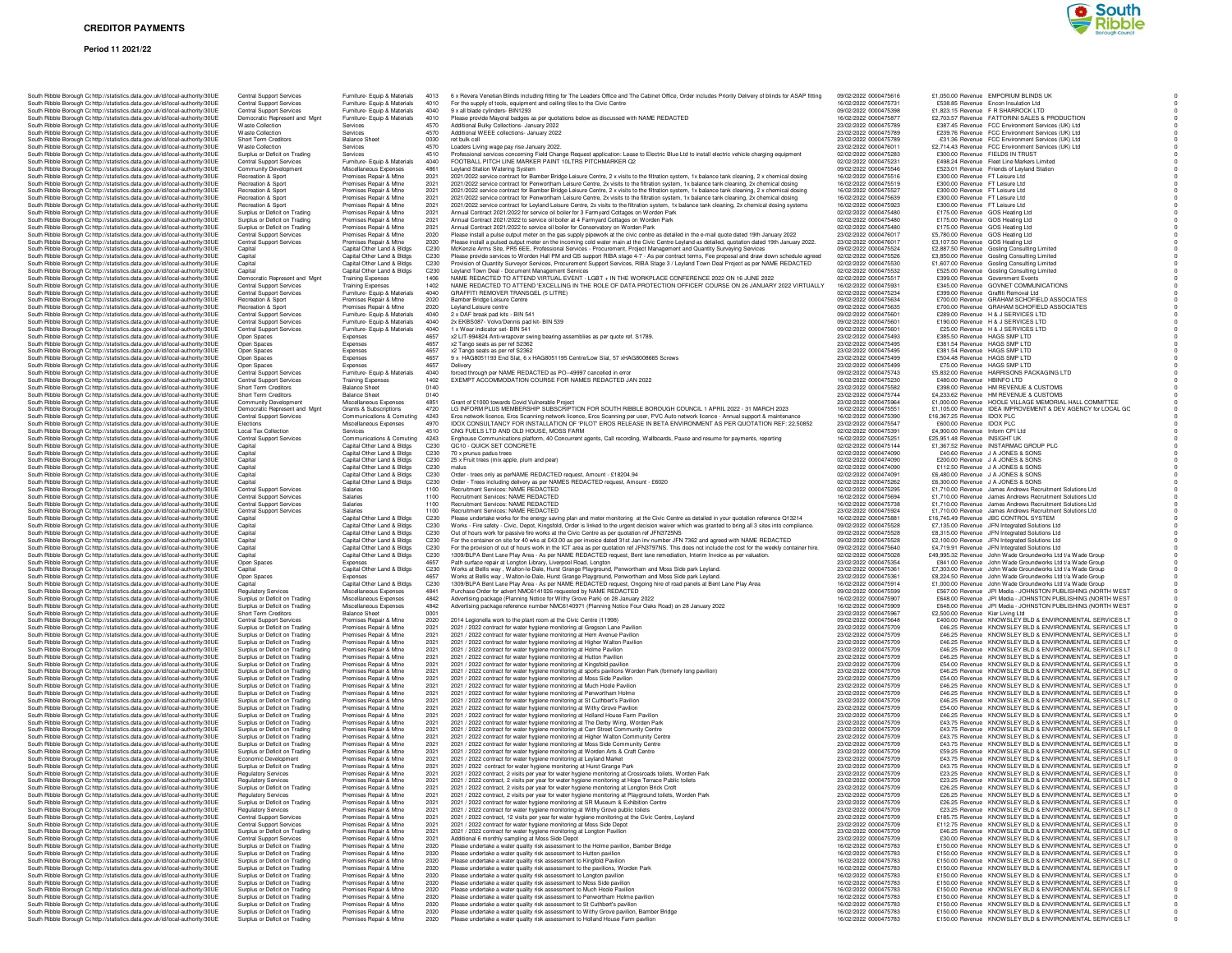# **CREDITOR PAYMENTS**

### **Period 11 2021/22**

|  |  | South Ribble Borough Cr http://statistics.data.gov.uk/id/local-authority/30UE                                                                                  | Surplus or Deficit on Trading                                      |                                | Premises Repair & Mtne                                       |                                                                          | 2020         |
|--|--|----------------------------------------------------------------------------------------------------------------------------------------------------------------|--------------------------------------------------------------------|--------------------------------|--------------------------------------------------------------|--------------------------------------------------------------------------|--------------|
|  |  | South Ribble Borough Cc http://statistics.data.gov.uk/id/local-authority/30UE<br>South Ribble Borough Cc http://statistics.data.gov.uk/id/local-authority/30UE | Surplus or Deficit on Trading<br>Surplus or Deficit on Trading     |                                | Premises Repair & Mtne<br>Premises Repair & Mtne             |                                                                          | 2020<br>2020 |
|  |  |                                                                                                                                                                |                                                                    |                                |                                                              |                                                                          | 2020         |
|  |  | South Ribble Borough Cc http://statistics.data.gov.uk/id/local-authority/30UE                                                                                  | Surplus or Deficit on Trading<br>Surplus or Deficit on Trading     |                                | Premises Repair & Mtne<br>Premises Repair & Mtne             |                                                                          | 2020         |
|  |  | South Ribble Borough Cc http://statistics.data.gov.uk/id/local-authority/30UE<br>South Ribble Borough Cc http://statistics.data.gov.uk/id/local-authority/30UE | Economic Development                                               |                                | Premises Repair & Mtne                                       |                                                                          | 2020         |
|  |  | South Ribble Borough Cc http://statistics.data.gov.uk/id/local-authority/30UE                                                                                  | <b>Regulatory Services</b>                                         |                                | Premises Repair & Mtne                                       |                                                                          | 2020         |
|  |  | South Ribble Borough Cc http://statistics.data.gov.uk/id/local-authority/30UE                                                                                  | <b>Regulatory Services</b>                                         |                                | Premises Repair & Mtne                                       |                                                                          | 2020         |
|  |  | South Ribble Borough Cc http://statistics.data.gov.uk/id/local-authority/30UE                                                                                  | Surplus or Deficit on Trading                                      |                                | Premises Repair & Mtne                                       |                                                                          | 2020         |
|  |  | South Ribble Borough Cc http://statistics.data.gov.uk/id/local-authority/30UE                                                                                  | <b>Regulatory Services</b>                                         |                                | Premises Repair & Mtne                                       |                                                                          | 2020         |
|  |  | South Ribble Borough Cc http://statistics.data.gov.uk/id/local-authority/30UE                                                                                  | Surplus or Deficit on Trading                                      |                                | Premises Repair & Mtne                                       |                                                                          | 2020         |
|  |  | South Ribble Borough Cc http://statistics.data.gov.uk/id/local-authority/30UE                                                                                  | Surplus or Deficit on Trading                                      |                                | Premises Repair & Mtne                                       |                                                                          | 2020         |
|  |  | South Ribble Borough Cc http://statistics.data.gov.uk/id/local-authority/30UE                                                                                  | Surplus or Deficit on Trading                                      |                                | Premises Repair & Mtne                                       |                                                                          | 2020         |
|  |  | South Ribble Borough Cc http://statistics.data.gov.uk/id/local-authority/30UE                                                                                  | Surplus or Deficit on Trading                                      |                                | Premises Repair & Mtne                                       |                                                                          | 2020         |
|  |  | South Ribble Borough Cc http://statistics.data.gov.uk/id/local-authority/30UE                                                                                  | <b>Regulatory Services</b>                                         |                                | Premises Repair & Mtne                                       |                                                                          | 2020         |
|  |  | South Ribble Borough Cc http://statistics.data.gov.uk/id/local-authority/30UE                                                                                  | <b>Central Support Services</b>                                    |                                | Premises Repair & Mtne                                       |                                                                          | 2020         |
|  |  | South Ribble Borough Cc http://statistics.data.gov.uk/id/local-authority/30UE                                                                                  | Central Support Services                                           |                                | Premises Repair & Mtne                                       |                                                                          | 2020         |
|  |  | South Ribble Borough C: http://statistics.data.gov.uk/id/local-authority/30UE                                                                                  | Surplus or Deficit on Trading                                      |                                | Premises Repair & Mtne                                       |                                                                          | 2020         |
|  |  | South Ribble Borough Cc http://statistics.data.gov.uk/id/local-authority/30UE                                                                                  | Surplus or Deficit on Trading                                      |                                | Premises Repair & Mtne                                       |                                                                          | 2021         |
|  |  | South Ribble Borough Cc http://statistics.data.gov.uk/id/local-authority/30UE                                                                                  | Surplus or Deficit on Trading                                      |                                | Premises Repair & Mtne                                       |                                                                          | 2021         |
|  |  | South Ribble Borough Cc http://statistics.data.gov.uk/id/local-authority/30UE                                                                                  | Surplus or Deficit on Trading                                      |                                | Premises Repair & Mtne<br>Premises Repair & Mtne             |                                                                          | 2021         |
|  |  | South Ribble Borough Cc http://statistics.data.gov.uk/id/local-authority/30UE<br>South Ribble Borough Cc http://statistics.data.gov.uk/id/local-authority/30UE | Surplus or Deficit on Trading                                      |                                |                                                              |                                                                          | 2021         |
|  |  | South Ribble Borough Cc http://statistics.data.gov.uk/id/local-authority/30UE                                                                                  | Surplus or Deficit on Trading<br>Surplus or Deficit on Trading     |                                | Premises Repair & Mtne<br>Premises Repair & Mtne             |                                                                          | 2021<br>2021 |
|  |  | South Ribble Borough C: http://statistics.data.gov.uk/id/local-authority/30UE                                                                                  | Surplus or Deficit on Trading                                      |                                | Premises Repair & Mtne                                       |                                                                          | 2021         |
|  |  | South Ribble Borough C: http://statistics.data.gov.uk/id/local-authority/30UE                                                                                  | Surplus or Deficit on Trading                                      |                                | Premises Repair & Mtne                                       |                                                                          | 2021         |
|  |  | South Ribble Borough Cc http://statistics.data.gov.uk/id/local-authority/30UE                                                                                  | Surplus or Deficit on Trading                                      |                                | Premises Repair & Mtne                                       |                                                                          | 2021         |
|  |  | South Ribble Borough Cc http://statistics.data.gov.uk/id/local-authority/30UE                                                                                  | Surplus or Deficit on Trading                                      |                                | Premises Repair & Mtne                                       |                                                                          | 2021         |
|  |  | South Ribble Borough Cc http://statistics.data.gov.uk/id/local-authority/30UE                                                                                  | Surplus or Deficit on Trading                                      |                                | Premises Repair & Mtne                                       |                                                                          | 2021         |
|  |  | South Ribble Borough Cc http://statistics.data.gov.uk/id/local-authority/30UE                                                                                  | Surplus or Deficit on Trading                                      |                                | Premises Repair & Mtne                                       |                                                                          | 2021         |
|  |  | South Ribble Borough Cc http://statistics.data.gov.uk/id/local-authority/30UE                                                                                  | Surplus or Deficit on Trading                                      |                                | Premises Repair & Mtne                                       |                                                                          | 2021         |
|  |  | South Ribble Borough Cc http://statistics.data.gov.uk/id/local-authority/30UE                                                                                  | Surplus or Deficit on Trading                                      |                                | Premises Repair & Mtne                                       |                                                                          | 2021         |
|  |  | South Ribble Borough Cc http://statistics.data.gov.uk/id/local-authority/30UE                                                                                  | Surplus or Deficit on Trading                                      |                                | Premises Repair & Mtne                                       |                                                                          | 2021         |
|  |  | South Ribble Borough Cc http://statistics.data.gov.uk/id/local-authority/30UE                                                                                  | Surplus or Deficit on Trading                                      |                                | Premises Repair & Mtne                                       |                                                                          | 2021         |
|  |  | South Ribble Borough Cc http://statistics.data.gov.uk/id/local-authority/30UE                                                                                  | Surplus or Deficit on Trading                                      |                                | Premises Repair & Mtne                                       |                                                                          | 2021         |
|  |  | South Ribble Borough Cc http://statistics.data.gov.uk/id/local-authority/30UE                                                                                  | Surplus or Deficit on Trading                                      |                                | Premises Repair & Mtne                                       |                                                                          | 2021         |
|  |  | South Ribble Borough Cc http://statistics.data.gov.uk/id/local-authority/30UE                                                                                  | Economic Development                                               |                                | Premises Repair & Mtne                                       |                                                                          | 2021         |
|  |  | South Ribble Borough Cc http://statistics.data.gov.uk/id/local-authority/30UE                                                                                  | Surplus or Deficit on Trading                                      |                                | Premises Repair & Mtne<br>Premises Repair & Mtne             |                                                                          | 2021<br>2021 |
|  |  | South Ribble Borough Cc http://statistics.data.gov.uk/id/local-authority/30UE                                                                                  | <b>Regulatory Services</b>                                         |                                |                                                              |                                                                          |              |
|  |  | South Ribble Borough Cc http://statistics.data.gov.uk/id/local-authority/30UE                                                                                  | <b>Regulatory Services</b>                                         |                                | Premises Repair & Mtne                                       |                                                                          | 2021         |
|  |  | South Ribble Borough Cc http://statistics.data.gov.uk/id/local-authority/30UE<br>South Ribble Borough Cc http://statistics.data.gov.uk/id/local-authority/30UE | Surplus or Deficit on Trading<br><b>Regulatory Services</b>        |                                | Premises Repair & Mtne<br>Premises Repair & Mtne             |                                                                          | 2021<br>2021 |
|  |  | South Ribble Borough C: http://statistics.data.gov.uk/id/local-authority/30UE                                                                                  | Surplus or Deficit on Trading                                      |                                | Premises Repair & Mtne                                       |                                                                          | 2021         |
|  |  | South Ribble Borough Cc http://statistics.data.gov.uk/id/local-authority/30UE                                                                                  | <b>Regulatory Services</b>                                         |                                | Premises Repair & Mtne                                       |                                                                          | 2021         |
|  |  | South Ribble Borough Cr http://statistics.data.gov.uk/id/local-authority/30UE                                                                                  | <b>Central Support Services</b>                                    |                                | Premises Repair & Mtne                                       |                                                                          | 2021         |
|  |  | South Ribble Borough Cc http://statistics.data.gov.uk/id/local-authority/30UE                                                                                  | Central Support Services                                           |                                | Premises Repair & Mtne                                       |                                                                          | 2021         |
|  |  | South Ribble Borough Cc http://statistics.data.gov.uk/id/local-authority/30UE                                                                                  | Surplus or Deficit on Trading                                      |                                | Premises Repair & Mtne                                       |                                                                          | 2021         |
|  |  | South Ribble Borough Cc http://statistics.data.gov.uk/id/local-authority/30UE                                                                                  | Central Support Services                                           |                                | Premises Repair & Mtne                                       |                                                                          | 2021         |
|  |  | South Ribble Borough Cc http://statistics.data.gov.uk/id/local-authority/30UE                                                                                  | Capital                                                            |                                | Capital Other Land & Bldgs                                   |                                                                          | C230         |
|  |  | South Ribble Borough C: http://statistics.data.gov.uk/id/local-authority/30UE                                                                                  |                                                                    | Unapportionable Central OHeads | Salaries                                                     |                                                                          | 1161         |
|  |  | South Ribble Borough Cc http://statistics.data.gov.uk/id/local-authority/30UE                                                                                  | <b>Central Support Services</b>                                    |                                | Furniture- Equip & Materials                                 |                                                                          | 4040         |
|  |  | South Ribble Borough Cc http://statistics.data.gov.uk/id/local-authority/30UE                                                                                  | <b>Central Support Services</b>                                    |                                | Furniture- Equip & Materials                                 |                                                                          | 4040         |
|  |  | South Ribble Borough Cc http://statistics.data.gov.uk/id/local-authority/30UE                                                                                  | <b>Central Support Services</b>                                    |                                | Furniture- Equip & Materials                                 |                                                                          | 4040         |
|  |  | South Ribble Borough Cc http://statistics.data.gov.uk/id/local-authority/30UE                                                                                  | Central Support Services                                           |                                | Furniture- Equip & Materials                                 |                                                                          | 4040         |
|  |  | South Ribble Borough Cc http://statistics.data.gov.uk/id/local-authority/30UE                                                                                  | <b>Waste Collection</b>                                            |                                | Waste Disposal                                               |                                                                          | 5112         |
|  |  | South Ribble Borough Cc http://statistics.data.gov.uk/id/local-authority/30UE                                                                                  | Community Development                                              |                                | Services                                                     |                                                                          | 4510         |
|  |  | South Ribble Borough Cc http://statistics.data.gov.uk/id/local-authority/30UE                                                                                  |                                                                    | Non Domestic Rates Redistribut | Expenditure not in NCOS<br>Services                          |                                                                          | 4995<br>4516 |
|  |  | South Ribble Borough Cc http://statistics.data.gov.uk/id/local-authority/30UE<br>South Ribble Borough Cc http://statistics.data.gov.uk/id/local-authority/30UE | Parking Services<br>Parking Services                               |                                | Services                                                     |                                                                          | 4516         |
|  |  | South Ribble Borough Cc http://statistics.data.gov.uk/id/local-authority/30UE                                                                                  | Central Support Services                                           |                                | Furniture- Equip & Materials                                 |                                                                          | 4040         |
|  |  | South Ribble Borough Cc http://statistics.data.gov.uk/id/local-authority/30UE                                                                                  | <b>Central Support Services</b>                                    |                                | Furniture- Equip & Materials                                 |                                                                          | 4040         |
|  |  | South Ribble Borough Cc http://statistics.data.gov.uk/id/local-authority/30UE                                                                                  | <b>Central Support Services</b>                                    |                                | Furniture- Equip & Materials                                 |                                                                          | 4040         |
|  |  | South Ribble Borough Cc http://statistics.data.gov.uk/id/local-authority/30UE                                                                                  | Central Support Services                                           |                                | Furniture- Equip & Materials                                 |                                                                          | 4040         |
|  |  | South Ribble Borough Cc http://statistics.data.gov.uk/id/local-authority/30UE                                                                                  | Central Support Services                                           |                                | Furniture- Equip & Materials                                 |                                                                          | 4040         |
|  |  | South Ribble Borough Cc http://statistics.data.gov.uk/id/local-authority/30UE                                                                                  | Central Support Services                                           |                                | Furniture- Equip & Materials                                 |                                                                          | 4040         |
|  |  | South Ribble Borough Cc http://statistics.data.gov.uk/id/local-authority/30UE                                                                                  | Open Spaces                                                        |                                | Services                                                     |                                                                          | 4510         |
|  |  | South Ribble Borough Cc http://statistics.data.gov.uk/id/local-authority/30UE                                                                                  | Capital                                                            |                                | Capital Other Land & Bldgs                                   |                                                                          | C230         |
|  |  | South Ribble Borough C: http://statistics.data.gov.uk/id/local-authority/30UE                                                                                  | Capital                                                            |                                | Capital Other Land & Bldgs                                   |                                                                          | C230         |
|  |  | South Ribble Borough Cc http://statistics.data.gov.uk/id/local-authority/30UE                                                                                  | Capital                                                            |                                | Capital Other Land & Bldgs                                   |                                                                          | C230         |
|  |  | South Ribble Borough Cc http://statistics.data.gov.uk/id/local-authority/30UE                                                                                  | Capital                                                            |                                | Capital Other Land & Bldgs                                   |                                                                          | C230         |
|  |  | South Ribble Borough Cc http://statistics.data.gov.uk/id/local-authority/30UE                                                                                  | Capital                                                            |                                | Capital Other Land & Bldgs                                   |                                                                          | C230<br>C230 |
|  |  | South Ribble Borough Cc http://statistics.data.gov.uk/id/local-authority/30UE                                                                                  | Capital                                                            |                                | Capital Other Land & Bldgs                                   |                                                                          |              |
|  |  | South Ribble Borough Cc http://statistics.data.gov.uk/id/local-authority/30UE                                                                                  | Central Support Services                                           |                                | Furniture- Equip & Materials                                 |                                                                          | 4040         |
|  |  | South Ribble Borough Cc http://statistics.data.gov.uk/id/local-authority/30UE<br>South Ribble Borough C: http://statistics.data.gov.uk/id/local-authority/30UE | Capital                                                            |                                |                                                              | Deferrd Chgs-Improvemnt Grant C570<br>Deferrd Chgs-Improvemnt Grant C570 |              |
|  |  | South Ribble Borough Cc http://statistics.data.gov.uk/id/local-authority/30UE                                                                                  | Capital<br>Central Support Services                                |                                | Furniture- Equip & Materials                                 |                                                                          | 4013         |
|  |  | South Ribble Borough Cc http://statistics.data.gov.uk/id/local-authority/30UE                                                                                  | Capital                                                            |                                |                                                              | Deferrd Chgs-Improvemnt Grant C570                                       |              |
|  |  | South Ribble Borough Cc http://statistics.data.gov.uk/id/local-authority/30UE                                                                                  | Capital                                                            |                                |                                                              | Deferrd Chgs-Improvemnt Grant C570                                       |              |
|  |  | South Ribble Borough C: http://statistics.data.gov.uk/id/local-authority/30UE                                                                                  | Capital                                                            |                                |                                                              | Deferrd Chgs-Improvemnt Grant C570                                       |              |
|  |  | South Ribble Borough Cc http://statistics.data.gov.uk/id/local-authority/30UE                                                                                  | Community Development                                              |                                | Furniture- Equip & Materials                                 |                                                                          | 4040         |
|  |  | South Ribble Borough Cc http://statistics.data.gov.uk/id/local-authority/30UE                                                                                  | Capital                                                            |                                |                                                              | Deferrd Chgs-Improvemnt Grant C570                                       |              |
|  |  | South Ribble Borough Cc http://statistics.data.gov.uk/id/local-authority/30UE                                                                                  | Surplus or Deficit on Trading                                      |                                | Premises Repair & Mtne                                       |                                                                          | 2020         |
|  |  | South Ribble Borough Cc http://statistics.data.gov.uk/id/local-authority/30UE                                                                                  | Central Support Services                                           |                                | <b>Training Expenses</b>                                     |                                                                          | 1402         |
|  |  | South Ribble Borough Cc http://statistics.data.gov.uk/id/local-authority/30UE                                                                                  | Central Support Services                                           |                                | <b>Training Expenses</b>                                     |                                                                          | 1402         |
|  |  | South Ribble Borough Cc http://statistics.data.gov.uk/id/local-authority/30UE                                                                                  | <b>Central Support Services</b><br><b>Central Support Services</b> |                                | Services                                                     |                                                                          | 4570         |
|  |  | South Ribble Borough Cc http://statistics.data.gov.uk/id/local-authority/30UE<br>South Ribble Borough Cc http://statistics.data.gov.uk/id/local-authority/30UE | <b>Central Support Services</b>                                    |                                | Services<br>Services                                         |                                                                          | 4570<br>4570 |
|  |  | South Ribble Borough Cc http://statistics.data.gov.uk/id/local-authority/30UE                                                                                  | <b>Central Support Services</b>                                    |                                | Services                                                     |                                                                          | 4570         |
|  |  | South Ribble Borough Cc http://statistics.data.gov.uk/id/local-authority/30UE                                                                                  | <b>Central Support Services</b>                                    |                                | Services                                                     |                                                                          | 4570         |
|  |  | South Ribble Borough Cc http://statistics.data.gov.uk/id/local-authority/30UE                                                                                  | Central Support Services                                           |                                | Services                                                     |                                                                          | 4570         |
|  |  | South Ribble Borough Cc http://statistics.data.gov.uk/id/local-authority/30UE                                                                                  | Central Support Services                                           |                                | Services                                                     |                                                                          | 4570         |
|  |  | South Ribble Borough Cohttp://statistics.data.gov.uk/id/local-authority/30UE                                                                                   | Central Support Services                                           |                                | Services                                                     |                                                                          | 4570         |
|  |  | South Ribble Borough Cc http://statistics.data.gov.uk/id/local-authority/30UE                                                                                  | Central Support Services                                           |                                | Services                                                     |                                                                          | 4570         |
|  |  | South Ribble Borough Cc http://statistics.data.gov.uk/id/local-authority/30UE                                                                                  | Central Support Services                                           |                                | Communications & Comuting                                    |                                                                          | 4247         |
|  |  | South Ribble Borough Cc http://statistics.data.gov.uk/id/local-authority/30UE                                                                                  | Capital                                                            |                                | Capital Other Land & Bldgs                                   |                                                                          | C230         |
|  |  | South Ribble Borough Cc http://statistics.data.gov.uk/id/local-authority/30UE                                                                                  | Community Development                                              |                                | Miscellaneous Expenses                                       |                                                                          | 4851         |
|  |  | South Ribble Borough Cohttp://statistics.data.gov.uk/id/local-authority/30UE                                                                                   | Community Development                                              |                                | Grants & Subscriptions                                       |                                                                          | 4730         |
|  |  | South Ribble Borough Cc http://statistics.data.gov.uk/id/local-authority/30UE                                                                                  | Recreation & Sport                                                 |                                | <b>Energy Costs</b>                                          |                                                                          | 2303         |
|  |  | South Ribble Borough Cc http://statistics.data.gov.uk/id/local-authority/30UE                                                                                  | Recreation & Sport<br>Recreation & Sport                           |                                | <b>Energy Costs</b>                                          |                                                                          | 2303         |
|  |  | South Ribble Borough Cc http://statistics.data.gov.uk/id/local-authority/30UE                                                                                  | Recreation & Sport                                                 |                                | <b>Energy Costs</b>                                          |                                                                          | 2303<br>2303 |
|  |  | South Ribble Borough Cc http://statistics.data.gov.uk/id/local-authority/30UE<br>South Ribble Borough Cc http://statistics.data.gov.uk/id/local-authority/30UE | <b>Central Support Services</b>                                    |                                | <b>Energy Costs</b><br><b>Training Expenses</b>              |                                                                          | 1402         |
|  |  | South Ribble Borough Cc http://statistics.data.gov.uk/id/local-authority/30UE                                                                                  | <b>Central Support Services</b>                                    |                                | <b>Training Expenses</b>                                     |                                                                          | 1402         |
|  |  | South Ribble Borough Cc http://statistics.data.gov.uk/id/local-authority/30UE                                                                                  | <b>Central Support Services</b>                                    |                                | Communications & Comuting                                    |                                                                          | 4242         |
|  |  | South Ribble Borough Cc http://statistics.data.gov.uk/id/local-authority/30UE                                                                                  | Surplus or Deficit on Trading                                      |                                | Premises Repair & Mtne                                       |                                                                          | 2020         |
|  |  | South Ribble Borough Cc http://statistics.data.gov.uk/id/local-authority/30UE                                                                                  | Central Support Services                                           |                                | <b>Training Expenses</b>                                     |                                                                          | 1408         |
|  |  | South Ribble Borough Cc http://statistics.data.gov.uk/id/local-authority/30UE                                                                                  | Central Support Services                                           |                                | <b>Training Expenses</b>                                     |                                                                          | 1408         |
|  |  | South Ribble Borough Cc http://statistics.data.gov.uk/id/local-authority/30UE                                                                                  | Central Support Services                                           |                                | Employee Related Insurance                                   |                                                                          | 1819         |
|  |  | South Ribble Borough Cc http://statistics.data.gov.uk/id/local-authority/30UE                                                                                  | <b>Central Support Services</b>                                    |                                | Communications & Comuting                                    |                                                                          | 4243         |
|  |  |                                                                                                                                                                |                                                                    |                                |                                                              |                                                                          |              |
|  |  | South Ribble Borough Cc http://statistics.data.gov.uk/id/local-authority/30UE                                                                                  | Recreation & Sport                                                 |                                | Premises Repair & Mtne                                       |                                                                          | 2021         |
|  |  | South Ribble Borough Cc http://statistics.data.gov.uk/id/local-authority/30UE                                                                                  | Recreation & Sport                                                 |                                | Premises Repair & Mtne                                       |                                                                          | 2021         |
|  |  | South Ribble Borough Cohttp://statistics.data.gov.uk/id/local-authority/30UE<br>South Ribble Borough Ct http://statistics.data.gov.uk/id/local-authority/30UE  | <b>Central Support Services</b><br><b>Central Support Services</b> |                                | Furniture- Equip & Materials<br>Furniture- Equip & Materials |                                                                          | 4012<br>4012 |

| South Ribble Borough C: http://statistics.data.gov.uk/id/local-authority/30UE                                                                                  |                    | Surplus or Deficit on Trading                                  | Premises Repair & Mtne                                             | 2020         | Please undertake a water quality risk assessment to                                                             |
|----------------------------------------------------------------------------------------------------------------------------------------------------------------|--------------------|----------------------------------------------------------------|--------------------------------------------------------------------|--------------|-----------------------------------------------------------------------------------------------------------------|
| South Ribble Borough Cc http://statistics.data.gov.uk/id/local-authority/30UE                                                                                  |                    | Surplus or Deficit on Trading                                  | Premises Repair & Mtne                                             | 2020         | Please undertake a water quality risk assessment to                                                             |
| South Ribble Borough Cohttp://statistics.data.gov.uk/id/local-authority/30UE                                                                                   |                    | Surplus or Deficit on Trading                                  | Premises Repair & Mtne                                             | 2020         | Please undertake a water quality risk assessment to                                                             |
| South Ribble Borough Cc http://statistics.data.gov.uk/id/local-authority/30UE                                                                                  |                    | Surplus or Deficit on Trading                                  | Premises Repair & Mtne                                             | 2020         | Please undertake a water quality risk assessment to                                                             |
| South Ribble Borough Cc http://statistics.data.gov.uk/id/local-authority/30UE<br>South Ribble Borough Cc http://statistics.data.gov.uk/id/local-authority/30UE |                    | Surplus or Deficit on Trading<br>Surplus or Deficit on Trading | Premises Repair & Mtne<br>Premises Repair & Mtne                   | 2020<br>2020 | Please undertake a water quality risk assessment to<br>Please undertake a water quality risk assessment to      |
| South Ribble Borough Cohttp://statistics.data.gov.uk/id/local-authority/30UE                                                                                   |                    | Economic Development                                           | Premises Repair & Mtne                                             | 2020         | Please undertake a water quality risk assessment to                                                             |
| South Ribble Borough Cc http://statistics.data.gov.uk/id/local-authority/30UE                                                                                  |                    | Regulatory Services                                            | Premises Repair & Mtne                                             | 2020         | Please undertake a water quality risk assessment to                                                             |
| South Ribble Borough Cohttp://statistics.data.gov.uk/id/local-authority/30UE                                                                                   |                    | <b>Regulatory Services</b>                                     | Premises Repair & Mtne                                             | 2020         | Please undertake a water quality risk assessment to                                                             |
| South Ribble Borough Cc http://statistics.data.gov.uk/id/local-authority/30UE                                                                                  |                    | Surplus or Deficit on Trading                                  | Premises Repair & Mtne                                             | 2020         | Please undertake a water quality risk assessment to                                                             |
| South Ribble Borough Cc http://statistics.data.gov.uk/id/local-authority/30UE                                                                                  |                    | <b>Regulatory Services</b>                                     | Premises Repair & Mtne                                             | 2020         | Please undertake a water quality risk assessment to                                                             |
| South Ribble Borough Cc http://statistics.data.gov.uk/id/local-authority/30UE                                                                                  |                    | Surplus or Deficit on Trading                                  | Premises Repair & Mtne                                             | 2020         | Please undertake a water quality risk assessment to                                                             |
| South Ribble Borough Cc http://statistics.data.gov.uk/id/local-authority/30UE                                                                                  |                    | Surplus or Deficit on Trading                                  | Premises Repair & Mtne                                             | 2020         | Please undertake a water quality risk assessment to                                                             |
| South Ribble Borough Cc http://statistics.data.gov.uk/id/local-authority/30UE                                                                                  |                    | Surplus or Deficit on Trading                                  | Premises Repair & Mtne                                             | 2020         | Please undertake a water quality risk assessment to                                                             |
| South Ribble Borough Cc http://statistics.data.gov.uk/id/local-authority/30UE                                                                                  |                    | Surplus or Deficit on Trading                                  | Premises Repair & Mtne                                             | 2020         | Please undertake a water quality risk assessment to                                                             |
| South Ribble Borough Cc http://statistics.data.gov.uk/id/local-authority/30UE                                                                                  |                    | <b>Regulatory Services</b>                                     | Premises Repair & Mtne                                             | 2020         | Please undertake a water quality risk assessment to                                                             |
| South Ribble Borough Cc http://statistics.data.gov.uk/id/local-authority/30UE                                                                                  |                    | <b>Central Support Services</b>                                | Premises Repair & Mtne                                             | 2020         | Please undertake a water quality risk assessment to                                                             |
| South Ribble Borough Cc http://statistics.data.gov.uk/id/local-authority/30UE                                                                                  |                    | Central Support Services                                       | Premises Repair & Mtne                                             | 2020         | Please undertake a water quality risk assessment to                                                             |
| South Ribble Borough Cc http://statistics.data.gov.uk/id/local-authority/30UE                                                                                  |                    | Surplus or Deficit on Trading                                  | Premises Repair & Mtne                                             | 2020         | Legionella risk assessment for the Bungalow and ga                                                              |
| South Ribble Borough Cc http://statistics.data.gov.uk/id/local-authority/30UE                                                                                  |                    | Surplus or Deficit on Trading                                  | Premises Repair & Mtne                                             | 2021         | 2021 / 2022 contract for water hygiene monitoring a                                                             |
| South Ribble Borough Cc http://statistics.data.gov.uk/id/local-authority/30UE                                                                                  |                    | Surplus or Deficit on Trading                                  | Premises Repair & Mtne                                             | 2021         | 2021 / 2022 contract for water hygiene monitoring a                                                             |
| South Ribble Borough Cc http://statistics.data.gov.uk/id/local-authority/30UE                                                                                  |                    | Surplus or Deficit on Trading                                  | Premises Repair & Mtne                                             | 2021         | 2021 / 2022 contract for water hygiene monitoring a                                                             |
| South Ribble Borough Cc http://statistics.data.gov.uk/id/local-authority/30UE                                                                                  |                    | Surplus or Deficit on Trading                                  | Premises Repair & Mtne                                             | 2021         | 2021 / 2022 contract for water hygiene monitoring a                                                             |
| South Ribble Borough Cc http://statistics.data.gov.uk/id/local-authority/30UE                                                                                  |                    | Surplus or Deficit on Trading                                  | Premises Repair & Mtne                                             | 2021         | 2021 / 2022 contract for water hygiene monitoring a                                                             |
| South Ribble Borough Cohttp://statistics.data.gov.uk/id/local-authority/30UE                                                                                   |                    | Surplus or Deficit on Trading                                  | Premises Repair & Mtne                                             | 2021<br>2021 | 2021 / 2022 contract for water hygiene monitoring a                                                             |
| South Ribble Borough Cohttp://statistics.data.gov.uk/id/local-authority/30UE<br>South Ribble Borough Cc http://statistics.data.gov.uk/id/local-authority/30UE  |                    | Surplus or Deficit on Trading<br>Surplus or Deficit on Trading | Premises Repair & Mtne<br>Premises Repair & Mtne                   | 2021         | 2021 / 2022 contract for water hygiene monitoring a<br>2021 / 2022 contract for water hygiene monitoring a      |
| South Ribble Borough Cc http://statistics.data.gov.uk/id/local-authority/30UE                                                                                  |                    | Surplus or Deficit on Trading                                  | Premises Repair & Mtne                                             | 2021         | 2021 / 2022 contract for water hygiene monitoring a                                                             |
| South Ribble Borough Cc http://statistics.data.gov.uk/id/local-authority/30UE                                                                                  |                    | Surplus or Deficit on Trading                                  | Premises Repair & Mtne                                             | 2021         | 2021 / 2022 contract for water hygiene monitoring a                                                             |
| South Ribble Borough Cc http://statistics.data.gov.uk/id/local-authority/30UE                                                                                  |                    | Surplus or Deficit on Trading                                  | Premises Repair & Mtne                                             | 2021         | 2021 / 2022 contract for water hygiene monitoring a                                                             |
| South Ribble Borough Cc http://statistics.data.gov.uk/id/local-authority/30UE                                                                                  |                    | Surplus or Deficit on Trading                                  | Premises Repair & Mtne                                             | 2021         | 2021 / 2022 contract for water hygiene monitoring a                                                             |
| South Ribble Borough Cc http://statistics.data.gov.uk/id/local-authority/30UE                                                                                  |                    | Surplus or Deficit on Trading                                  | Premises Repair & Mtne                                             | 2021         | 2021 / 2022 contract for water hygiene monitoring a                                                             |
| South Ribble Borough Cc http://statistics.data.gov.uk/id/local-authority/30UE                                                                                  |                    | Surplus or Deficit on Trading                                  | Premises Repair & Mtne                                             | 2021         | 2021 / 2022 contract for water hygiene monitoring a                                                             |
| South Ribble Borough Cohttp://statistics.data.gov.uk/id/local-authority/30UE                                                                                   |                    | Surplus or Deficit on Trading                                  | Premises Repair & Mtne                                             | 2021         | 2021 / 2022 contract for water hygiene monitoring a                                                             |
| South Ribble Borough Cc http://statistics.data.gov.uk/id/local-authority/30UE                                                                                  |                    | Surplus or Deficit on Trading                                  | Premises Repair & Mtne                                             | 2021         | 2021 / 2022 contract for water hygiene monitoring a                                                             |
| South Ribble Borough Cc http://statistics.data.gov.uk/id/local-authority/30UE                                                                                  |                    | Surplus or Deficit on Trading                                  | Premises Repair & Mtne                                             | 2021         | 2021 / 2022 contract for water hygiene monitoring a                                                             |
| South Ribble Borough Cc http://statistics.data.gov.uk/id/local-authority/30UE                                                                                  |                    | Surplus or Deficit on Trading                                  | Premises Repair & Mtne                                             | 2021         | 2021 / 2022 contract for water hygiene monitoring a                                                             |
| South Ribble Borough Cc http://statistics.data.gov.uk/id/local-authority/30UE                                                                                  |                    | Economic Development                                           | Premises Repair & Mtne                                             | 2021         | 2021 / 2022 contract for water hygiene monitoring a                                                             |
| South Ribble Borough Cc http://statistics.data.gov.uk/id/local-authority/30UE                                                                                  |                    | Surplus or Deficit on Trading                                  | Premises Repair & Mtne                                             | 2021         | 2021 / 2022 contract for water hygiene monitoring a                                                             |
| South Ribble Borough Cc http://statistics.data.gov.uk/id/local-authority/30UE                                                                                  |                    | <b>Regulatory Services</b>                                     | Premises Repair & Mtne                                             | 2021         | 2021 / 2022 contract, 2 visits per year for water hygi                                                          |
| South Ribble Borough Cohttp://statistics.data.gov.uk/id/local-authority/30UE                                                                                   |                    | <b>Regulatory Services</b>                                     | Premises Repair & Mtne                                             | 2021         | 2021 / 2022 contract, 2 visits per year for water hygi                                                          |
| South Ribble Borough Cc http://statistics.data.gov.uk/id/local-authority/30UE                                                                                  |                    | Surplus or Deficit on Trading                                  | Premises Repair & Mtne                                             | 2021         | 2021 / 2022 contract, 2 visits per year for water hygi                                                          |
| South Ribble Borough Cc http://statistics.data.gov.uk/id/local-authority/30UE                                                                                  |                    | <b>Regulatory Services</b>                                     | Premises Repair & Mtne                                             | 2021         | 2021 / 2022 contract, 2 visits per year for water hygi                                                          |
| South Ribble Borough Cc http://statistics.data.gov.uk/id/local-authority/30UE                                                                                  |                    | Surplus or Deficit on Trading                                  | Premises Repair & Mtne                                             | 2021         | 2021 / 2022 contract for water hygiene monitoring a                                                             |
| South Ribble Borough Cc http://statistics.data.gov.uk/id/local-authority/30UE                                                                                  |                    | <b>Regulatory Services</b>                                     | Premises Repair & Mtne                                             | 2021         | 2021 / 2022 contract for water hygiene monitoring a                                                             |
| South Ribble Borough Cc http://statistics.data.gov.uk/id/local-authority/30UE                                                                                  |                    | <b>Central Support Services</b>                                | Premises Repair & Mtne                                             | 2021         | 2021 / 2022 contract, 12 visits per year for water hy                                                           |
| South Ribble Borough Cc http://statistics.data.gov.uk/id/local-authority/30UE                                                                                  |                    | Central Support Services                                       | Premises Repair & Mtne<br>Premises Repair & Mtne                   | 2021<br>2021 | 2021 / 2022 contract for water hygiene monitoring a                                                             |
| South Ribble Borough Cc http://statistics.data.gov.uk/id/local-authority/30UE                                                                                  |                    | Surplus or Deficit on Trading<br>Central Support Services      | Premises Repair & Mtne                                             | 2021         | 2021 / 2022 contract for water hygiene monitoring a<br>Additional 6 monthly sampling at Moss Side Depot         |
| South Ribble Borough Cc http://statistics.data.gov.uk/id/local-authority/30UE<br>South Ribble Borough Cohttp://statistics.data.gov.uk/id/local-authority/30UE  |                    | Capital                                                        | Capital Other Land & Bldgs                                         | C230         | Design and build new toddler and junior play area at                                                            |
| South Ribble Borough Cc http://statistics.data.gov.uk/id/local-authority/30UE                                                                                  |                    | Unapportionable Central OHeads                                 | Salaries                                                           | 1161         | comm leis deficit                                                                                               |
| South Ribble Borough Cc http://statistics.data.gov.uk/id/local-authority/30UE                                                                                  |                    | Central Support Services                                       | Furniture- Equip & Materials                                       | 4040         | 1 x 205L 5w30 Engine oil C2/C3 low saps Varsynth                                                                |
| South Ribble Borough Cc http://statistics.data.gov.uk/id/local-authority/30UE                                                                                  |                    | <b>Central Support Services</b>                                | Furniture- Equip & Materials                                       | 4040         | 1 x 5L Dot 4 ESP £21.95 + vat                                                                                   |
| South Ribble Borough Cc http://statistics.data.gov.uk/id/local-authority/30UE                                                                                  |                    | Central Support Services                                       | Furniture- Equip & Materials                                       | 4040         | 1 x 36 EP2 grease cartridges £1.71 ppc + vat                                                                    |
| South Ribble Borough Cc http://statistics.data.gov.uk/id/local-authority/30UE                                                                                  |                    | Central Support Services                                       | Furniture- Equip & Materials                                       | 4040         | 4000 litres Bulk Adblu @0.49ppl                                                                                 |
| South Ribble Borough Cc http://statistics.data.gov.uk/id/local-authority/30UE                                                                                  |                    | <b>Waste Collection</b>                                        | Waste Disposal                                                     | 5112         | October 2021 - Incineration of clinical waste                                                                   |
| South Ribble Borough Cc http://statistics.data.gov.uk/id/local-authority/30UE                                                                                  |                    | Community Development                                          | Services                                                           | 4510         | Planning and facilitating of 8 2hour confidence and v                                                           |
| South Ribble Borough Cc http://statistics.data.gov.uk/id/local-authority/30UE                                                                                  |                    | Non Domestic Rates Redistribut                                 | Expenditure not in NCOS                                            | 4995         | enterprize zone B-Rates income for 2020/21                                                                      |
| South Ribble Borough Cc http://statistics.data.gov.uk/id/local-authority/30UE                                                                                  |                    | <b>Parking Services</b>                                        | Services                                                           | 4516         | Back Office Processing October-December 2020                                                                    |
| South Ribble Borough Cc http://statistics.data.gov.uk/id/local-authority/30UE                                                                                  |                    | <b>Parking Services</b>                                        | Services                                                           | 4516         | TEC Recharges October - December 2020                                                                           |
| South Ribble Borough Cc http://statistics.data.gov.uk/id/local-authority/30UE                                                                                  |                    | Central Support Services                                       | Furniture- Equip & Materials                                       | 4040         | 1x full filter kit & oil, 1x brake pedal rubber, 1x recycl                                                      |
| South Ribble Borough Cc http://statistics.data.gov.uk/id/local-authority/30UE                                                                                  |                    | Central Support Services                                       | Furniture- Equip & Materials                                       | 4040         | 1 x rear brake chamber YD19AYK JFC17888                                                                         |
| South Ribble Borough Cc http://statistics.data.gov.uk/id/local-authority/30UE                                                                                  |                    | Central Support Services                                       | Furniture- Equip & Materials                                       | 4040         | mirror arm wide angle mirror JFC 17925 YD19 AUN                                                                 |
| South Ribble Borough Cc http://statistics.data.gov.uk/id/local-authority/30UE                                                                                  |                    | Central Support Services                                       | Furniture- Equip & Materials                                       | 4040         | 1 x full service kit plus oil YD19ATY JFC17902                                                                  |
| South Ribble Borough Cc http://statistics.data.gov.uk/id/local-authority/30UE                                                                                  |                    | Central Support Services                                       | Furniture- Equip & Materials                                       | 4040         | Track rod end, Left hand air bag, Right hand air bag                                                            |
| South Ribble Borough Cc http://statistics.data.gov.uk/id/local-authority/30UE<br>South Ribble Borough Cc http://statistics.data.gov.uk/id/local-authority/30UE |                    | <b>Central Support Services</b><br>Open Spaces                 | Furniture- Equip & Materials<br>Services                           | 4040<br>4510 | Various parts to rectify accident damage YA19 NKD<br>Work: creation of willow tit habitat across several sit    |
| South Ribble Borough Cc http://statistics.data.gov.uk/id/local-authority/30UE                                                                                  |                    | Capital                                                        | Capital Other Land & Bldgs                                         | C230         | Retention monies (2.5%) from improvements to path                                                               |
| South Ribble Borough Cc http://statistics.data.gov.uk/id/local-authority/30UE                                                                                  |                    | Capital                                                        | Capital Other Land & Bldgs                                         | C230         | PROVISION OF LANDSCAPE ARCHITECT AND F                                                                          |
| South Ribble Borough Cc http://statistics.data.gov.uk/id/local-authority/30UE                                                                                  |                    | Capital                                                        | Capital Other Land & Bldgs                                         | C230         | PROVISION OF LANDSCAPE ARCHITECT AND F                                                                          |
| South Ribble Borough Cc http://statistics.data.gov.uk/id/local-authority/30UE                                                                                  |                    | Capital                                                        | Capital Other Land & Bldgs                                         | C230         | PROVISION OF LANDSCAPE ARCHITECT AND F                                                                          |
| South Ribble Borough Cc http://statistics.data.gov.uk/id/local-authority/30UE                                                                                  |                    | Capital                                                        | Capital Other Land & Bldgs                                         | C230         | Leyland Town Deal - Party Wall Survey                                                                           |
| South Ribble Borough Cc http://statistics.data.gov.uk/id/local-authority/30UE                                                                                  |                    | Capital                                                        | Capital Other Land & Bldgs                                         | C230         | no vat                                                                                                          |
| South Ribble Borough Cc http://statistics.data.gov.uk/id/local-authority/30UE                                                                                  |                    | <b>Central Support Services</b>                                | Furniture- Equip & Materials                                       | 4040         | Air Cylinder BIN G046                                                                                           |
| South Ribble Borough Cc http://statistics.data.gov.uk/id/local-authority/30UE                                                                                  |                    | Capital                                                        | Deferrd Chgs-Improvemnt Grant C570                                 |              | DFG WORK FOR ADAPTATION TO STEPS AT A                                                                           |
| South Ribble Borough Cc http://statistics.data.gov.uk/id/local-authority/30UE                                                                                  |                    | Capital                                                        | Deferrd Chgs-Improvemnt Grant C570                                 |              | DFG WORK FOR ADAPTATION TO CREATE EX'                                                                           |
| South Ribble Borough Cc http://statistics.data.gov.uk/id/local-authority/30UE                                                                                  |                    | Central Support Services                                       | Furniture- Equip & Materials                                       | 4013         | For the supply and installation of Frosted Privacy Fil                                                          |
| South Ribble Borough Cc http://statistics.data.gov.uk/id/local-authority/30UE                                                                                  |                    | Capital                                                        | Deferrd Chgs-Improvemnt Grant C570                                 |              | DFG WORKS FOR LEVEL ACCESS BATHROOM                                                                             |
| South Ribble Borough Cc http://statistics.data.gov.uk/id/local-authority/30UE                                                                                  |                    | Capital                                                        | Deferrd Chgs-Improvemnt Grant C570                                 |              | DFG WORKS FOR LEVEL ACCESS BATHROOM                                                                             |
| South Ribble Borough Cc http://statistics.data.gov.uk/id/local-authority/30UE<br>South Ribble Borough Cc http://statistics.data.gov.uk/id/local-authority/30UE |                    | Capital<br>Community Development                               | Deferrd Chgs-Improvemnt Grant C570<br>Furniture- Equip & Materials | 4040         | DFG WORKS FOR LEVEL ACCESS BATHROOM<br>UV Sports Equipment for use on HAF Project. 4x Do                        |
| South Ribble Borough Cohttp://statistics.data.gov.uk/id/local-authority/30UE                                                                                   |                    | Capital                                                        | Deferrd Chgs-Improvemnt Grant C570                                 |              | DFG WORK FOR ADAPTATION TO CREATE BEI                                                                           |
| South Ribble Borough Cc http://statistics.data.gov.uk/id/local-authority/30UE                                                                                  |                    | Surplus or Deficit on Trading                                  | Premises Repair & Mtne                                             | 2020         | Please erect scaffolding, apply eve flashings, replace                                                          |
| South Ribble Borough Cohttp://statistics.data.gov.uk/id/local-authority/30UE                                                                                   |                    | <b>Central Support Services</b>                                | <b>Training Expenses</b>                                           | 1402         | 4 X PLACES ON THE CHAINSAW TRAINING CO                                                                          |
| South Ribble Borough Cc http://statistics.data.gov.uk/id/local-authority/30UE                                                                                  |                    | Central Support Services                                       | <b>Training Expenses</b>                                           | 1402         | 4 X MEMBERS OF STAFF TO ATTEND LANTRA                                                                           |
| South Ribble Borough Cc http://statistics.data.gov.uk/id/local-authority/30UE                                                                                  |                    | <b>Central Support Services</b>                                | Services                                                           | 4570         | Service Wash PO207RX JEC17944                                                                                   |
| South Ribble Borough Cc http://statistics.data.gov.uk/id/local-authority/30UE                                                                                  |                    | Central Support Services                                       | Services                                                           | 4570         | Service Wash RV14DTZ JFC17945                                                                                   |
| South Ribble Borough Cc http://statistics.data.gov.uk/id/local-authority/30UE                                                                                  |                    | Central Support Services                                       | Services                                                           | 4570         | Service Wash PJ62UCM JFC17946                                                                                   |
| South Ribble Borough Cc http://statistics.data.gov.uk/id/local-authority/30UE                                                                                  |                    | <b>Central Support Services</b>                                | Services                                                           | 4570         | Service Wash VO21LZJ JFC17947                                                                                   |
| South Ribble Borough Cc http://statistics.data.gov.uk/id/local-authority/30UE                                                                                  |                    | Central Support Services                                       | Services                                                           | 4570         | Service Wash VO65KPZ JFC17878                                                                                   |
| South Ribble Borough Cohttp://statistics.data.gov.uk/id/local-authority/30UE                                                                                   |                    | <b>Central Support Services</b>                                | Services                                                           | 4570         | MOT WASH RV14DTZ JFC17881                                                                                       |
| South Ribble Borough Cc http://statistics.data.gov.uk/id/local-authority/30UE                                                                                  |                    | Central Support Services                                       | Services                                                           | 4570         | Service Wash VX18KLC JFC17863                                                                                   |
| South Ribble Borough Cohttp://statistics.data.gov.uk/id/local-authority/30UE                                                                                   |                    | <b>Central Support Services</b>                                | Services<br>Services                                               | 4570<br>4570 | Service Wash VK20NVV JFC17878<br>SRBC Estates/Property Services back scanning. 70                               |
| South Ribble Borough Cc http://statistics.data.gov.uk/id/local-authority/30UE                                                                                  |                    | Central Support Services<br><b>Central Support Services</b>    |                                                                    | 4247         |                                                                                                                 |
| South Ribble Borough Cc http://statistics.data.gov.uk/id/local-authority/30UE<br>·//etatieties                                                                 | .data.gov.uk/id/lo |                                                                | Communications & Comuting                                          |              | PSN 344 Lot 1 DNS Services - Call Off Charges Ye<br>n of Architectural Se                                       |
| South Ribble Borough Cc http://statistics.data.gov.uk/id/local-authority/30UE                                                                                  |                    | Community Development                                          | Miscellaneous Expenses                                             | 4851         | Fridge Freezer for Step up Grant                                                                                |
| South Ribble Borough Cc http://statistics.data.gov.uk/id/local-authority/30UE                                                                                  |                    | Community Development                                          | Grants & Subscriptions                                             | 4730         | Supply of 1xCooker and 1xFridge Freezer for a step                                                              |
| South Ribble Borough C: http://statistics.data.gov.uk/id/local-authority/30UE                                                                                  |                    | Recreation & Sport                                             | <b>Energy Costs</b>                                                | 2303         | 1/12 to 31/12/21                                                                                                |
| South Ribble Borough C: http://statistics.data.gov.uk/id/local-authority/30UE                                                                                  |                    | Recreation & Sport                                             | <b>Energy Costs</b>                                                | 2303         | 1/1 to 31/1/22                                                                                                  |
| South Ribble Borough C: http://statistics.data.gov.uk/id/local-authority/30UE                                                                                  |                    | <b>Becreation &amp; Sport</b>                                  | Energy Costs                                                       | 2303         | 1/1 to 31/1/22                                                                                                  |
| South Ribble Borough C: http://statistics.data.gov.uk/id/local-authority/30UE                                                                                  |                    | Recreation & Sport                                             | <b>Energy Costs</b>                                                | 2303         | 1/1 to 31/1/22                                                                                                  |
| South Ribble Borough Cohttp://statistics.data.gov.uk/id/local-authority/30UE                                                                                   |                    | Central Support Services                                       | <b>Training Expenses</b>                                           | 1402         | NAME REDACTED TO ATTEND ASBESTOS AW/                                                                            |
| South Ribble Borough Cc http://statistics.data.gov.uk/id/local-authority/30UE                                                                                  |                    | Central Support Services                                       | <b>Training Expenses</b>                                           | 1402         | NAME REDACTED TO ATTEND WORKING AT HI                                                                           |
| South Ribble Borough Cc http://statistics.data.gov.uk/id/local-authority/30UE                                                                                  |                    | Central Support Services                                       | Communications & Comuting                                          | 4242         | WEB BENEFITS CALCULATOR 2022 TO 2023                                                                            |
| South Ribble Borough Cc http://statistics.data.gov.uk/id/local-authority/30UE                                                                                  |                    | Surplus or Deficit on Trading                                  | Premises Repair & Mtne                                             | 2020         | As per NAME REDACTED request, Remove existin                                                                    |
| South Ribble Borough Cc http://statistics.data.gov.uk/id/local-authority/30UE                                                                                  |                    | <b>Central Support Services</b>                                | <b>Training Expenses</b>                                           | 1408         | PROVISION OF WELLBEING, TELEPHONE CON                                                                           |
| South Ribble Borough C: http://statistics.data.gov.uk/id/local-authority/30UE                                                                                  |                    | <b>Central Support Services</b>                                | <b>Training Expenses</b>                                           | 1408         |                                                                                                                 |
| South Ribble Borough Cohttp://statistics.data.gov.uk/id/local-authority/30UE                                                                                   |                    | <b>Central Support Services</b>                                | Employee Related Insurance                                         | 1819         | group life assurance                                                                                            |
| South Ribble Borough C: http://statistics.data.gov.uk/id/local-authority/30UE                                                                                  |                    | <b>Central Support Services</b>                                | Communications & Comuting                                          | 4243         | Sophos Safeguard 330 Network Protection Licence,                                                                |
| South Ribble Borough Cc http://statistics.data.gov.uk/id/local-authority/30UE                                                                                  |                    | Recreation & Sport                                             | Premises Repair & Mtne                                             | 2021         | 2021 / 2022 annual contract for the fixed wire testing                                                          |
| South Ribble Borough C: http://statistics.data.gov.uk/id/local-authority/30UE                                                                                  |                    | Recreation & Sport                                             | Premises Repair & Mtne                                             | 2021<br>4012 | 2021 / 2022 annual contract for the fixed wire testing<br>2021 / 2022 annual contract for the provision of sani |
| South Ribble Borough Cc http://statistics.data.gov.uk/id/local-authority/30UE<br>South Ribble Borough Cohttp://statistics.data.gov.uk/id/local-authority/30UE  |                    | Central Support Services<br>Central Sunnort Services           | Furniture- Equip & Materials<br>Furniture- Equip & Materials       | 4012         | 2021 / 2022 annual contract for the provision of sani                                                           |
|                                                                                                                                                                |                    |                                                                |                                                                    |              |                                                                                                                 |

| http://statistics.data.gov.uk/id/local-authority/30UE<br>http://statistics.data.gov.uk/id/local-authority/30UE | Surplus or Deficit on Trading                                      |                                                                          |                  |                                                                                                                                                                                                                                                            |                                                |                                                        |                                                                                                                      |
|----------------------------------------------------------------------------------------------------------------|--------------------------------------------------------------------|--------------------------------------------------------------------------|------------------|------------------------------------------------------------------------------------------------------------------------------------------------------------------------------------------------------------------------------------------------------------|------------------------------------------------|--------------------------------------------------------|----------------------------------------------------------------------------------------------------------------------|
|                                                                                                                |                                                                    | Premises Repair & Mtne                                                   | 2020             | Please undertake a water quality risk assessment to the Derby Wing, Worden Park                                                                                                                                                                            | 16/02/2022 0000475783                          |                                                        | £150.00 Revenue KNOWSLEY BLD & ENVIRONMENTAL SERVICES LT                                                             |
|                                                                                                                | Surplus or Deficit on Trading                                      | Premises Repair & Mtne                                                   | 2020<br>2020     | Please undertake a water quality risk assessment to Carr Street Community Centre, Bamber Bridge                                                                                                                                                            | 16/02/2022 0000475783                          |                                                        | £150.00 Revenue KNOWSLEY BLD & ENVIRONMENTAL SERVICES LT<br>£150.00 Bevenue KNOWSLEY BLD & ENVIRONMENTAL SERVICES LT |
| http://statistics.data.gov.uk/id/local-authority/30UE<br>http://statistics.data.gov.uk/id/local-authority/30UE | Surplus or Deficit on Trading<br>Surplus or Deficit on Trading     | Premises Repair & Mtne<br>Premises Repair & Mtne                         | 2020             | Please undertake a water quality risk assessment to Hurst Grange Park Depot<br>Please undertake a water quality risk assessment to Higher Walton Community Centre                                                                                          | 16/02/2022 0000475783<br>16/02/2022 0000475783 |                                                        | £150.00 Bevenue KNOWSLEY BLD & ENVIRONMENTAL SERVICES LT                                                             |
| http://statistics.data.gov.uk/id/local-authority/30UE                                                          | Surplus or Deficit on Trading                                      | Premises Repair & Mtne                                                   | 2020             | Please undertake a water quality risk assessment to Moss Side Community Centre                                                                                                                                                                             | 16/02/2022 0000475783                          |                                                        | £150.00 Revenue KNOWSLEY BLD & ENVIRONMENTAL SERVICES LT                                                             |
| http://statistics.data.gov.uk/id/local-authority/30UE                                                          | Surplus or Deficit on Trading                                      | Premises Repair & Mtne                                                   | 2020             | Please undertake a water quality risk assessment to Worden Park Arts & Craft Centre                                                                                                                                                                        | 16/02/2022 0000475783                          |                                                        | £150.00 Revenue KNOWSLEY BLD & ENVIRONMENTAL SERVICES LT                                                             |
| http://statistics.data.gov.uk/id/local-authority/30UE                                                          | Economic Development                                               | Premises Repair & Mtne                                                   | 2020             | Please undertake a water quality risk assessment to Leyland Market                                                                                                                                                                                         | 16/02/2022 0000475783                          |                                                        | £150.00 Revenue KNOWSLEY BLD & ENVIRONMENTAL SERVICES LT                                                             |
| http://statistics.data.gov.uk/id/local-authority/30UE                                                          | <b>Regulatory Services</b>                                         | Premises Repair & Mtne                                                   | 2020             | Please undertake a water quality risk assessment to Crossroads Toilets, Worden Park                                                                                                                                                                        | 16/02/2022 0000475783                          |                                                        | £150.00 Revenue KNOWSLEY BLD & ENVIRONMENTAL SERVICES LT                                                             |
| http://statistics.data.gov.uk/id/local-authority/30UE                                                          | <b>Regulatory Services</b>                                         | Premises Repair & Mtne                                                   | 2020             | Please undertake a water quality risk assessment to Hope terrace Public Toilets                                                                                                                                                                            | 16/02/2022 0000475783                          |                                                        | £150.00 Revenue KNOWSLEY BLD & ENVIRONMENTAL SERVICES LT                                                             |
| http://statistics.data.gov.uk/id/local-authority/30UE                                                          | Surplus or Deficit on Trading                                      | Premises Repair & Mtne<br>Premises Repair & Mtne                         | 2020<br>2020     | Please undertake a water quality risk assessment to Longton Brickcroft visitors centre<br>Please undertake a water quality risk assessment to the playground toilets. Worden park                                                                          | 16/02/2022 0000475783<br>16/02/2022 0000475783 |                                                        | £150.00 Revenue KNOWSLEY BLD & ENVIRONMENTAL SERVICES LT<br>£150.00 Revenue KNOWSLEY BLD & ENVIRONMENTAL SERVICES LT |
| http://statistics.data.gov.uk/id/local-authority/30UE                                                          | <b>Regulatory Services</b><br>Surplus or Deficit on Trading        | Premises Repair & Mtne                                                   | 2020             |                                                                                                                                                                                                                                                            | 16/02/2022 0000475783                          |                                                        | £150.00 Revenue KNOWSLEY BLD & ENVIRONMENTAL SERVICES LT                                                             |
| http://statistics.data.gov.uk/id/local-authority/30UE<br>http://statistics.data.gov.uk/id/local-authority/30UE | Surplus or Deficit on Trading                                      | Premises Repair & Mtne                                                   | 2020             | Please undertake a water quality risk assessment to the Museum, Leyland<br>Please undertake a water quality risk assessment to Gregson Lane Pavilion                                                                                                       | 16/02/2022 0000475783                          |                                                        | £150.00 Revenue KNOWSLEY BLD & ENVIRONMENTAL SERVICES LT                                                             |
| http://statistics.data.gov.uk/id/local-authority/30UE                                                          | Surplus or Deficit on Trading                                      | Premises Repair & Mtne                                                   | 2020             | Please undertake a water quality risk assessment to Hern Avenue pavilion, Lostock Hall                                                                                                                                                                     | 16/02/2022 0000475783                          |                                                        | £150.00 Revenue KNOWSLEY BLD & ENVIRONMENTAL SERVICES LT                                                             |
| http://statistics.data.gov.uk/id/local-authority/30UE                                                          | Surplus or Deficit on Trading                                      | Premises Repair & Mtne                                                   | 2020             | Please undertake a water quality risk assessment to Higher Walton pavilion                                                                                                                                                                                 | 16/02/2022 0000475783                          |                                                        | £150.00 Revenue KNOWSLEY BLD & ENVIRONMENTAL SERVICES LT                                                             |
| http://statistics.data.gov.uk/id/local-authority/30UE                                                          | <b>Regulatory Services</b>                                         | Premises Repair & Mtne                                                   | 2020             | Please undertake a water quality risk assessment to withy grove toilets, Bamber Bridge                                                                                                                                                                     | 16/02/2022 0000475783                          |                                                        | £150.00 Revenue KNOWSLEY BLD & ENVIRONMENTAL SERVICES LT                                                             |
| http://statistics.data.gov.uk/id/local-authority/30UE                                                          | <b>Central Support Services</b>                                    | Premises Repair & Mtne                                                   | 2020             | Please undertake a water quality risk assessment to the Civic Centre, Leyland                                                                                                                                                                              | 16/02/2022 0000475783                          |                                                        | £350.00 Revenue KNOWSLEY BLD & ENVIRONMENTAL SERVICES LT                                                             |
| http://statistics.data.gov.uk/id/local-authority/30UE                                                          | Central Support Services                                           | Premises Repair & Mtne                                                   | 2020             | Please undertake a water quality risk assessment to Moss Side Depot                                                                                                                                                                                        | 16/02/2022 0000475783                          |                                                        | £275.00 Revenue KNOWSLEY BLD & ENVIRONMENTAL SERVICES LT                                                             |
| http://statistics.data.gov.uk/id/local-authority/30UE                                                          | Surplus or Deficit on Trading                                      | Premises Repair & Mtne                                                   | 2020             | Legionella risk assessment for the Bungalow and gardeners depot, Worden Park                                                                                                                                                                               | 16/02/2022 0000475783                          |                                                        | £300.00 Revenue KNOWSLEY BLD & ENVIRONMENTAL SERVICES LT                                                             |
| http://statistics.data.gov.uk/id/local-authority/30UE                                                          | Surplus or Deficit on Trading                                      | Premises Repair & Mtne                                                   | 2021             | 2021 / 2022 contract for water hygiene monitoring at Gregson Lane Pavilion                                                                                                                                                                                 | 23/02/2022 0000475893                          |                                                        | £46.25 Revenue KNOWSLEY BLD & ENVIRONMENTAL SERVICES LT                                                              |
| http://statistics.data.gov.uk/id/local-authority/30UE                                                          | Surplus or Deficit on Trading                                      | Premises Repair & Mtne                                                   | 2021             | 2021 / 2022 contract for water hygiene monitoring at Hern Avenue Pavilion                                                                                                                                                                                  | 23/02/2022 0000475893                          |                                                        | £46.25 Revenue KNOWSLEY BLD & ENVIRONMENTAL SERVICES LT                                                              |
| http://statistics.data.gov.uk/id/local-authority/30UE                                                          | Surplus or Deficit on Trading<br>Surplus or Deficit on Trading     | Premises Repair & Mtne<br>Premises Repair & Mtne                         | 2021<br>2021     | 2021 / 2022 contract for water hygiene monitoring at Higher Walton Pavilion                                                                                                                                                                                | 23/02/2022 0000475893<br>23/02/2022 0000475893 |                                                        | £46.25 Revenue KNOWSLEY BLD & ENVIRONMENTAL SERVICES LT<br>£46.25 Revenue KNOWSLEY BLD & ENVIRONMENTAL SERVICES LT   |
| http://statistics.data.gov.uk/id/local-authority/30UE<br>http://statistics.data.gov.uk/id/local-authority/30UE | Surplus or Deficit on Trading                                      | Premises Repair & Mtne                                                   | 2021             | 2021 / 2022 contract for water hygiene monitoring at Holme Pavilion<br>2021 / 2022 contract for water hygiene monitoring at Hutton Pavilion                                                                                                                | 23/02/2022 0000475893                          |                                                        | £46.25 Revenue KNOWSLEY BLD & ENVIRONMENTAL SERVICES LT                                                              |
| http://statistics.data.gov.uk/id/local-authority/30UE                                                          | Surplus or Deficit on Trading                                      | Premises Repair & Mtne                                                   | 2021             | 2021 / 2022 contract for water hygiene monitoring at Kingsfold pavilion                                                                                                                                                                                    | 23/02/2022 0000475893                          |                                                        | £54.00 Revenue KNOWSLEY BLD & ENVIRONMENTAL SERVICES LT                                                              |
| http://statistics.data.gov.uk/id/local-authority/30UE                                                          | Surplus or Deficit on Trading                                      | Premises Repair & Mtne                                                   | 2021             | 2021 / 2022 contract for water hygiene monitoring at sports pavilions Worden Park (formerly long pavilion)                                                                                                                                                 | 23/02/2022 0000475893                          |                                                        | £46.25 Revenue KNOWSLEY BLD & ENVIRONMENTAL SERVICES LT                                                              |
| http://statistics.data.gov.uk/id/local-authority/30UE                                                          | Surplus or Deficit on Trading                                      | Premises Repair & Mtne                                                   | 2021             | 2021 / 2022 contract for water hygiene monitoring at Moss Side Pavilion                                                                                                                                                                                    | 23/02/2022 0000475893                          |                                                        | £54.00 Revenue KNOWSLEY BLD & ENVIRONMENTAL SERVICES LT                                                              |
| http://statistics.data.gov.uk/id/local-authority/30UE                                                          | Surplus or Deficit on Trading                                      | Premises Repair & Mtne                                                   | 2021             | 2021 / 2022 contract for water hygiene monitoring at Much Hoole Pavilion                                                                                                                                                                                   | 23/02/2022 0000475893                          |                                                        | £46.25 Revenue KNOWSLEY BLD & ENVIRONMENTAL SERVICES LT                                                              |
| http://statistics.data.gov.uk/id/local-authority/30UE                                                          | Surplus or Deficit on Trading                                      | Premises Repair & Mtne                                                   | 2021             | 2021 / 2022 contract for water hygiene monitoring at Penwortham Holme                                                                                                                                                                                      | 23/02/2022 0000475893                          |                                                        | £46.25 Revenue KNOWSLEY BLD & ENVIRONMENTAL SERVICES LT                                                              |
| http://statistics.data.gov.uk/id/local-authority/30UE                                                          | Surplus or Deficit on Trading                                      | Premises Repair & Mtne                                                   | 2021             | 2021 / 2022 contract for water hygiene monitoring at St Cuthbert's Pavilion                                                                                                                                                                                | 23/02/2022 0000475893                          |                                                        | £46.25 Revenue KNOWSLEY BLD & ENVIRONMENTAL SERVICES LT                                                              |
| http://statistics.data.gov.uk/id/local-authority/30UE                                                          | Surplus or Deficit on Trading                                      | Premises Repair & Mtne                                                   | 2021             | 2021 / 2022 contract for water hygiene monitoring at Withy Grove Pavilion                                                                                                                                                                                  | 23/02/2022 0000475893                          |                                                        | £54.00 Revenue KNOWSLEY BLD & ENVIRONMENTAL SERVICES LT                                                              |
| http://statistics.data.gov.uk/id/local-authority/30UE                                                          | Surplus or Deficit on Trading                                      | Premises Repair & Mtne                                                   | 2021             | 2021 / 2022 contract for water hygiene monitoring at Holland House Farm Pavilion                                                                                                                                                                           | 23/02/2022 0000475893                          |                                                        | £46.25 Revenue KNOWSLEY BLD & ENVIRONMENTAL SERVICES LT                                                              |
| http://statistics.data.gov.uk/id/local-authority/30UE                                                          | Surplus or Deficit on Trading                                      | Premises Repair & Mtne                                                   | 2021             | 2021 / 2022 contract for water hygiene monitoring at The Derby Wing, Worden Park                                                                                                                                                                           | 23/02/2022 0000475893                          |                                                        | £43.75 Revenue KNOWSLEY BLD & ENVIRONMENTAL SERVICES LT                                                              |
| http://statistics.data.gov.uk/id/local-authority/30UE                                                          | Surplus or Deficit on Trading<br>Surplus or Deficit on Trading     | Premises Repair & Mtne                                                   | 2021<br>2021     | 2021 / 2022 contract for water hygiene monitoring at Carr Street Community Centre                                                                                                                                                                          | 23/02/2022 0000475893<br>23/02/2022 0000475893 |                                                        | £43.75 Revenue KNOWSLEY BLD & ENVIRONMENTAL SERVICES LT<br>£43.75 Revenue KNOWSLEY BLD & ENVIRONMENTAL SERVICES LT   |
| http://statistics.data.gov.uk/id/local-authority/30UE<br>http://statistics.data.gov.uk/id/local-authority/30UE | Surplus or Deficit on Trading                                      | Premises Repair & Mtne<br>Premises Repair & Mtne                         | 2021             | 2021 / 2022 contract for water hygiene monitoring at Higher Walton Community Centre<br>2021 / 2022 contract for water hygiene monitoring at Moss Side Community Centre                                                                                     | 23/02/2022 0000475893                          |                                                        | £43.75 Revenue KNOWSLEY BLD & ENVIRONMENTAL SERVICES LT                                                              |
| http://statistics.data.gov.uk/id/local-authority/30UE                                                          | Surplus or Deficit on Trading                                      | Premises Repair & Mtne                                                   | 2021             | 2021 / 2022 contract for water hygiene monitoring at Worden Arts & Craft Centre                                                                                                                                                                            | 23/02/2022 0000475893                          |                                                        | £59.25 Revenue KNOWSLEY BLD & ENVIRONMENTAL SERVICES LT                                                              |
| http://statistics.data.gov.uk/id/local-authority/30UE                                                          | Economic Development                                               | Premises Repair & Mtne                                                   | 2021             | 2021 / 2022 contract for water hygiene monitoring at Leyland Market                                                                                                                                                                                        | 23/02/2022 0000475893                          |                                                        | £43.75 Revenue KNOWSLEY BLD & ENVIRONMENTAL SERVICES LT                                                              |
| http://statistics.data.gov.uk/id/local-authority/30UE                                                          | Surplus or Deficit on Trading                                      | Premises Repair & Mtne                                                   | 2021             | 2021 / 2022 contract for water hygiene monitoring at Hurst Grange Park                                                                                                                                                                                     | 23/02/2022 0000475893                          |                                                        | £43.75 Revenue KNOWSLEY BLD & ENVIRONMENTAL SERVICES LT                                                              |
| http://statistics.data.gov.uk/id/local-authority/30UE                                                          | <b>Regulatory Services</b>                                         | Premises Repair & Mtne                                                   | 2021             | 2021 / 2022 contract, 2 visits per year for water hygiene monitoring at Crossroads toilets, Worden Park                                                                                                                                                    | 23/02/2022 0000475893                          |                                                        | £23.25 Revenue KNOWSLEY BLD & ENVIRONMENTAL SERVICES LT                                                              |
| http://statistics.data.gov.uk/id/local-authority/30UE                                                          | <b>Regulatory Services</b>                                         | Premises Repair & Mtne                                                   | 2021             | 2021 / 2022 contract, 2 visits per year for water hygiene monitoring at Hope Terrace Public toilets                                                                                                                                                        | 23/02/2022 0000475893                          |                                                        | £23.25 Revenue KNOWSLEY BLD & ENVIRONMENTAL SERVICES LT                                                              |
| http://statistics.data.gov.uk/id/local-authority/30UE                                                          | Surplus or Deficit on Trading                                      | Premises Repair & Mtne                                                   | 2021             | 2021 / 2022 contract, 2 visits per year for water hygiene monitoring at Longton Brick Croft                                                                                                                                                                | 23/02/2022 0000475893                          |                                                        | £26.25 Revenue KNOWSLEY BLD & ENVIRONMENTAL SERVICES LT                                                              |
| http://statistics.data.gov.uk/id/local-authoritv/30UE                                                          | <b>Begulatory Services</b>                                         | Premises Repair & Mtne                                                   | 2021             | 2021 / 2022 contract, 2 visits per year for water hygiene monitoring at Playground toilets, Worden Park                                                                                                                                                    | 23/02/2022 0000475893                          |                                                        | £26.25 Revenue KNOWSLEY BLD & ENVIRONMENTAL SERVICES LT                                                              |
| http://statistics.data.gov.uk/id/local-authority/30UE                                                          | Surplus or Deficit on Trading                                      | Premises Repair & Mtne                                                   | 2021             | 2021 / 2022 contract for water hygiene monitoring at SR Museum & Exhibition Centre                                                                                                                                                                         | 23/02/2022 0000475893                          |                                                        | £26.25 Revenue KNOWSLEY BLD & ENVIRONMENTAL SERVICES LT                                                              |
| http://statistics.data.gov.uk/id/local-authority/30UE                                                          | <b>Regulatory Services</b>                                         | Premises Repair & Mtne                                                   | 2021             | 2021 / 2022 contract for water hygiene monitoring at Withy Grove public toilets                                                                                                                                                                            | 23/02/2022 0000475893                          |                                                        | £23.25 Revenue KNOWSLEY BLD & ENVIRONMENTAL SERVICES LT                                                              |
| http://statistics.data.gov.uk/id/local-authority/30UE                                                          | Central Support Services                                           | Premises Repair & Mtne                                                   | 2021             | 2021 / 2022 contract, 12 visits per year for water hygiene monitoring at the Civic Centre, Leyland                                                                                                                                                         | 23/02/2022 0000475893                          |                                                        | £185.75 Revenue KNOWSLEY BLD & ENVIRONMENTAL SERVICES LT                                                             |
| http://statistics.data.gov.uk/id/local-authority/30UE                                                          | <b>Central Support Services</b>                                    | Premises Repair & Mtne<br>Premises Repair & Mtne                         | 2021             | 2021 / 2022 contract for water hygiene monitoring at Moss Side Depot                                                                                                                                                                                       | 23/02/2022 0000475893                          |                                                        | £112.75 Revenue KNOWSLEY BLD & ENVIRONMENTAL SERVICES LT<br>£46.25 Revenue KNOWSLEY BLD & ENVIRONMENTAL SERVICES LT  |
| http://statistics.data.gov.uk/id/local-authority/30UE                                                          | Surplus or Deficit on Trading                                      |                                                                          | 2021<br>2021     | 2021 / 2022 contract for water hygiene monitoring at Longton Pavilion                                                                                                                                                                                      | 23/02/2022 0000475893                          |                                                        |                                                                                                                      |
| http://statistics.data.gov.uk/id/local-authority/30UE<br>http://statistics.data.gov.uk/id/local-authority/30UE | Central Support Services<br>Capital                                | Premises Repair & Mtne<br>Capital Other Land & Bldgs                     | C230             | Additional 6 monthly sampling at Moss Side Depot<br>Design and build new toddler and junior play area at Worden Park playground, Leyland                                                                                                                   | 23/02/2022 0000475893<br>09/02/2022 0000475579 | £5,000.00 Revenue KOMPAN LTD                           | £30.00 Revenue KNOWSLEY BLD & ENVIRONMENTAL SERVICES LT                                                              |
| http://statistics.data.gov.uk/id/local-authority/30UE                                                          | Unapportionable Central OHeads                                     | Salaries                                                                 | 1161             | comm leis deficit                                                                                                                                                                                                                                          | 16/02/2022 0000475282                          |                                                        | £91,400.00 Revenue LANCASHIRE COUNTY COUNCIL PENSION FUND                                                            |
| http://statistics.data.gov.uk/id/local-authority/30UE                                                          | <b>Central Support Services</b>                                    | Furniture- Equip & Materials                                             | 4040             | 1 x 205L 5w30 Engine oil C2/C3 low saps Varsynth ultra £1.68 ppl + vat                                                                                                                                                                                     | 09/02/2022 0000475570                          |                                                        | £349.44 Revenue LANCASHIRE OILS LTD                                                                                  |
| http://statistics.data.gov.uk/id/local-authority/30UE                                                          | Central Support Services                                           | Furniture- Equip & Materials                                             | 4040             | 1 x 5L Dot 4 ESP £21.95 + vat                                                                                                                                                                                                                              | 09/02/2022 0000475570                          |                                                        | £21.95 Revenue LANCASHIRE OILS LTD                                                                                   |
| http://statistics.data.gov.uk/id/local-authority/30UE                                                          | Central Support Services                                           | Furniture- Equip & Materials                                             | 4040             | 1 x 36 EP2 grease cartridges £1.71 ppc + vat                                                                                                                                                                                                               | 09/02/2022 0000475570                          |                                                        | £61.56 Revenue LANCASHIRE OILS LTD                                                                                   |
| http://statistics.data.gov.uk/id/local-authority/30UE                                                          | <b>Central Support Services</b>                                    | Furniture- Equip & Materials                                             | 4040             | 4000 litres Bulk Adblu @0.49ppl                                                                                                                                                                                                                            | 23/02/2022 0000475949                          |                                                        | £1,960.00 Revenue LANCASHIRE OILS LTD                                                                                |
| http://statistics.data.gov.uk/id/local-authority/30UE                                                          | <b>Waste Collection</b>                                            | Waste Disposal                                                           | 5112             | October 2021 - Incineration of clinical waste                                                                                                                                                                                                              | 16/02/2022 0000475829                          |                                                        | £551.92 Revenue LANCASHIRE TEACHING FT                                                                               |
| http://statistics.data.gov.uk/id/local-authority/30UE                                                          | Community Development                                              | Services                                                                 | 4510             | Planning and facilitating of 8 2hour confidence and well being workshops at secondary schools in South Ribble                                                                                                                                              | 02/02/2022 0000475235                          |                                                        | £1,500.00 Revenue Lancashire Youth Challenge                                                                         |
| http://statistics.data.gov.uk/id/local-authority/30UE                                                          | Non Domestic Rates Redistribut                                     | Expenditure not in NCOS                                                  | 4995             | enterprize zone B-Rates income for 2020/21                                                                                                                                                                                                                 | 16/02/2022 0000474812                          |                                                        | £170,240.00 Revenue LANCS COUNTY COUNCIL                                                                             |
| http://statistics.data.gov.uk/id/local-authority/30UE                                                          | <b>Parking Services</b>                                            | Services                                                                 | 4516             | Back Office Processing October-December 2020                                                                                                                                                                                                               | 16/02/2022 0000475899                          |                                                        | £552.00 Revenue LANCS COUNTY COUNCIL                                                                                 |
| http://statistics.data.gov.uk/id/local-authority/30UE                                                          | Parking Services                                                   | Services                                                                 | 4516             | TEC Recharges October - December 2020                                                                                                                                                                                                                      | 16/02/2022 0000475899                          | £454.72 Revenue LANCS DAE                              | £16.00 Revenue LANCS COUNTY COUNCIL                                                                                  |
| http://statistics.data.gov.uk/id/local-authority/30UE                                                          | Central Support Services                                           | Furniture- Equip & Materials                                             | 4040<br>4040     | 1x full filter kit & oil, 1x brake pedal rubber, 1x recycled wide angle mirror, 4x under end caps, YD19 AUO, JFC17857 (NAME REDACTED)                                                                                                                      | 23/02/2022 0000475453                          |                                                        |                                                                                                                      |
| http://statistics.data.gov.uk/id/local-authority/30UE                                                          | Central Support Services                                           | Furniture- Equip & Materials                                             | 4040             | 1 x rear brake chamber YD19AYK JFC17888<br>mirror arm wide angle mirror JFC 17925 YD19 AUN                                                                                                                                                                 | 09/02/2022 0000475602<br>09/02/2022 0000475710 | £483.45 Revenue LANCS DAF<br>£280.76 Revenue LANCS DAF |                                                                                                                      |
| http://statistics.data.gov.uk/id/local-authority/30UE<br>http://statistics.data.gov.uk/id/local-authority/30UE | Central Support Services<br><b>Central Support Services</b>        | Furniture- Equip & Materials<br>Furniture- Equip & Materials             | 4040             | 1 x full service kit plus oil YD19ATY JFC17902                                                                                                                                                                                                             | 16/02/2022 0000475804                          | £415.69 Revenue LANCS DAF                              |                                                                                                                      |
| http://statistics.data.gov.uk/id/local-authority/30UE                                                          | Central Support Services                                           | Furniture- Equip & Materials                                             | 4040             | Track rod end, Left hand air bag, Right hand air bag, Brake pedal rubber, YD19 ATY, JFC 17902                                                                                                                                                              | 16/02/2022 0000475823                          | £878.30 Revenue LANCS DAF                              |                                                                                                                      |
|                                                                                                                | <b>Central Support Services</b>                                    | Furniture- Equip & Materials                                             | 4040             | Various parts to rectify accident damage YA19 NKD JFC17972                                                                                                                                                                                                 | 16/02/2022 0000475925                          | £974.79 Revenue LANCS DAF                              |                                                                                                                      |
|                                                                                                                |                                                                    |                                                                          | 4510             | Work: creation of willow tit habitat across several sites, collection of trees, ground preparation and planting as per NAME REDACTED request                                                                                                               | 02/02/2022 0000475265                          |                                                        | £7,515.00 Revenue LANCS WILDLIFE TRUST                                                                               |
| http://statistics.data.gov.uk/id/local-authority/30UE<br>http://statistics.data.gov.uk/id/local-authority/30UE | Open Spaces                                                        | Services                                                                 |                  |                                                                                                                                                                                                                                                            |                                                |                                                        |                                                                                                                      |
| http://statistics.data.gov.uk/id/local-authority/30UE                                                          | Capital                                                            |                                                                          | C <sub>230</sub> | Retention monies (2.5%) from improvements to paths and fencing and installation of new pond overflow system Tarn Wood Penworthar                                                                                                                           | 02/02/2022 0000475406                          |                                                        | £774.74 Revenue LANDSCAPE ENGINEERING LIMITED                                                                        |
| http://statistics.data.gov.uk/id/local-authority/30UE                                                          | Capital                                                            | Capital Other Land & Bldgs<br>Capital Other Land & Bldgs                 | C <sub>230</sub> | PROVISION OF LANDSCAPE ARCHITECT AND PUBLIC REALM DESIGN SERVICES TO RIBA STAGE 3 - LEYLAND TOWN DEAL PROJECT                                                                                                                                              | 02/02/2022 0000475193                          |                                                        | £14,500.00 Revenue Lanpro Services Ltd                                                                               |
| http://statistics.data.gov.uk/id/local-authority/30UE                                                          | Capital                                                            | Capital Other Land & Bldgs                                               | C <sub>230</sub> | PROVISION OF LANDSCAPE ARCHITECT AND PUBLIC REALM DESIGN SERVICES TO RIBA STAGE 3 - LEYLAND TOWN DEAL PROJECT                                                                                                                                              | 02/02/2022 0000475249                          |                                                        | £3,861.00 Revenue Lanpro Services Ltd                                                                                |
| http://statistics.data.gov.uk/id/local-authority/30UE                                                          | Capital                                                            | Capital Other Land & Bldgs                                               | C230             | PROVISION OF LANDSCAPE ARCHITECT AND PUBLIC REALM DESIGN SERVICES TO RIBA STAGE 3 - LEYLAND TOWN DEAL PROJECT                                                                                                                                              | 02/02/2022 0000475250                          |                                                        | £13,134.00 Revenue Lanpro Services Ltd                                                                               |
| http://statistics.data.gov.uk/id/local-authority/30UE                                                          | Capital                                                            | Capital Other Land & Bldgs                                               | C230             | Leyland Town Deal - Party Wall Survey                                                                                                                                                                                                                      | 16/02/2022 0000475732                          |                                                        | £950.00 Revenue LEA HOUGH & CO                                                                                       |
| http://statistics.data.gov.uk/id/local-authority/30UE                                                          | Capital                                                            | Capital Other Land & Bldgs                                               | C230             | no vat                                                                                                                                                                                                                                                     | 16/02/2022 0000475732                          |                                                        | £57.00 Revenue LEA HOUGH & CO                                                                                        |
| http://statistics.data.gov.uk/id/local-authority/30UE                                                          | <b>Central Support Services</b>                                    | Furniture- Equip & Materials                                             | 4040             | Air Cylinder BIN G046                                                                                                                                                                                                                                      | 09/02/2022 0000475477                          |                                                        | £690.00 Revenue LIJ Fluid Power Ltd                                                                                  |
| http://statistics.data.gov.uk/id/local-authority/30UE                                                          | Capital                                                            | Deferrd Chgs-Improvemnt Grant C570                                       |                  | DFG WORK FOR ADAPTATION TO STEPS AT ADDRESS REDACTED AS PER SRBC PLANS AND QUOTE SUPPLIED OF £2387.95                                                                                                                                                      | 09/02/2022 0000475680                          |                                                        | £2,387.95 Revenue LTL CONSTRUCTION & MAINTENANCE LTD                                                                 |
| http://statistics.data.gov.uk/id/local-authoritv/30UE                                                          | Capital                                                            | Deferrd Chgs-Improvemnt Grant C570                                       | 4013             | DFG WORK FOR ADAPTATION TO CREATE EXTENSION AND RAMPS AT ADDRESS REDACTED AS PER SRBC PLANS AND QUOTE                                                                                                                                                      | 09/02/2022 0000475681<br>16/02/2022 0000475861 |                                                        | £30,000.00 Revenue LTL CONSTRUCTION & MAINTENANCE LTD<br>£295.00 Revenue LUSTALUX LTD                                |
| http://statistics.data.gov.uk/id/local-authority/30UE                                                          | <b>Central Support Services</b><br>Capital                         | Furniture- Equip & Materials                                             |                  | For the supply and installation of Frosted Privacy Film to 6no. panes in Council Leader's office as per our recent survey                                                                                                                                  | 02/02/2022 0000475483                          |                                                        |                                                                                                                      |
| http://statistics.data.gov.uk/id/local-authority/30UE<br>http://statistics.data.gov.uk/id/local-authority/30UE | Capital                                                            | Deferrd Chgs-Improvemnt Grant C570<br>Deferrd Chgs-Improvemnt Grant C570 |                  | DFG WORKS FOR LEVEL ACCESS BATHROOM AT ADDRESS REDACTED. NEW PROGRESS PROPERTY, 50% OF TOTAL QUOTE<br>DFG WORKS FOR LEVEL ACCESS BATHROOM AT ADDRESS REDACTED. NEW PROGRESS PROPERTY, 50% OF TOTAL QUOTE                                                   | 02/02/2022 0000475484                          |                                                        | £3,203.25 Revenue MAHONEY CONTRACTORS LTD<br>£1,797.24 Revenue MAHONEY CONTRACTORS LTD                               |
| http://statistics.data.gov.uk/id/local-authority/30UE                                                          | Capital                                                            | Deferrd Chgs-Improvemnt Grant C570                                       |                  | DFG WORKS FOR LEVEL ACCESS BATHROOM AT ADDRESS REDACTED. NEW PROGRESS PROPERTY, 50% OF TOTAL QUOTE                                                                                                                                                         | 16/02/2022 0000475739                          |                                                        | £2,515.14 Revenue MAHONEY CONTRACTORS LTD                                                                            |
| http://statistics.data.gov.uk/id/local-authority/30UE                                                          | Community Development                                              | Furniture- Equip & Materials 4040                                        |                  | UV Sports Equipment for use on HAF Project. 4x Dodgeball Set, 1x Indoor Football Size 4, 1x UV Marking Cones, Sports Bubs Youth - 6x Pink,                                                                                                                 | 23/02/2022 0000475970                          |                                                        | £260.08 Revenue Mark S G Enterprises Limited                                                                         |
| http://statistics.data.gov.uk/id/local-authority/30UE                                                          | Capital                                                            | Deferrd Chgs-Improvemnt Grant C570                                       |                  | DFG WORK FOR ADAPTATION TO CREATE BEDROOM/BATHROOM IN CONSERVATORY AT ADDRESS REDACTED AS PER SRBC PLANS                                                                                                                                                   | 09/02/2022 0000475647                          |                                                        | £2,000.00 Revenue MBP CONSTRUCTION(NW) LTD                                                                           |
| http://statistics.data.gov.uk/id/local-authority/30UE                                                          | Surplus or Deficit on Trading                                      | Premises Repair & Mtne                                                   | 2020             | Please erect scaffolding, apply eve flashings, replace gutters and down pipes to ADDRESS REDACTED as per quotation ref 1120                                                                                                                                | 02/02/2022 0000475525                          | £1,200.00 Revenue Mick Bamber                          |                                                                                                                      |
| http://statistics.data.gov.uk/id/local-authority/30UE                                                          | <b>Central Support Services</b>                                    | <b>Training Expenses</b>                                                 | 1402             | 4 X PLACES ON THE CHAINSAW TRAINING COURSE ON 3 & 4 FEBRUARY 2022                                                                                                                                                                                          | 09/02/2022 0000475558                          |                                                        | £1,340.00 Revenue Morton Training Limited                                                                            |
| http://statistics.data.gov.uk/id/local-authoritv/30UE                                                          | Central Support Services                                           | <b>Training Expenses</b>                                                 | 1402             | 4 X MEMBERS OF STAFF TO ATTEND LANTRA POLESAW TRAINING ON 10 MARCH 2022                                                                                                                                                                                    | 16/02/2022 0000475609                          |                                                        | £680.00 Revenue Morton Training Limited<br>£65.00 Bevenue NAYLORS TRANSPORT (LEYLAND) ltd.                           |
| http://statistics.data.gov.uk/id/local-authority/30UE                                                          | Central Support Services                                           | Services                                                                 | 4570<br>4570     | Service Wash PO20ZRX JFC17944                                                                                                                                                                                                                              | 16/02/2022 0000475796                          |                                                        |                                                                                                                      |
| http://statistics.data.gov.uk/id/local-authority/30UE                                                          | Central Support Services                                           | Services<br>Services                                                     | 4570             | Service Wash RV14DTZ JFC17945<br>Service Wash PJ62UCM JFC17946                                                                                                                                                                                             | 16/02/2022 0000475796<br>16/02/2022 0000475796 |                                                        | £65.00 Revenue NAYLORS TRANSPORT (LEYLAND) Itd<br>£65.00 Revenue NAYLORS TRANSPORT (LEYLAND) Itd                     |
| http://statistics.data.gov.uk/id/local-authority/30UE                                                          | Central Support Services<br><b>Central Support Services</b>        | Services                                                                 |                  |                                                                                                                                                                                                                                                            |                                                |                                                        |                                                                                                                      |
| http://statistics.data.gov.uk/id/local-authority/30UE<br>http://statistics.data.gov.uk/id/local-authority/30UE | Central Support Services                                           | Services                                                                 | 4570<br>4570     | Service Wash VO21LZJ JFC17947<br>Service Wash VO65KPZ JFC17878                                                                                                                                                                                             | 16/02/2022 0000475796<br>16/02/2022 0000475796 |                                                        | £65.00 Revenue NAYLORS TRANSPORT (LEYLAND) Itd<br>£65.00 Revenue NAYLORS TRANSPORT (LEYLAND) Itd                     |
| http://statistics.data.gov.uk/id/local-authority/30UE                                                          | <b>Central Support Services</b>                                    | Services                                                                 | 4570             | MOT WASH RV14DTZ JFC17881                                                                                                                                                                                                                                  | 16/02/2022 0000475796                          |                                                        | £75.00 Revenue NAYLORS TRANSPORT (LEYLAND) ltd                                                                       |
| http://statistics.data.gov.uk/id/local-authority/30UE                                                          | Central Support Services                                           | Services                                                                 | 4570             | Service Wash VX18KLC JFC17863                                                                                                                                                                                                                              | 16/02/2022 0000475796                          |                                                        | £65.00 Revenue NAYLORS TRANSPORT (LEYLAND) ltd                                                                       |
| http://statistics.data.gov.uk/id/local-authoritv/30UE                                                          | Central Support Services                                           | Services                                                                 | 4570             | Service Wash VK20NVV JFC17878                                                                                                                                                                                                                              | 16/02/2022 0000475796                          |                                                        | £65.00 Revenue NAYLORS TRANSPORT (LEYLAND) Itd                                                                       |
| http://statistics.data.gov.uk/id/local-authority/30UE                                                          | Central Support Services                                           | Services                                                                 | 4570             | SRBC Estates/Property Services back scanning. 70 boxes, 150,000 images archive documents, 100,000 images live documents                                                                                                                                    | 16/02/2022 0000475239                          |                                                        | £984.00 Revenue NEC Software Solutions UK Ltd                                                                        |
| http://statistics.data.gov.uk/id/local-authority/30UE                                                          | Central Support Services                                           | Communications & Comuting 4247                                           |                  | PSN 344 Lot 1 DNS Services - Call Off Charges Year 1 and Year 2 - Community Charge Call Off Contract Period 1 and Period 2                                                                                                                                 | 23/02/2022 0000475575                          | £765.94 Revenue NOMINET UK                             |                                                                                                                      |
|                                                                                                                |                                                                    | Capital Other                                                            |                  | delivery of an Extra Care Facility at 1                                                                                                                                                                                                                    |                                                | 1 100.00 R                                             |                                                                                                                      |
| http://statistics.data.gov.uk/id/local-authority/30UE                                                          | Community Development                                              | Miscellaneous Expenses                                                   | 4851             | Fridge Freezer for Step up Grant                                                                                                                                                                                                                           | 16/02/2022 0000475792                          |                                                        | £325.00 Revenue NORTHWEST DOMESTIC SERVICES                                                                          |
| http://statistics.data.gov.uk/id/local-authority/30UE                                                          | <b>Community Development</b>                                       | Grants & Subscriptions                                                   | 4730             | Supply of 1xCooker and 1xFridge Freezer for a step up grant application                                                                                                                                                                                    | 23/02/2022 0000476004                          |                                                        | £550.00 Revenue NORTHWEST DOMESTIC SERVICES                                                                          |
| http://statistics.data.gov.uk/id/local-authority/30UE                                                          | Recreation & Sport                                                 | <b>Energy Costs</b>                                                      | 2303             | 1/12 to 31/12/21                                                                                                                                                                                                                                           | 02/02/2022 0000475275                          |                                                        | £2,593.17 Revenue NPOWER Business                                                                                    |
| http://statistics.data.gov.uk/id/local-authority/30UE                                                          | Recreation & Sport                                                 | <b>Energy Costs</b>                                                      | 2303             | 1/1 to 31/1/22                                                                                                                                                                                                                                             | 16/02/2022 0000475765                          |                                                        | £3,541.29 Revenue NPOWER Business                                                                                    |
| http://statistics.data.gov.uk/id/local-authority/30UE                                                          | Recreation & Sport<br>Recreation & Sport                           | <b>Energy Costs</b>                                                      | 2303<br>2303     | 1/1 to 31/1/22<br>1/1 to 31/1/22                                                                                                                                                                                                                           | 16/02/2022 0000475766<br>16/02/2022 0000475767 |                                                        | £3,132.05 Revenue NPOWER Business                                                                                    |
| http://statistics.data.gov.uk/id/local-authority/30UE                                                          |                                                                    | <b>Energy Costs</b>                                                      | 1402             | NAME REDACTED TO ATTEND ASBESTOS AWARENESS / MANUAL HANDLING (HALF DAY EACH) AT CIVIC CENTRE - NOVEMBER 2021                                                                                                                                               | 16/02/2022 0000475033                          | £495.00 Revenue One Stop Hire                          | £5,082.38 Revenue NPOWER Business                                                                                    |
| http://statistics.data.gov.uk/id/local-authority/30UE<br>http://statistics.data.gov.uk/id/local-authority/30UE | <b>Central Support Services</b><br><b>Central Support Services</b> | <b>Training Expenses</b><br><b>Training Expenses</b>                     | 1402             | NAME REDACTED TO ATTEND WORKING AT HEIGHTS/RISK ASSESSMENT TRAINING (HALF DAY EACH) - AT CIVIC CENTRE - NOV 2021                                                                                                                                           | 16/02/2022 0000475034                          | £400.00 Revenue One Stop Hire                          |                                                                                                                      |
| http://statistics.data.gov.uk/id/local-authority/30UE                                                          | <b>Central Support Services</b>                                    | Communications & Comuting                                                | 4242             | WEB BENEFITS CALCULATOR 2022 TO 2023                                                                                                                                                                                                                       | 09/02/2022 0000475692                          | £850.00 Revenue OTECH LTD                              |                                                                                                                      |
| http://statistics.data.gov.uk/id/local-authority/30UE                                                          | Surplus or Deficit on Trading                                      | Premises Repair & Mtne                                                   | 2020             | As per NAME REDACTED request, Remove existing kitchen and dispose of site. Batten and board existing wall to make square in preparation                                                                                                                    | 23/02/2022 0000475740                          |                                                        | £6,254.52 Revenue PDP PROPERTY SERVICES LTD                                                                          |
| http://statistics.data.gov.uk/id/local-authority/30UE                                                          | Central Support Services                                           | <b>Training Expenses</b>                                                 | 1408             | PROVISION OF WELLBEING, TELEPHONE CONSULTATIONS AND COUNSELLING ETC FROM 12 OCTOBER 2021 TO MARCH 2022                                                                                                                                                     | 09/02/2022 0000475204                          |                                                        | £326.75 Revenue People Asset Management                                                                              |
| http://statistics.data.gov.uk/id/local-authority/30UE                                                          | <b>Central Support Services</b>                                    | <b>Training Expenses</b>                                                 | 1408             |                                                                                                                                                                                                                                                            | 09/02/2022 0000475204                          |                                                        | £165.38 Revenue People Asset Management                                                                              |
| http://statistics.data.gov.uk/id/local-authority/30UE                                                          | Central Support Services                                           | Employee Related Insurance                                               | 1819             | group life assurance                                                                                                                                                                                                                                       | 16/02/2022 0000475464                          |                                                        | £3,211.54 Revenue PHOENIX LIFE LTD                                                                                   |
| http://statistics.data.gov.uk/id/local-authority/30UE                                                          | Central Support Services                                           | Communications & Comuting                                                | 4243             | Sophos Safeguard 330 Network Protection Licence, Sophos Safeguard 330 Premium Support Licence - Renewal - 12 Months - Licence                                                                                                                              | 02/02/2022 0000474594                          |                                                        | £3,334.56 Revenue PHOENIX SOFTWARE LTD                                                                               |
| http://statistics.data.gov.uk/id/local-authority/30UE                                                          | Recreation & Sport                                                 | Premises Repair & Mtne                                                   | 2021             | 2021 / 2022 annual contract for the fixed wire testing for the wet & dry side at Bamber Bridge Leisure Centre as per quotation ref QT-2199985/1                                                                                                            | 16/02/2022 0000475153                          |                                                        | £397.50 Revenue PHS Compliance                                                                                       |
| http://statistics.data.gov.uk/id/local-authority/30UE<br>http://statistics.data.gov.uk/id/local-authority/30UE | Recreation & Sport<br><b>Central Support Services</b>              | Premises Repair & Mtne<br>Furniture- Equip & Materials                   | 2021<br>4012     | 2021 / 2022 annual contract for the fixed wire testing for the wet & dry side at Leyland Leisure Centre as per quotation ref QT-2199998/1<br>2021 / 2022 annual contract for the provision of sanitary services to the Civic Centre as per your ref 105796 | 02/02/2022 0000475173<br>09/02/2022 0000473991 |                                                        | £255.00 Revenue PHS Compliance<br>£982.31 Revenue PHS GROUP PLC<br>$\circ$                                           |

| isk assessment to the Derby Wing, Worden Park                                                                                                                                                  | 16/02/2022 0000475783<br>16/02/2022 0000475783 |                                                                        | £150.00 Revenue KNOWSLEY BLD & ENVIRONMENTAL SERVICES LT<br>£150.00 Bevenue KNOWSLEY BLD & ENVIRONMENTAL SERVICES LT |                            |
|------------------------------------------------------------------------------------------------------------------------------------------------------------------------------------------------|------------------------------------------------|------------------------------------------------------------------------|----------------------------------------------------------------------------------------------------------------------|----------------------------|
| isk assessment to Carr Street Community Centre, Bamber Bridge<br>isk assessment to Hurst Grange Park Depot                                                                                     | 16/02/2022 0000475783                          |                                                                        | £150.00 Revenue KNOWSLEY BLD & ENVIRONMENTAL SERVICES LT                                                             |                            |
| isk assessment to Higher Walton Community Centre                                                                                                                                               | 16/02/2022 0000475783                          |                                                                        | £150.00 Revenue KNOWSLEY BLD & ENVIRONMENTAL SERVICES LT                                                             |                            |
| isk assessment to Moss Side Community Centre                                                                                                                                                   | 16/02/2022 0000475783                          |                                                                        | £150.00 Revenue KNOWSLEY BLD & ENVIRONMENTAL SERVICES LT                                                             |                            |
| isk assessment to Worden Park Arts & Craft Centre                                                                                                                                              | 16/02/2022 0000475783                          |                                                                        | £150.00 Revenue KNOWSLEY BLD & ENVIRONMENTAL SERVICES LT<br>£150.00 Revenue KNOWSLEY BLD & ENVIRONMENTAL SERVICES LT | $\circ$                    |
| isk assessment to Leyland Market<br>isk assessment to Crossroads Toilets, Worden Park                                                                                                          | 16/02/2022 0000475783<br>16/02/2022 0000475783 |                                                                        | £150.00 Revenue KNOWSLEY BLD & ENVIRONMENTAL SERVICES LT                                                             |                            |
| isk assessment to Hope terrace Public Toilets                                                                                                                                                  | 16/02/2022 0000475783                          |                                                                        | £150.00 Revenue KNOWSLEY BLD & ENVIRONMENTAL SERVICES LT                                                             |                            |
| isk assessment to Longton Brickcroft visitors centre                                                                                                                                           | 16/02/2022 0000475783                          |                                                                        | £150.00 Revenue KNOWSLEY BLD & ENVIRONMENTAL SERVICES LT<br>KNOWSLEY BLD & ENVIRONMENTAL SERVICES LT                 | $^{\circ}$                 |
| isk assessment to the playground toilets, Worden park                                                                                                                                          | 16/02/2022 0000475783<br>16/02/2022 0000475783 | £150.00 Revenue                                                        | £150.00 Revenue KNOWSLEY BLD & ENVIRONMENTAL SERVICES LT                                                             | $^{\circ}$<br>0            |
| isk assessment to the Museum, Leyland<br>isk assessment to Gregson Lane Pavilion                                                                                                               | 16/02/2022 0000475783                          |                                                                        | £150.00 Revenue KNOWSLEY BLD & ENVIRONMENTAL SERVICES LT                                                             |                            |
| isk assessment to Hern Avenue pavilion, Lostock Hall                                                                                                                                           | 16/02/2022 0000475783                          |                                                                        | £150.00 Revenue KNOWSLEY BLD & ENVIRONMENTAL SERVICES LT                                                             |                            |
| isk assessment to Higher Walton pavilion                                                                                                                                                       | 16/02/2022 0000475783                          |                                                                        | £150.00 Revenue KNOWSLEY BLD & ENVIRONMENTAL SERVICES LT                                                             |                            |
| isk assessment to withy grove toilets, Bamber Bridge<br>isk assessment to the Civic Centre, Leyland                                                                                            | 16/02/2022 0000475783<br>16/02/2022 0000475783 |                                                                        | £150.00 Revenue KNOWSLEY BLD & ENVIRONMENTAL SERVICES LT<br>£350.00 Revenue KNOWSLEY BLD & ENVIRONMENTAL SERVICES LT | $\circ$                    |
| isk assessment to Moss Side Depot                                                                                                                                                              | 16/02/2022 0000475783                          |                                                                        | £275.00 Revenue KNOWSLEY BLD & ENVIRONMENTAL SERVICES LT                                                             | $^{\circ}$                 |
| Bungalow and gardeners depot, Worden Park                                                                                                                                                      | 16/02/2022 0000475783                          |                                                                        | £300.00 Revenue KNOWSLEY BLD & ENVIRONMENTAL SERVICES LT                                                             | $^{\circ}$                 |
| giene monitoring at Gregson Lane Pavilion                                                                                                                                                      | 23/02/2022 0000475893                          |                                                                        | £46.25 Revenue KNOWSLEY BLD & ENVIRONMENTAL SERVICES LT                                                              | $^{\circ}$                 |
| giene monitoring at Hern Avenue Pavilion                                                                                                                                                       | 23/02/2022 0000475893<br>23/02/2022 0000475893 |                                                                        | £46.25 Revenue KNOWSLEY BLD & ENVIRONMENTAL SERVICES LT                                                              | $^{\circ}$                 |
| giene monitoring at Higher Walton Pavilion<br>giene monitoring at Holme Pavilion                                                                                                               | 23/02/2022 0000475893                          |                                                                        | £46.25 Revenue KNOWSLEY BLD & ENVIRONMENTAL SERVICES LT<br>£46.25 Revenue KNOWSLEY BLD & ENVIRONMENTAL SERVICES LT   |                            |
| giene monitoring at Hutton Pavilion                                                                                                                                                            | 23/02/2022 0000475893                          |                                                                        | £46.25 Revenue KNOWSLEY BLD & ENVIRONMENTAL SERVICES LT                                                              |                            |
| siene monitoring at Kingsfold pavilion                                                                                                                                                         | 23/02/2022 0000475893                          |                                                                        | £54.00 Revenue KNOWSLEY BLD & ENVIRONMENTAL SERVICES LT                                                              |                            |
| giene monitoring at sports pavilions Worden Park (formerly long pavilion)<br>giene monitoring at Moss Side Pavilion                                                                            | 23/02/2022 0000475893                          |                                                                        | £46.25 Revenue KNOWSLEY BLD & ENVIRONMENTAL SERVICES LT<br>£54.00 Bevenue KNOWSLEY BLD & ENVIRONMENTAL SERVICES LT   | $^{\circ}$                 |
| giene monitoring at Much Hoole Pavilion                                                                                                                                                        | 23/02/2022 0000475893<br>23/02/2022 0000475893 |                                                                        | £46.25 Revenue KNOWSLEY BLD & ENVIRONMENTAL SERVICES LT                                                              | $^{\circ}$<br>0            |
| giene monitoring at Penwortham Holme                                                                                                                                                           | 23/02/2022 0000475893                          |                                                                        | £46.25 Revenue KNOWSLEY BLD & ENVIRONMENTAL SERVICES LT                                                              | 0                          |
| giene monitoring at St Cuthbert's Pavilion                                                                                                                                                     | 23/02/2022 0000475893                          |                                                                        | £46.25 Revenue KNOWSLEY BLD & ENVIRONMENTAL SERVICES LT                                                              |                            |
| giene monitoring at Withy Grove Pavilion                                                                                                                                                       | 23/02/2022 0000475893                          |                                                                        | £54.00 Revenue KNOWSLEY BLD & ENVIRONMENTAL SERVICES LT                                                              |                            |
| giene monitoring at Holland House Farm Pavilion<br>giene monitoring at The Derby Wing, Worden Park                                                                                             | 23/02/2022 0000475893<br>23/02/2022 0000475893 |                                                                        | £46.25 Revenue KNOWSLEY BLD & ENVIRONMENTAL SERVICES LT<br>£43.75 Revenue KNOWSLEY BLD & ENVIRONMENTAL SERVICES LT   | $^{\circ}$                 |
| giene monitoring at Carr Street Community Centre                                                                                                                                               | 23/02/2022 0000475893                          |                                                                        | £43.75 Revenue KNOWSLEY BLD & ENVIRONMENTAL SERVICES LT                                                              | $^{\circ}$                 |
| giene monitoring at Higher Walton Community Centre                                                                                                                                             | 23/02/2022 0000475893                          |                                                                        | £43.75 Revenue KNOWSLEY BLD & ENVIRONMENTAL SERVICES LT                                                              |                            |
| giene monitoring at Moss Side Community Centre                                                                                                                                                 | 23/02/2022 0000475893                          |                                                                        | £43.75 Revenue KNOWSLEY BLD & ENVIRONMENTAL SERVICES LT                                                              |                            |
| giene monitoring at Worden Arts & Craft Centre<br>giene monitoring at Leyland Market                                                                                                           | 23/02/2022 0000475893<br>23/02/2022 0000475893 |                                                                        | £59.25 Revenue KNOWSLEY BLD & ENVIRONMENTAL SERVICES LT<br>£43.75 Revenue KNOWSLEY BLD & ENVIRONMENTAL SERVICES LT   | 0<br>0                     |
| giene monitoring at Hurst Grange Park                                                                                                                                                          | 23/02/2022 0000475893                          |                                                                        | £43.75 Revenue KNOWSLEY BLD & ENVIRONMENTAL SERVICES LT                                                              |                            |
| year for water hygiene monitoring at Crossroads toilets, Worden Park                                                                                                                           | 23/02/2022 0000475893                          |                                                                        | £23.25 Revenue KNOWSLEY BLD & ENVIRONMENTAL SERVICES LT                                                              |                            |
| year for water hygiene monitoring at Hope Terrace Public toilets                                                                                                                               | 23/02/2022 0000475893                          |                                                                        | £23.25 Revenue KNOWSLEY BLD & ENVIRONMENTAL SERVICES LT                                                              | $^{\circ}$                 |
| year for water hygiene monitoring at Longton Brick Croft<br>year for water hygiene monitoring at Playground toilets, Worden Park                                                               | 23/02/2022 0000475893<br>23/02/2022 0000475893 |                                                                        | £26.25 Revenue KNOWSLEY BLD & ENVIRONMENTAL SERVICES LT<br>£26.25 Revenue KNOWSLEY BLD & ENVIRONMENTAL SERVICES LT   | $^{\circ}$<br>$^{\circ}$   |
| giene monitoring at SR Museum & Exhibition Centre                                                                                                                                              | 23/02/2022 0000475893                          |                                                                        | £26.25 Revenue KNOWSLEY BLD & ENVIRONMENTAL SERVICES LT                                                              |                            |
| giene monitoring at Withy Grove public toilets                                                                                                                                                 | 23/02/2022 0000475893                          |                                                                        | £23.25 Revenue KNOWSLEY BLD & ENVIRONMENTAL SERVICES LT                                                              |                            |
| r year for water hygiene monitoring at the Civic Centre, Leyland                                                                                                                               | 23/02/2022 0000475893                          |                                                                        | £185.75 Revenue KNOWSLEY BLD & ENVIRONMENTAL SERVICES LT                                                             | 0                          |
| giene monitoring at Moss Side Depot<br>giene monitoring at Longton Pavilion                                                                                                                    | 23/02/2022 0000475893<br>23/02/2022 0000475893 |                                                                        | £112.75 Revenue KNOWSLEY BLD & ENVIRONMENTAL SERVICES LT<br>£46.25 Revenue KNOWSLEY BLD & ENVIRONMENTAL SERVICES LT  |                            |
| Moss Side Depot                                                                                                                                                                                | 23/02/2022 0000475893                          |                                                                        | £30.00 Revenue KNOWSLEY BLD & ENVIRONMENTAL SERVICES LT                                                              |                            |
| junior play area at Worden Park playground, Leyland                                                                                                                                            | 09/02/2022 0000475579                          | £5,000.00 Revenue KOMPAN LTD                                           |                                                                                                                      |                            |
|                                                                                                                                                                                                | 16/02/2022 0000475282                          |                                                                        | £91,400.00 Revenue LANCASHIRE COUNTY COUNCIL PENSION FUND                                                            | $^{\circ}$                 |
| ow saps Varsynth ultra £1.68 ppl + vat                                                                                                                                                         | 09/02/2022 0000475570<br>09/02/2022 0000475570 |                                                                        | £349.44 Revenue LANCASHIRE OILS LTD<br>£21.95 Revenue LANCASHIRE OILS LTD                                            |                            |
| 1 ppc + vat                                                                                                                                                                                    | 09/02/2022 0000475570                          |                                                                        | £61.56 Revenue LANCASHIRE OILS LTD                                                                                   |                            |
|                                                                                                                                                                                                | 23/02/2022 0000475949                          |                                                                        | £1,960.00 Revenue LANCASHIRE OILS LTD                                                                                |                            |
| ical waste                                                                                                                                                                                     | 16/02/2022 0000475829                          |                                                                        | £551.92 Revenue LANCASHIRE TEACHING FT                                                                               |                            |
| r confidence and well being workshops at secondary schools in South Ribble<br>or 2020/21                                                                                                       | 02/02/2022 0000475235                          |                                                                        | £1,500.00 Revenue Lancashire Youth Challenge                                                                         | $\mathbf 0$<br>$\mathbf 0$ |
| Jecember 2020                                                                                                                                                                                  | 16/02/2022 0000474812<br>16/02/2022 0000475899 |                                                                        | £170,240.00 Revenue LANCS COUNTY COUNCIL<br>£552.00 Revenue LANCS COUNTY COUNCIL                                     | $^{\circ}$                 |
| ber 2020                                                                                                                                                                                       | 16/02/2022 0000475899                          |                                                                        | £16.00 Revenue LANCS COUNTY COUNCIL                                                                                  | $^{\circ}$                 |
| al rubber, 1x recycled wide angle mirror, 4x under end caps, YD19 AUO, JFC17857 (NAME REDACTED)                                                                                                | 23/02/2022 0000475453                          | £454.72 Revenue LANCS DAF                                              |                                                                                                                      | $^{\circ}$                 |
| UFC17888                                                                                                                                                                                       | 09/02/2022 0000475602                          | £483.45 Revenue LANCS DAF                                              |                                                                                                                      | $^{\circ}$                 |
| 17925 YD19 AUN<br>Y JFC17902                                                                                                                                                                   | 09/02/2022 0000475710<br>16/02/2022 0000475804 | £280.76 Revenue LANCS DAF<br>£415.69 Revenue LANCS DAF                 |                                                                                                                      | $^{\circ}$                 |
| Right hand air bag, Brake pedal rubber, YD19 ATY, JFC 17902                                                                                                                                    | 16/02/2022 0000475823                          | £878.30 Revenue LANCS DAF                                              |                                                                                                                      |                            |
| amage YA19 NKD JFC17972                                                                                                                                                                        | 16/02/2022 0000475925                          | £974.79 Revenue LANCS DAF                                              |                                                                                                                      | $^{\circ}$                 |
| across several sites, collection of trees, ground preparation and planting as per NAME REDACTED request                                                                                        | 02/02/2022 0000475265                          |                                                                        | £7,515.00 Revenue LANCS WILDLIFE TRUST                                                                               |                            |
| provements to paths and fencing and installation of new pond overflow system Tarn Wood Penwortham<br>RCHITECT AND PUBLIC REALM DESIGN SERVICES TO RIBA STAGE 3 - LEYLAND TOWN DEAL PROJECT     | 02/02/2022 0000475406<br>02/02/2022 0000475193 | £14,500.00 Revenue Lanpro Services Ltd                                 | £774.74 Revenue LANDSCAPE ENGINEERING LIMITED                                                                        |                            |
| RCHITECT AND PUBLIC REALM DESIGN SERVICES TO RIBA STAGE 3 - LEYLAND TOWN DEAL PROJECT                                                                                                          | 02/02/2022 0000475249                          | £3,861.00 Revenue Lanpro Services Ltd                                  |                                                                                                                      |                            |
| RCHITECT AND PUBLIC REALM DESIGN SERVICES TO RIBA STAGE 3 - LEYLAND TOWN DEAL PROJECT                                                                                                          | 02/02/2022 0000475250                          | £13,134.00 Revenue Lanpro Services Ltd                                 |                                                                                                                      |                            |
|                                                                                                                                                                                                | 16/02/2022 0000475732                          |                                                                        | £950.00 Revenue LEA HOUGH & CO                                                                                       |                            |
|                                                                                                                                                                                                | 16/02/2022 0000475732                          |                                                                        | £57.00 Revenue LEA HOUGH & CO                                                                                        |                            |
| TO STEPS AT ADDRESS REDACTED AS PER SRBC PLANS AND QUOTE SUPPLIED OF £2387.95                                                                                                                  | 09/02/2022 0000475477<br>09/02/2022 0000475680 |                                                                        | £690.00 Revenue LIJ Fluid Power Ltd<br>£2,387.95 Revenue LTL CONSTRUCTION & MAINTENANCE LTD                          |                            |
| TO CREATE EXTENSION AND RAMPS AT ADDRESS REDACTED AS PER SRBC PLANS AND QUOTE                                                                                                                  | 09/02/2022 0000475681                          |                                                                        | £30,000,00 Revenue LTL CONSTRUCTION & MAINTENANCE LTD                                                                |                            |
| Frosted Privacy Film to 6no. panes in Council Leader's office as per our recent survey                                                                                                         | 16/02/2022 0000475861                          | £295.00 Revenue LUSTALUX LTD                                           |                                                                                                                      |                            |
| ESS BATHROOM AT ADDRESS REDACTED. NEW PROGRESS PROPERTY, 50% OF TOTAL QUOTE                                                                                                                    | 02/02/2022 0000475483                          |                                                                        | £3,203.25 Revenue MAHONEY CONTRACTORS LTD                                                                            |                            |
| ESS BATHROOM AT ADDRESS REDACTED. NEW PROGRESS PROPERTY, 50% OF TOTAL QUOTE<br>ESS BATHROOM AT ADDRESS REDACTED. NEW PROGRESS PROPERTY, 50% OF TOTAL QUOTE                                     | 02/02/2022 0000475484<br>16/02/2022 0000475739 |                                                                        | £1,797.24 Revenue MAHONEY CONTRACTORS LTD<br>£2,515.14 Revenue MAHONEY CONTRACTORS LTD                               | $^{\circ}$                 |
| HAF Project. 4x Dodgeball Set, 1x Indoor Football Size 4, 1x UV Marking Cones, Sports Bubs Youth - 6x Pink                                                                                     | 23/02/2022 0000475970                          |                                                                        | £260.08 Revenue Mark S G Enterprises Limited                                                                         |                            |
| TO CREATE BEDROOM/BATHROOM IN CONSERVATORY AT ADDRESS REDACTED AS PER SRBC PLANS                                                                                                               | 09/02/2022 0000475647                          |                                                                        | £2,000.00 Revenue MBP CONSTRUCTION(NW) LTD                                                                           |                            |
| e flashings, replace gutters and down pipes to ADDRESS REDACTED as per quotation ref 1120                                                                                                      | 02/02/2022 0000475525                          | £1,200.00 Revenue Mick Bamber                                          |                                                                                                                      |                            |
| W TRAINING COURSE ON 3 & 4 FEBRUARY 2022                                                                                                                                                       | 09/02/2022 0000475558                          |                                                                        | £1,340.00 Revenue Morton Training Limited                                                                            |                            |
| TTEND LANTRA POLESAW TRAINING ON 10 MARCH 2022<br>144                                                                                                                                          | 16/02/2022 0000475609<br>16/02/2022 0000475796 |                                                                        | £680.00 Revenue Morton Training Limited<br>£65.00 Bevenue NAYLORS TRANSPORT (LEYLAND) ltd                            |                            |
| 45                                                                                                                                                                                             | 16/02/2022 0000475796                          |                                                                        | £65.00 Revenue NAYLORS TRANSPORT (LEYLAND) Itd                                                                       |                            |
| 46                                                                                                                                                                                             | 16/02/2022 0000475796                          |                                                                        | £65.00 Revenue NAYLORS TRANSPORT (LEYLAND) Itd                                                                       | $^{\circ}$                 |
| 47                                                                                                                                                                                             | 16/02/2022 0000475796                          |                                                                        | £65.00 Revenue NAYLORS TRANSPORT (LEYLAND) ltd<br>£65.00 Revenue NAYLORS TRANSPORT (LEYLAND) Itd                     |                            |
| 78                                                                                                                                                                                             | 16/02/2022 0000475796<br>16/02/2022 0000475796 |                                                                        | £75.00 Revenue NAYLORS TRANSPORT (LEYLAND) Itd                                                                       |                            |
| 63                                                                                                                                                                                             | 16/02/2022 0000475796                          |                                                                        | £65.00 Revenue NAYLORS TRANSPORT (LEYLAND) Itd                                                                       | $^{\circ}$                 |
| 78                                                                                                                                                                                             | 16/02/2022 0000475796                          |                                                                        | £65.00 Revenue NAYLORS TRANSPORT (LEYLAND) ltd                                                                       | $^{\circ}$                 |
| back scanning. 70 boxes, 150,000 images archive documents, 100,000 images live documents                                                                                                       | 16/02/2022 0000475239                          |                                                                        | £984.00 Revenue NEC Software Solutions UK Ltd                                                                        | $^{\circ}$                 |
| all Off Charges Year 1 and Year 2 - Community Charge Call Off Contract Period 1 and Period 2<br>tages 1-2) for the delivery of an Extra Care Facility at West Paddock, Ley                     | 23/02/2022 0000475575<br>19/02/2022 000047557  | £765.94 Revenue NOMINET UK<br>100.00                                   | NORR (                                                                                                               |                            |
|                                                                                                                                                                                                | 16/02/2022 0000475792                          |                                                                        | £325.00 Revenue NORTHWEST DOMESTIC SERVICES                                                                          |                            |
| Freezer for a step up grant application                                                                                                                                                        | 23/02/2022 0000476004                          |                                                                        | £550.00 Revenue NORTHWEST DOMESTIC SERVICES                                                                          |                            |
|                                                                                                                                                                                                | 02/02/2022 0000475275                          | £2,593.17 Revenue NPOWER Business                                      |                                                                                                                      | $\mathbf 0$                |
|                                                                                                                                                                                                | 16/02/2022 0000475765<br>16/02/2022 0000475766 | £3,541.29 Revenue NPOWER Business<br>£3 132 05 Revenue NPOWER Business |                                                                                                                      | $\mathbf 0$                |
|                                                                                                                                                                                                | 16/02/2022 0000475767                          | £5,082.38 Revenue NPOWER Business                                      |                                                                                                                      | $^{\circ}$<br>$^{\circ}$   |
| ASBESTOS AWARENESS / MANUAL HANDLING (HALF DAY EACH) AT CIVIC CENTRE - NOVEMBER 2021                                                                                                           | 16/02/2022 0000475033                          | £495.00 Revenue One Stop Hire                                          |                                                                                                                      | $^{\circ}$                 |
| WORKING AT HEIGHTS/RISK ASSESSMENT TRAINING (HALF DAY EACH) - AT CIVIC CENTRE - NOV 2021                                                                                                       | 16/02/2022 0000475034                          | £400.00 Revenue One Stop Hire                                          |                                                                                                                      | $^{\circ}$                 |
| 2022 TO 2023                                                                                                                                                                                   | 09/02/2022 0000475692                          | £850.00 Revenue OTECH LTD                                              |                                                                                                                      |                            |
| st, Remove existing kitchen and dispose of site. Batten and board existing wall to make square in preparation<br>ELEPHONE CONSULTATIONS AND COUNSELLING ETC FROM 12 OCTOBER 2021 TO MARCH 2022 | 23/02/2022 0000475740<br>09/02/2022 0000475204 |                                                                        | £6,254.52 Revenue PDP PROPERTY SERVICES LTD<br>£326.75 Revenue People Asset Management                               | $\mathbf 0$                |
|                                                                                                                                                                                                | 09/02/2022 0000475204                          |                                                                        | £165.38 Revenue People Asset Management                                                                              | $\mathbf 0$                |
|                                                                                                                                                                                                | 16/02/2022 0000475464                          |                                                                        | £3,211.54 Revenue PHOENIX LIFE LTD                                                                                   | $\mathbf 0$                |
| rotection Licence, Sophos Safeguard 330 Premium Support Licence - Renewal - 12 Months - Licence                                                                                                | 02/02/2022 0000474594                          |                                                                        | £3,334,56 Revenue PHOENIX SOFTWARE LTD                                                                               | $^{\circ}$                 |
| e fixed wire testing for the wet & dry side at Bamber Bridge Leisure Centre as per quotation ref QT-2199985/1                                                                                  | 16/02/2022 0000475153<br>02/02/2022 0000475173 | £397.50 Revenue PHS Compliance                                         |                                                                                                                      | $^{\circ}$                 |
| ie fixed wire testing for the wet & dry side at Leyland Leisure Centre as per quotation ref QT-2199998/1<br>e provision of sanitary services to the Civic Centre as per your ref 105796        | 09/02/2022 0000473991                          | £255.00 Revenue PHS Compliance<br>£982.31 Revenue PHS GROUP PLC        |                                                                                                                      | $\Omega$<br>$^{\circ}$     |
| e provision of sanitary services to the Civic Centre as per your ref 105796                                                                                                                    | 09/02/2022 0000474985                          | £4,194.89 Revenue PHS GROUP PLC                                        |                                                                                                                      | $\mathbf 0$                |
|                                                                                                                                                                                                |                                                |                                                                        |                                                                                                                      |                            |

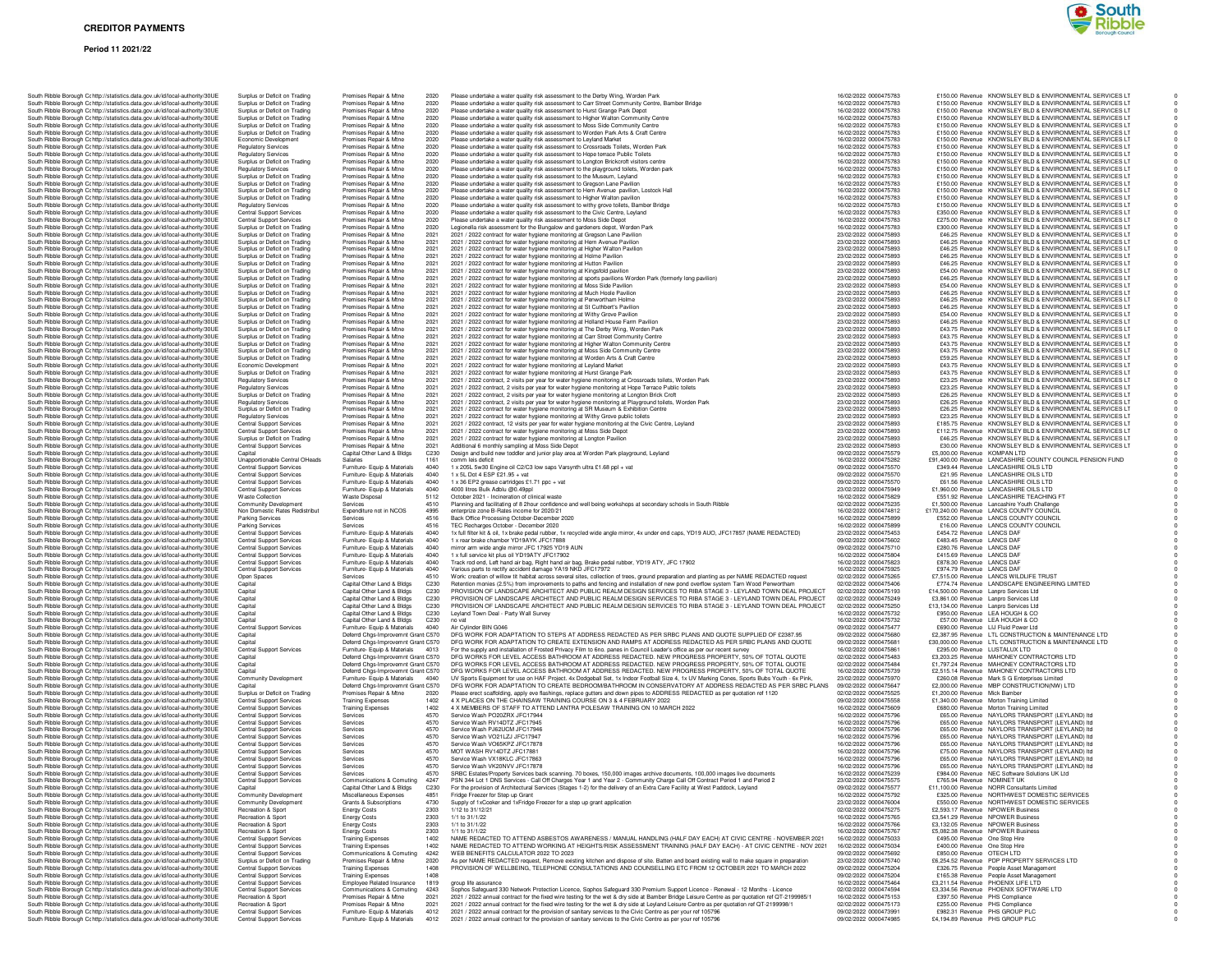### **CREDITOR PAYMENTS**

#### **Period 11 2021/22**



| South Ribble Borough Cc http://statistics.data.gov.uk/id/local-authority/30UE                                                                                  | Central Support Services                                           | Miscellaneous Expenses                                                     | 4821             | Professional services in respect of a planning matter - Clifton House, The Vineyard, Walton le Dale                                                                                                                                                              | 23/02/2022 0000476005                          | £540.00 Revenue PIERS RILEY-SMITH                                                                                         |
|----------------------------------------------------------------------------------------------------------------------------------------------------------------|--------------------------------------------------------------------|----------------------------------------------------------------------------|------------------|------------------------------------------------------------------------------------------------------------------------------------------------------------------------------------------------------------------------------------------------------------------|------------------------------------------------|---------------------------------------------------------------------------------------------------------------------------|
| South Ribble Borough Cc http://statistics.data.gov.uk/id/local-authority/30UE                                                                                  | Capital                                                            | Capital Other Land & Bldgs                                                 | C230             | Retention monies for Leadale Green Play Area                                                                                                                                                                                                                     | 16/02/2022 0000475913                          | £2,625.00 Revenue PLAY & LEISURE LTD                                                                                      |
| South Ribble Borough Cc http://statistics.data.gov.uk/id/local-authority/30UE<br>South Ribble Borough Cr http://statistics.data.gov.uk/id/local-authority/30UE | Democratic Represent and Mgnt<br>Capital                           | Expenses<br>Capital Other Land & Bldgs                                     | 4630<br>C230     | PLEASE SUPPLY BATCH OF 6 SRBC COMMUNITY PULL UP BANNERS 850MM X 2000MM STANDARD ROLLER, NAME REDACTED<br>24ft X 8ft Senior Wheeled Football Goal Package - Pair £2625 For Lostock Hall St Gerrards as per quote 23/8/2021 and per NAME REDACTED                  | 02/02/2022 0000475358<br>09/02/2022 0000475573 | £390.00 Revenue Poppy Signs Ltd<br>£2,187.50 Revenue Premier Leisure Stores Ltd T/A The SoccerStore                       |
| South Ribble Borough Cc http://statistics.data.gov.uk/id/local-authority/30UE                                                                                  | <b>Central Support Services</b>                                    | Printing-Stat & Office Expens 4133                                         |                  | Premier Paper supplies 2021-31/03/2022, Please quote this reference on all future invoices                                                                                                                                                                       | 16/02/2022 0000475786                          | £309.83 Revenue PREMIER PAPER GROUP LTD                                                                                   |
| South Ribble Borough Cc http://statistics.data.gov.uk/id/local-authority/30UE<br>South Ribble Borough Cohttp://statistics.data.gov.uk/id/local-authority/30UE  | Community Development<br>Central Support Services                  | Miscellaneous Expenses<br>Services                                         | 4842<br>4570     | To print Christmas What's On Guides as per quote 4071a<br>Various Tyres TR238                                                                                                                                                                                    | 23/02/2022 0000476150<br>02/02/2022 0000475236 | £425.00 Revenue Preston City Council<br>£520.87 Revenue PRESTON TYRE SPECIALISTS                                          |
| South Ribble Borough Cc http://statistics.data.gov.uk/id/local-authority/30UE                                                                                  | <b>Central Support Services</b>                                    | Services                                                                   | 4570             | 1x tyre RV14 DTZ, JFC17854 (NAME REDACTED)                                                                                                                                                                                                                       | 09/02/2022 0000475454                          | £285.39 Revenue PRESTON TYRE SPECIALISTS                                                                                  |
| South Ribble Borough Cc http://statistics.data.gov.uk/id/local-authority/30UE                                                                                  | Elections                                                          | Communications & Comuting                                                  | 4291             | PI REFRESH 2022 - 1ST MAILING                                                                                                                                                                                                                                    | 02/02/2022 0000475520                          | £1,141.74 Revenue PRINT IMAGE FACILITIES LLP                                                                              |
| South Ribble Borough Cc http://statistics.data.gov.uk/id/local-authority/30UE<br>South Ribble Borough Cc http://statistics.data.gov.uk/id/local-authority/30UE | Elections<br>Homelessness                                          | Communications & Comuting 4291<br>Grants & Subscriptions                   | 4730             | PI REFRESH 2022 - 2ND MAILING (INVOICE C501407)<br>Rent ADDRESS REDACTED                                                                                                                                                                                         | 23/02/2022 0000475921<br>02/02/2022 0000475470 | £400.33 Revenue PRINT IMAGE FACILITIES LLP<br>£513.19 Revenue PROGRESS HOUSING GRP ref:DNSOU001                           |
| South Ribble Borough Cc http://statistics.data.gov.uk/id/local-authority/30UE                                                                                  | Homelessness                                                       | Grants & Subscriptions                                                     | 4730             | Agreed rent in advance for NAME REDACTED                                                                                                                                                                                                                         | 23/02/2022 0000476147                          | £338.83 Revenue PROGRESS HOUSING GRP ref:DNSOU001                                                                         |
| South Ribble Borough C: http://statistics.data.gov.uk/id/local-authority/30UE                                                                                  | Economic Development                                               | Miscellaneous Expenses                                                     | 485A             | Website support and admin - 20 hours, 2021 to 2022, businessinsouthribble.com, Cost £30 per hour by 20 hours                                                                                                                                                     | 09/02/2022 0000474801                          | £600.00 Revenue PROTEAN SYSTEMS LIMITED                                                                                   |
| South Ribble Borough Cc http://statistics.data.gov.uk/id/local-authority/30UE<br>South Ribble Borough Cc http://statistics.data.gov.uk/id/local-authority/30UE | Capital<br>Capital                                                 | Capital Other Land & Bldgs<br>Capital Other Land & Bldgs                   | C230<br>C230     | WORKS TO CONTAINERS as per NAME REDACTED request, 15TH SEPTEMBER 2021 Cladding, Capping, Boarding, Decoration<br>LABOUR                                                                                                                                          | 02/02/2022 0000475491<br>02/02/2022 0000475491 | £23,000.00 Revenue PSR & Sons Joiners & Building Contractors<br>£710.00 Revenue PSR & Sons Joiners & Building Contractors |
| South Ribble Borough Cc http://statistics.data.gov.uk/id/local-authority/30UE                                                                                  | Capital                                                            | Capital Other Land & Bldgs                                                 | C <sub>230</sub> | Works - Fire Doors at Kingsfold community centre, Amount - £15,480                                                                                                                                                                                               | 02/02/2022 0000475497                          | £15,000.00 Revenue  PSR & Sons Joiners & Building Contractors                                                             |
| South Ribble Borough Cc http://statistics.data.gov.uk/id/local-authority/30UE                                                                                  | Capital                                                            | Capital Other Land & Bldgs                                                 | C230             | LABOUR                                                                                                                                                                                                                                                           | 02/02/2022 0000475497                          | £480.00 Revenue PSR & Sons Joiners & Building Contractors                                                                 |
| South Ribble Borough Cc http://statistics.data.gov.uk/id/local-authority/30UE                                                                                  | Homelessness<br>Homelessness                                       | Grants & Subscriptions                                                     | 4730<br>5311     | Block booking for 2 rooms. 27 nights at £50 p/m (01/02/2022 - 28/02/2022 excluding night of 19/02/2022).                                                                                                                                                         | 09/02/2022 0000475606                          | £2,700.00 Revenue Purpleroomz                                                                                             |
| South Ribble Borough Cc http://statistics.data.gov.uk/id/local-authority/30UE<br>South Ribble Borough Cc http://statistics.data.gov.uk/id/local-authority/30UE | Homelessness                                                       | Contractors Chges<br>Grants & Subscriptions                                | 4730             | NAME REDACTED - 31 x £48 - 01/01/2022 - 31/01/2022<br>NAME REDACTED - 26 x £48 - 05/01/2022 - 31/01/2022                                                                                                                                                         | 16/02/2022 0000475677<br>16/02/2022 0000475677 | £1,488.00 Revenue Purpleroomz<br>£1,248.00 Revenue Purpleroomz                                                            |
| South Ribble Borough Cr http://statistics.data.gov.uk/id/local-authority/30UE                                                                                  | Homelessness                                                       | Grants & Subscriptions                                                     | 4730             | NAME REDACTED - 25 x £48 - 06/01/2022 - 31/01/2022                                                                                                                                                                                                               | 16/02/2022 0000475677                          | £1,200.00 Revenue Purpleroomz                                                                                             |
| South Ribble Borough Cc http://statistics.data.gov.uk/id/local-authority/30UE                                                                                  | Central Support Services                                           | Services                                                                   | 4510             | HEALTH AND SAFETY CONSULTANCY AND SUPPORT 2021/2022                                                                                                                                                                                                              | 02/02/2022 0000475039                          | £1,080.00 Revenue QHS SOLUTIONS                                                                                           |
| South Ribble Borough Cc http://statistics.data.gov.uk/id/local-authority/30UE<br>South Ribble Borough Cc http://statistics.data.gov.uk/id/local-authority/30UE | Open Spaces<br>Open Spaces                                         | Contract Hire & Operating Leas 3212<br>Contract Hire & Operating Leas 3212 |                  | 1.5 ton digger on trailer - delivered to Hurst Grange Park from 05.01.22 for two weeks<br>2 ton dumper for 1 week from 05.01.22 for 2 weeks                                                                                                                      | 23/02/2022 0000475756<br>23/02/2022 0000475756 | £805.20 Revenue Readyplant Limited<br>£318.80 Revenue Readvolant Limited                                                  |
| South Ribble Borough Cc http://statistics.data.gov.uk/id/local-authority/30UE                                                                                  | Open Spaces                                                        | Contract Hire & Operating Leas 3212                                        |                  |                                                                                                                                                                                                                                                                  | 23/02/2022 0000475756                          | £38.40 Revenue Readvolant Limited                                                                                         |
| South Ribble Borough Cc http://statistics.data.gov.uk/id/local-authority/30UE                                                                                  | Surplus or Deficit on Trading                                      | Premises Repair & Mtne                                                     | 2020             | Please inspect, isolate and repair blown water main running through Worden Park                                                                                                                                                                                  | 09/02/2022 0000475472                          | £900.00 Revenue RED ROSE BUILDING MAINTENANCE                                                                             |
| South Ribble Borough Cc http://statistics.data.gov.uk/id/local-authority/30UE<br>South Ribble Borough C: http://statistics.data.gov.uk/id/local-authority/30UE | Surplus or Deficit on Trading<br>Surplus or Deficit on Trading     | Premises Repair & Mtne<br>Premises Repair & Mtne                           | 2020<br>2020     | MATERIALS<br>Please supply and erect motorway barriers to the right hand side of Hennel Brook Bridge as agreed with facilities management                                                                                                                        | 09/02/2022 0000475472<br>02/02/2022 0000475536 | £325.00 Revenue RED ROSE BUILDING MAINTENANCE<br>£750.00 Revenue RED ROSE BUILDING MAINTENANCE                            |
| South Ribble Borough Cohttp://statistics.data.gov.uk/id/local-authority/30UE                                                                                   | Surplus or Deficit on Trading                                      | Premises Repair & Mtne                                                     | 2020             | LABOUR                                                                                                                                                                                                                                                           | 02/02/2022 0000475536                          | £700.00 Revenue RED ROSE BUILDING MAINTENANCE                                                                             |
| South Ribble Borough Cc http://statistics.data.gov.uk/id/local-authority/30UE                                                                                  | Recreation & Sport                                                 | Premises Repair & Mtne                                                     | 2020             | To replace and repair all broken and unsafe (loose) flags around Bamber bride Leisure centre. Following my walk round Friday.                                                                                                                                    | 09/02/2022 0000475540                          | £450.00 Revenue RED ROSE BUILDING MAINTENANCE                                                                             |
| South Ribble Borough Cc http://statistics.data.gov.uk/id/local-authority/30UE<br>South Ribble Borough Cc http://statistics.data.gov.uk/id/local-authority/30UE | Recreation & Sport<br>Surplus or Deficit on Trading                | Premises Repair & Mtne<br>Premises Repair & Mtne                           | 2020<br>2020     | materials<br>Please attend Worden Park to investigate problem with the water pipe as the main line is blocked and fractured. On site pipe has replaced section.                                                                                                  | 09/02/2022 0000475540<br>09/02/2022 0000475615 | £75.00 Revenue RED ROSE BUILDING MAINTENANCE<br>£1,500.00 Revenue RED ROSE BUILDING MAINTENANCE                           |
| South Ribble Borough Cc http://statistics.data.gov.uk/id/local-authority/30UE                                                                                  | Surplus or Deficit on Trading                                      | Premises Repair & Mtne                                                     | 2020             | <b>MATERIALS</b>                                                                                                                                                                                                                                                 | 09/02/2022 0000475615                          | £850.00 Revenue RED ROSE BUILDING MAINTENANCE                                                                             |
| South Ribble Borough Cc http://statistics.data.gov.uk/id/local-authority/30UE                                                                                  | Surplus or Deficit on Trading                                      | Premises Repair & Mtne                                                     | 2020             | Clear unit at 126 Brookfield place for Leyland town deal as per NAME REDACTED                                                                                                                                                                                    | 23/02/2022 0000475953                          | £1,500.00 Revenue RED ROSE BUILDING MAINTENANCE                                                                           |
| South Ribble Borough Cc http://statistics.data.gov.uk/id/local-authority/30UE<br>South Ribble Borough Cc http://statistics.data.gov.uk/id/local-authority/30UE | Surplus or Deficit on Trading<br>Homelessness                      | Premises Repair & Mtne<br>Grants & Subscriptions                           | 2020<br>4730     | MATERIALS<br>NAME REDACTED 8 weeks RIA                                                                                                                                                                                                                           | 23/02/2022 0000475953<br>16/02/2022 0000475844 | £600.00 Revenue RED ROSE BUILDING MAINTENANCE<br>£800.00 Revenue REDDY & CO                                               |
| South Ribble Borough C: http://statistics.data.gov.uk/id/local-authority/30UE                                                                                  | Homelessness                                                       | Grants & Subscriptions                                                     | 4730             | NAME REDACTED 2 months RIA + top up x 26 weeks                                                                                                                                                                                                                   | 16/02/2022 0000475845                          | £1,100.00 Revenue REDDY & CO                                                                                              |
| South Ribble Borough Cr http://statistics.data.gov.uk/id/local-authority/30UE                                                                                  | Homelessness                                                       | Contractors Chges                                                          | 5311             | NAME REDACTED emergency placement ADDRESS REDACTED 23/12/2021 - 13/02/2022                                                                                                                                                                                       | 16/02/2022 0000475846                          | £5,200.00 Revenue REDDY & CO                                                                                              |
| South Ribble Borough Cc http://statistics.data.gov.uk/id/local-authority/30UE<br>South Ribble Borough Cc http://statistics.data.gov.uk/id/local-authority/30UE | Central Support Services<br><b>Central Support Services</b>        | Furniture- Equip & Materials<br>Furniture- Equip & Materials               | 4040<br>4040     | 1 x Yoke Ram 5021824 BIN G030<br>2 x Upper Tie Rod Pin BIN G056                                                                                                                                                                                                  | 02/02/2022 0000475511<br>02/02/2022 0000475511 | £700.00 Revenue Refuse Vehicle Parts<br>£117.10 Revenue Refuse Vehicle Parts                                              |
| South Ribble Borough Cc http://statistics.data.gov.uk/id/local-authority/30UE                                                                                  | <b>Central Support Services</b>                                    | Furniture- Equip & Materials                                               | 4040             | 1 x Hyd Filter Pressure Switch P4400-4000 BIN G029                                                                                                                                                                                                               | 02/02/2022 0000475511                          | £177.42 Revenue Refuse Vehicle Parts                                                                                      |
| South Ribble Borough Cc http://statistics.data.gov.uk/id/local-authority/30UE                                                                                  | <b>Central Support Services</b>                                    | Furniture- Equip & Materials                                               | 4040             | 1 x Latch 1005152 BIN G009                                                                                                                                                                                                                                       | 02/02/2022 0000475511                          | £5.64 Revenue Refuse Vehicle Parts                                                                                        |
| South Ribble Borough Cc http://statistics.data.gov.uk/id/local-authority/30UE                                                                                  | <b>Central Support Services</b>                                    | Furniture- Equip & Materials                                               | 4040<br>4040     | 10 x Yoke Ram Pin 222705 BIN G044                                                                                                                                                                                                                                | 02/02/2022 0000475511                          | £320.40 Revenue Refuse Vehicle Parts                                                                                      |
| South Ribble Borough Cc http://statistics.data.gov.uk/id/local-authority/30UE<br>South Ribble Borough C: http://statistics.data.gov.uk/id/local-authority/30UE | Central Support Services<br><b>Central Support Services</b>        | Furniture- Equip & Materials<br>Furniture- Equip & Materials               | 4040             | 3 x Composite Bush Yoke Ram 5012665 BIN G045<br>1 x Bin Lift Ram 1000829 BIN G026                                                                                                                                                                                | 02/02/2022 0000475511<br>02/02/2022 0000475511 | £178.63 Revenue Refuse Vehicle Parts<br>£747.19 Revenue Refuse Vehicle Parts                                              |
| South Ribble Borough Cc http://statistics.data.gov.uk/id/local-authority/30UE                                                                                  | Central Support Services                                           | Furniture- Equip & Materials                                               | 4040             | 1 x Proximity Switch 979941 BIN G008                                                                                                                                                                                                                             | 02/02/2022 0000475511                          | £42.84 Revenue Refuse Vehicle Parts                                                                                       |
| South Ribble Borough Cc http://statistics.data.gov.uk/id/local-authority/30UE                                                                                  | <b>Central Support Services</b>                                    | Furniture- Equip & Materials                                               | 4040             | 1 x Composite Bush Yoke Ram 5012665 BIN G045                                                                                                                                                                                                                     | 02/02/2022 0000475511                          | £59.54 Revenue Refuse Vehicle Parts                                                                                       |
| South Ribble Borough Cc http://statistics.data.gov.uk/id/local-authority/30UE<br>South Ribble Borough Cc http://statistics.data.gov.uk/id/local-authority/30UE | <b>Central Support Services</b><br><b>Central Support Services</b> | Furniture- Equip & Materials<br>Furniture- Equip & Materials               | 4040<br>4040     | 6 x Spring SF-VFR7174 85664-00 BIN G001<br>1 x Barrier Arm 5012241 BIN G015                                                                                                                                                                                      | 02/02/2022 0000475511<br>02/02/2022 0000475511 | £55.78 Revenue Refuse Vehicle Parts<br>£112.28 Bevenue Befuse Vehicle Parts                                               |
| South Ribble Borough Ct http://statistics.data.gov.uk/id/local-authority/30UE                                                                                  | <b>Central Support Services</b>                                    | Furniture- Equip & Materials                                               | 4040             | 1 x Bin Lift Locking Plate 5022908 BIN G058                                                                                                                                                                                                                      | 02/02/2022 0000475511                          | £6.51 Revenue Refuse Vehicle Parts                                                                                        |
| South Ribble Borough Cc http://statistics.data.gov.uk/id/local-authority/30UE                                                                                  | Central Support Services                                           | Furniture- Equip & Materials                                               | 4040             | 2 x Lower Tie Rod Pin GPM4 5034711 BIN G057                                                                                                                                                                                                                      | 02/02/2022 0000475511                          | £123.39 Revenue Refuse Vehicle Parts                                                                                      |
| South Ribble Borough Cc http://statistics.data.gov.uk/id/local-authority/30UE<br>South Ribble Borough Cr http://statistics.data.gov.uk/id/local-authority/30UE | Central Support Services<br>Central Support Services               | Furniture- Equip & Materials<br>Furniture- Equip & Materials               | 4040<br>4040     | 2 x CARRIAGE<br>1 x PTO adapter/extension YD19AYK JFC17888                                                                                                                                                                                                       | 02/02/2022 0000475511<br>16/02/2022 0000475720 | £50.00 Revenue Refuse Vehicle Parts<br>£340.19 Revenue Refuse Vehicle Parts                                               |
| South Ribble Borough Ct http://statistics.data.gov.uk/id/local-authority/30UE                                                                                  | <b>Central Support Services</b>                                    | Furniture- Equip & Materials                                               | 4040             | 2 No Marker Light 5013400 @ £38.62 BIN G018                                                                                                                                                                                                                      | 16/02/2022 0000475726                          | £72.99 Revenue Refuse Vehicle Parts                                                                                       |
| South Ribble Borough Cc http://statistics.data.gov.uk/id/local-authority/30UE                                                                                  | Central Support Services                                           | Furniture- Equip & Materials                                               | 4040             | 3 No Spring 505531 @ £9.30 BIN G001                                                                                                                                                                                                                              | 16/02/2022 0000475726                          | £29.30 Revenue Refuse Vehicle Parts                                                                                       |
| South Ribble Borough Cc http://statistics.data.gov.uk/id/local-authority/30UE<br>South Ribble Borough Cc http://statistics.data.gov.uk/id/local-authority/30UE | Central Support Services<br><b>Central Support Services</b>        | Furniture- Equip & Materials<br>Furniture- Equip & Materials               | 4040<br>4040     | 1 No Yoke Ram Bush 5012665 @ £59.54 Bin G045<br>2 No Bin Lift Arm Pin 288851 @ 23.09 BIN G047                                                                                                                                                                    | 16/02/2022 0000475726<br>16/02/2022 0000475726 | £59.54 Revenue Refuse Vehicle Parts<br>£46.17 Revenue Refuse Vehicle Parts                                                |
| South Ribble Borough Cc http://statistics.data.gov.uk/id/local-authority/30UE                                                                                  | <b>Central Support Services</b>                                    | Furniture- Equip & Materials                                               | 4040             | 2 No Hydraulic Filter Kit 5025256-1 @ £216.30 Bln G027                                                                                                                                                                                                           | 16/02/2022 0000475726                          | £432.59 Revenue Refuse Vehicle Parts                                                                                      |
| South Ribble Borough Cc http://statistics.data.gov.uk/id/local-authority/30UE                                                                                  | Central Support Services                                           | Furniture- Equip & Materials                                               | 4040             | Carriage                                                                                                                                                                                                                                                         | 16/02/2022 0000475726                          | £25.00 Revenue Refuse Vehicle Parts                                                                                       |
| South Ribble Borough Cc http://statistics.data.gov.uk/id/local-authority/30UE                                                                                  | Central Support Services<br><b>Central Support Services</b>        | Furniture- Equip & Materials<br>Furniture- Equip & Materials               | 4040<br>4040     | 1 x PTO Extension Adapter YD19AUO JFC17879<br>Parts required to rectify major fault on the back end YA19 NGN JFC17949                                                                                                                                            | 23/02/2022 0000475728<br>23/02/2022 0000475916 | £340.19 Revenue Refuse Vehicle Parts<br>£1,532.04 Revenue Refuse Vehicle Parts                                            |
| South Ribble Borough Cc http://statistics.data.gov.uk/id/local-authority/30UE<br>South Ribble Borough Cr http://statistics.data.gov.uk/id/local-authority/30UE | <b>Central Support Services</b>                                    | Furniture- Equip & Materials                                               | 4040             | 1 x PTO adapter YD19ATZ JFC17926                                                                                                                                                                                                                                 | 23/02/2022 0000475952                          | £340.19 Revenue Refuse Vehicle Parts                                                                                      |
| South Ribble Borough C: http://statistics.data.gov.uk/id/local-authority/30UE                                                                                  | Tourism                                                            | <b>Energy Costs</b>                                                        | 2301             | Please supply 1,000 ltrs of kerosene to Worden Park PR5 1DJ - contact NAMES REDACTED for access to be delivered asap                                                                                                                                             | 16/02/2022 0000475521                          | £413.70 Revenue RIBBLE FUEL OILS                                                                                          |
| South Ribble Borough Cc http://statistics.data.gov.uk/id/local-authority/30UE<br>South Ribble Borough Cc http://statistics.data.gov.uk/id/local-authority/30UE | Tourism<br><b>Central Support Services</b>                         | <b>Energy Costs</b><br>Services                                            | 2301<br>4570     | Please supply 1,000 ltrs of kerosene to Worden park PR25 1DJ on Tuesday morning 1st February. Contact NAME REDACTED for access<br>1 x spec repair VA19KOX JFC17824                                                                                               | 16/02/2022 0000475860<br>23/02/2022 0000475678 | £638.86 Revenue RIBBLE FUEL OILS<br>£776.99 Revenue RIBBLESDALE AUTO ELECTRICS 1992 LTD                                   |
| South Ribble Borough Cc http://statistics.data.gov.uk/id/local-authority/30UE                                                                                  | <b>Central Support Services</b>                                    | Services                                                                   | 4570             | Call out to faults, LH machine- no pressure as per your order 41881, RH machine - leak on header tank as per your order 41881                                                                                                                                    | 09/02/2022 0000475585                          | £320.53 Revenue Saanro International Ltd                                                                                  |
| South Ribble Borough C: http://statistics.data.gov.uk/id/local-authority/30UE                                                                                  | <b>Central Support Services</b>                                    | Services                                                                   | 4570             | Replace retractable reel on RH machine as per your order 41903 PWR09RH - JFC17885                                                                                                                                                                                | 09/02/2022 0000475587                          | £647.63 Revenue Saanro International Ltd                                                                                  |
| South Ribble Borough Cc http://statistics.data.gov.uk/id/local-authority/30UE                                                                                  | Recreation & Sport                                                 | Furniture- Equip & Materials                                               | 4040<br>4040     | 5x Interlocking Floor Tile (4 Pack), 2x Folding Sack Truck, 1x Bungee Cord Assessment, 2 x Masterplug 13A 4-Gang 45m Cable Reel                                                                                                                                  | 23/02/2022 0000475908                          | £301.57 Revenue Screwfix                                                                                                  |
| South Ribble Borough Cc http://statistics.data.gov.uk/id/local-authority/30UE<br>South Ribble Borough Cr http://statistics.data.gov.uk/id/local-authority/30UE | Community Development<br>Capital                                   | Furniture- Equip & Materials<br>Capital Other Land & Bldgs                 | C <sub>230</sub> | 5x Interlocking Floor Tile (4 Pack), 2x Folding Sack Truck, 1x Bungee Cord Assessment, 2 x Masterplug 13A 4-Gang 45m Cable Reel<br>Consultancy support - Main Contractor Procurement - Extra Care (West Paddock) Project                                         | 23/02/2022 0000475908<br>16/02/2022 0000475548 | £75.98 Revenue Screwfix<br>£12,120.00 Revenue SDA Consulting LLP                                                          |
| South Ribble Borough C: http://statistics.data.gov.uk/id/local-authority/30UE                                                                                  | Capital                                                            | Capital Other Land & Bldgs                                                 | C <sub>230</sub> | Consultancy support - Main Contractor Procurement - Extra Care (West Paddock) Project                                                                                                                                                                            | 16/02/2022 0000475708                          | £6,060.00 Revenue SDA Consulting LLP                                                                                      |
| South Ribble Borough Cc http://statistics.data.gov.uk/id/local-authority/30UE<br>South Ribble Borough Cc http://statistics.data.gov.uk/id/local-authority/30UE | Central Support Services<br><b>Central Support Services</b>        | Salaries<br>Salaries                                                       | 1121<br>1121     | COST OF ENGAGING AGENCY LOCUM SOLICITOR FOR 4 DAYS PER WEEK FROM 7 SEPTEMBER 2021 UNTIL CHRISTMAS 2021<br>COST OF ENGAGING AGENCY LOCUM SOLICITOR FOR 4 DAYS PER WEEK FROM 7 SEPTEMBER 2021 UNTIL CHRISTMAS 2021                                                 | 02/02/2022 0000475428<br>09/02/2022 0000475590 | £1,824.00 Revenue SELLICK PARTNERSHIP LTD<br>£2,123.25 Revenue SELLICK PARTNERSHIP LTD                                    |
| South Ribble Borough Cc http://statistics.data.gov.uk/id/local-authority/30UE                                                                                  | <b>Central Support Services</b>                                    | Salaries                                                                   | 1121             | COST OF ENGAGING AGENCY LOCUM SOLICITOR FOR 4 DAYS PER WEEK FROM 7 SEPTEMBER 2021 UNTIL CHRISTMAS 2021                                                                                                                                                           | 23/02/2022 0000475799                          | £2,009.25 Revenue SELLICK PARTNERSHIP LTD                                                                                 |
| South Ribble Borough Ct http://statistics.data.gov.uk/id/local-authority/30UE                                                                                  | <b>Central Support Services</b>                                    | Salaries                                                                   | 1121             | COST OF ENGAGING AGENCY LOCUM SOLICITOR FOR 4 DAYS PER WEEK FROM 7 SEPTEMBER 2021 UNTIL CHRISTMAS 2021                                                                                                                                                           | 23/02/2022 0000476006                          | £1,947.69 Revenue SELLICK PARTNERSHIP LTD                                                                                 |
| South Ribble Borough Cc http://statistics.data.gov.uk/id/local-authority/30UE                                                                                  | Community Development                                              | Rents & Rates                                                              | 2402<br>4510     | Facility during Xmas HAF programme. £50 per day for 4 days. Facility use during Active Health interviews on 28th Jan                                                                                                                                             | 16/02/2022 0000475869                          | £200.00 Revenue Seven Stars Primary School                                                                                |
| South Ribble Borough Cc http://statistics.data.gov.uk/id/local-authority/30UE<br>South Ribble Borough Cc http://statistics.data.gov.uk/id/local-authority/30UE | Recreation & Sport<br>Development Control                          | Services<br>Furniture- Equip & Materials                                   | 4010             | Facility during Xmas HAF programme. £50 per day for 4 days. Facility use during Active Health interviews on 28th Jan<br>Lease rental and asset protection charge - HP XL-3600 Wide Format Printer, 95L1H039, PR25 1DH                                            | 16/02/2022 0000475869<br>02/02/2022 0000475363 | £50.00 Revenue Seven Stars Primary School<br>£1,015.29 Revenue Siemens Financial Services Limited                         |
| South Ribble Borough Cc http://statistics.data.gov.uk/id/local-authority/30UE                                                                                  | Capital                                                            | Capital Other Land & Bldgs                                                 | C230             | Refurbish existing internal / external cricket pavilion, and changing facility at Vernon Carus Site as per NAMES REDACTED request                                                                                                                                | 09/02/2022 0000475654                          | £47,931.88 Revenue SJJ Contracts Limited                                                                                  |
| South Ribble Borough Cc http://statistics.data.gov.uk/id/local-authority/30UE<br>South Ribble Borough Cc http://statistics.data.gov.uk/id/local-authority/30UE | Capital<br>Central Support Services                                | Capital Other Land & Bldgs<br>Furniture- Equip & Materials                 | C230<br>4010     | LABOUR<br>Facilities officer uniform and boots as per NAME REDACTED request                                                                                                                                                                                      | 09/02/2022 0000475654<br>02/02/2022 0000475333 | £18,318.12 Revenue SJJ Contracts Limited<br>£255.90 Revenue SMART IMAGE WORKWEAR                                          |
| South Ribble Borough Cc http://statistics.data.gov.uk/id/local-authority/30UE                                                                                  | Central Support Services                                           | Clothes, uniform & laundry                                                 | 4410             | BODYWARMER - WROXHAM FORTRESS - SMALL c/w SRBC Logo Front Left Breast in White EMB- WM-WROX                                                                                                                                                                      | 23/02/2022 0000475626                          | £26.88 Revenue SMART IMAGE WORKWEAR                                                                                       |
| South Ribble Borough Cohttp://statistics.data.gov.uk/id/local-authority/30UE                                                                                   | <b>Central Support Services</b>                                    | Clothes, uniform & laundry                                                 | 4410             | BODYWARMER - WROXHAM FORTRESS - MEDIUM c/w SRBC Logo Front Left Breast in White EMB- WM-WROX                                                                                                                                                                     | 23/02/2022 0000475626                          | £94.08 Revenue SMART IMAGE WORKWEAR                                                                                       |
| South Ribble Borough Cc http://statistics.data.gov.uk/id/local-authority/30UE                                                                                  | <b>Central Support Services</b>                                    | Clothes, uniform & laundry<br>Clothes.uniform & laundry                    | 4410<br>4410     | BODYWARMER - WROXHAM FORTRESS - LARGE c/w SRBC Logo Front Left Breast in White EMB- WM-WROX                                                                                                                                                                      | 23/02/2022 0000475626<br>23/02/2022 0000475626 | £120.96 Revenue SMART IMAGE WORKWEAR<br>£107.52 Revenue SMART IMAGE WORKWEAR                                              |
| South Ribble Borough Cc http://statistics.data.gov.uk/id/local-authority/30UE<br>South Ribble Borough Cc http://statistics.data.gov.uk/id/local-authority/30UE | Central Support Services<br>Central Support Services               | Clothes, uniform & laundry                                                 | 4410             | BODYWARMER - WROXHAM FORTRESS - EXTRA LARGE c/w SRBC Logo Front Left Breast in White EMB- WM-WROX<br>BODYWARMER - WROXHAM FORTRESS - XXL c/w SRBC Logo Front Left Breast in White EMB- WM-WROX                                                                   | 23/02/2022 0000475626                          | £53.76 Revenue SMART IMAGE WORKWEAR                                                                                       |
| South Ribble Borough Cc http://statistics.data.gov.uk/id/local-authority/30UE                                                                                  | Central Support Services                                           | Clothes, uniform & laundry                                                 | 4410             | BASEBALL CAPS- HB-RAL                                                                                                                                                                                                                                            | 23/02/2022 0000475626                          | £69.80 Revenue SMART IMAGE WORKWEAR                                                                                       |
| South Ribble Borough Cc http://statistics.data.gov.uk/id/local-authority/30UE                                                                                  | Central Support Services                                           | Clothes, uniform & laundry                                                 | 4410<br>4410     | MOUNTAIN CAPS- HMK-B35<br>HI VIS TRAFFIC JACKET YELLOW EN471:2003 Medium WITH SRBC Logo Front Left Breast & Rear HS in COLOUR                                                                                                                                    | 23/02/2022 0000475626                          | £159.52 Revenue SMART IMAGE WORKWEAR                                                                                      |
| South Ribble Borough Cc http://statistics.data.gov.uk/id/local-authority/30UE<br>South Ribble Borough Cc http://statistics.data.gov.uk/id/local-authority/30UE | Central Support Services<br>Central Support Services               | Clothes, uniform & laundry<br>Clothes, uniform & laundry                   | 4410             | HI VIS TRAFFIC JACKET YELLOW EN471:2003 Large WITH SRBC Logo Front Left Breast & Rear HS in COLOUR                                                                                                                                                               | 02/02/2022 0000475332<br>02/02/2022 0000475332 | £138.78 Revenue SMI Int Group Ltd<br>£169.62 Revenue SMI Int Group Ltd                                                    |
| South Ribble Borough Cc http://statistics.data.gov.uk/id/local-authority/30UE                                                                                  | Central Support Services                                           | Clothes, uniform & laundry                                                 | 4410             | HI VIS TRAFFIC JACKET YELLOW EN471:2003 Extra Large WITH SRBC Logo Front Left Breast & Rear HS in COLOUR                                                                                                                                                         | 02/02/2022 0000475332                          | £138.78 Revenue SMI Int Group Ltd                                                                                         |
| South Ribble Borough Cc http://statistics.data.gov.uk/id/local-authority/30UE                                                                                  | <b>Central Support Services</b><br><b>Central Support Services</b> | Clothes.uniform & laundry<br>Clothes, uniform & laundry                    | 4410<br>4410     | HI VIS TRAFFIC JACKET YELLOW EN471:2003 2XL WITH SRBC Logo Front Left Breast & Rear HS in COLOUR<br>HI VIS TRAFFIC JACKET YELLOW EN471:2003 3XL WITH SRBC Logo Front Left Breast & Rear HS in COLOUR                                                             | 02/02/2022 0000475332<br>02/02/2022 0000475332 | £46.26 Revenue SMI Int Group Ltd<br>£30.84 Revenue SMI Int Group Ltd                                                      |
| South Ribble Borough Cc http://statistics.data.gov.uk/id/local-authority/30UE<br>South Ribble Borough Cc http://statistics.data.gov.uk/id/local-authority/30UE | <b>Central Support Services</b>                                    | Communications & Comuting                                                  | 4243             | Cerberus FTP Server Enterprise Edition Single Licence - 1 Years Support & Updates Renewal by Cerberus                                                                                                                                                            | 16/02/2022 0000475562                          | £663.62 Revenue SOFTCAT LIMITED                                                                                           |
| South Ribble Borough Cohttp://statistics.data.gov.uk/id/local-authority/30UE                                                                                   | Short Term Creditors                                               | <b>Balance Shee</b>                                                        | 0021             | cash payments                                                                                                                                                                                                                                                    | 23/02/2022 000047578                           | £58,821.70 Revenue South Ribble Leisure Lt                                                                                |
| South Ribble Borough Cohttp://statistics.data.gov.uk/id/local-authority/30UE                                                                                   | Short Term Creditors                                               | <b>Balance Sheet</b>                                                       | 0021             | card payments                                                                                                                                                                                                                                                    | 23/02/2022 0000475782                          | £588,491.77 Revenue South Ribble Leisure Ltd                                                                              |
| South Ribble Borough Cc http://statistics.data.gov.uk/id/local-authority/30UE<br>South Ribble Borough Cc http://statistics.data.gov.uk/id/local-authority/30UE | <b>Central Support Services</b><br>Recreation & Sport              | Contract Hire & Operating Leas 3212<br>Services                            | 4510             | Hire of VIN REDACTED for 4 weeks at £750 per week. 20.12.21-14.01.22<br>4 Places on the Level 3 Award for Tutors and Assessors in Sport @ £300 per place                                                                                                         | 02/02/2022 0000475503<br>02/02/2022 0000475355 | £3,000.00 Revenue Southfield RCV Services Limited<br>£300.00 Revenue Sport Structures                                     |
| South Ribble Borough Cohttp://statistics.data.gov.uk/id/local-authority/30UE                                                                                   | Recreation & Sport                                                 | Services                                                                   | 4510             | 4 Places on the Level 3 Award for Tutors and Assessors in Sport @ £300 per place                                                                                                                                                                                 | 02/02/2022 0000475356                          | £900.00 Revenue Sport Structures                                                                                          |
| South Ribble Borough Cc http://statistics.data.gov.uk/id/local-authority/30UE                                                                                  | Short Term Creditors                                               | <b>Balance Sheet</b>                                                       | 0030<br>0030     | monthly deductions                                                                                                                                                                                                                                               | 09/02/2022 0000475512<br>09/02/2022 0000475512 | £394.94 Revenue ST CATHERINES HOSPICE PROMOTIONS LTD<br>-£8.72 Revenue ST CATHERINES HOSPICE PROMOTIONS LTD               |
| South Ribble Borough Cc http://statistics.data.gov.uk/id/local-authority/30UE<br>South Ribble Borough Cc http://statistics.data.gov.uk/id/local-authority/30UE | Short Term Creditors<br>Community Development                      | <b>Balance Sheet</b><br>Grants & Subscriptions                             | 4730             | less overpayment dec21<br>Grant for covid-19 vulnerable re-socialisation project                                                                                                                                                                                 | 23/02/2022 0000476131                          | £1,000.00 Revenue St Mary's Community Centre                                                                              |
| South Ribble Borough Cc http://statistics.data.gov.uk/id/local-authority/30UE                                                                                  | Service Management & Support                                       | Direct Transport Costs                                                     | 3132             | 16,000 litres diesel @ 115.37ppl into the feeder tank at Unit 81 Bison Place, Moss Side                                                                                                                                                                          | 02/02/2022 0000475229                          | £18,319.13 Revenue Standard Fuel Oils LtdMain                                                                             |
| South Ribble Borough Cohttp://statistics.data.gov.uk/id/local-authority/30UE<br>South Ribble Borough Cc http://statistics.data.gov.uk/id/local-authority/30UE  | Service Management & Support                                       | Direct Transport Costs                                                     | 3132             | 16,000 litres diesel @ 116.50ppl into the feeder tank at Unit 81 Bison Place, Moss Side<br>DFG WORK TO SUPPLY AND INSTALL A STAIRLIFT AND ASSOCIATED WORKS AT ADDRESS REDACTED AS PER QUOTE SUPPLIED                                                             | 23/02/2022 0000475956<br>02/02/2022 0000475498 | £17,711.42 Revenue Standard Fuel Oils LtdMain                                                                             |
| South Ribble Borough Cc http://statistics.data.gov.uk/id/local-authority/30UE                                                                                  | Capital<br>Capital                                                 | Deferrd Chgs-Improvemnt Grant C570<br>Deferrd Chgs-Improvemnt Grant C570   |                  | DFG WORK TO SUPPLY AND INSTALL A STAIRLIFT AT ADDRESS REDACTED AS PER QUOTE SUPPLIED OF £3828.00                                                                                                                                                                 | 16/02/2022 0000475735                          | £4,430.00 Revenue Stannah Lift Services Ltd<br>£3,728.00 Revenue Stannah Lift Services Ltd                                |
| South Ribble Borough Cc http://statistics.data.gov.uk/id/local-authority/30UE                                                                                  | Capital                                                            | Deferrd Chas-Improvemnt Grant C570                                         |                  | DFG WORK TO SUPPLY AND INSTALL A STAIRLIFT AT ADDRESS REDACTED AS PER QUOTE SUPPLIED OF £2878.00                                                                                                                                                                 | 16/02/2022 0000475873                          | £2,878.00 Revenue Stannah Lift Services Ltd                                                                               |
| South Ribble Borough Cc http://statistics.data.gov.uk/id/local-authority/30UE<br>South Ribble Borough Cc http://statistics.data.gov.uk/id/local-authority/30UE | Central Support Services<br>Capital                                | Communications & Comuting 4241<br>Capital Other Land & Bldgs               | C <sub>230</sub> | HP Smart Tank Plus 655 Wireless All-in-One - multifunction printer - colour Mfr. Name:HEWLETT PACKARD (HP INC)<br>Project Management, construction of the new Playing pitch at Bamber Bridge Leisure Centre, support the preparation for delivery of Development | 23/02/2022 0000476038<br>23/02/2022 0000475814 | £308.00 Revenue Starcom Technologies<br>£4,000.00 Revenue Steve Wells Associates Ltd                                      |
| South Ribble Borough Cc http://statistics.data.gov.uk/id/local-authority/30UE                                                                                  | Capital                                                            | Capital Other Land & Bldgs                                                 | C230             | For structural works to Vernon carus cricket pavilion, forming new sliding door openings. As per NAME REDACTED request                                                                                                                                           | 23/02/2022 0000475969                          | £850.00 Revenue STL Projects Ltd                                                                                          |
| South Ribble Borough Cc http://statistics.data.gov.uk/id/local-authority/30UE                                                                                  | Economic Development                                               | Services                                                                   | 4510             | Fees for architectural services for the 2nd entrance project at the Civic Centre as detailed in the proposal dated 24th January 2022                                                                                                                             | 16/02/2022 0000475867                          | £4,000.00 Revenue studio-LADY-Ltd                                                                                         |
| South Ribble Borough Cc http://statistics.data.gov.uk/id/local-authority/30UE<br>South Ribble Borough Cc http://statistics.data.gov.uk/id/local-authority/30UE | Community Development<br>Economic Development                      | Miscellaneous Expenses<br>Miscellaneous Expenses                           | 4851<br>4851     | Catering for Leyland and Farington Friends Group event<br>Catering for Staff Thank You event - Friday 26 November 2021 - Moss Side Depot                                                                                                                         | 09/02/2022 0000475334<br>02/02/2022 0000475401 | £329.40 Revenue Style Catering<br>£296.46 Revenue Style Catering                                                          |
| South Dibble Remugh Critto://etatistics.data.gov.uk/id/loogl.guthority/2011E                                                                                   | mity Dougloom                                                      |                                                                            | 4310             | for first aid course 13.16 Sentember for 12 neon                                                                                                                                                                                                                 | 16/02/2000 COOP/CO/3E                          | £263.52 Rovenue Style Cate                                                                                                |

| ional services in respect of a planning matter - Clifton House, The Vineyard, Walton le Dale                                                                                                                                        | 23/02/2022 0000476005                          |                                                                     | £540.00 Revenue PIERS RILEY-SMITH                                                                                          |                           |
|-------------------------------------------------------------------------------------------------------------------------------------------------------------------------------------------------------------------------------------|------------------------------------------------|---------------------------------------------------------------------|----------------------------------------------------------------------------------------------------------------------------|---------------------------|
| on monies for Leadale Green Play Area                                                                                                                                                                                               | 16/02/2022 0000475913<br>02/02/2022 0000475358 |                                                                     | £2,625.00 Revenue PLAY & LEISURE LTD                                                                                       |                           |
| E SUPPLY BATCH OF 6 SRBC COMMUNITY PULL UP BANNERS 850MM X 2000MM STANDARD ROLLER, NAME REDACTED<br>3ft Senior Wheeled Football Goal Package - Pair £2625 For Lostock Hall St Gerrards as per quote 23/8/2021 and per NAME REDACTED | 09/02/2022 0000475573                          | £390.00 Revenue Poppy Signs Ltd                                     | £2,187.50 Revenue Premier Leisure Stores Ltd T/A The SoccerStore                                                           | $\mathbf 0$               |
| r Paper supplies 2021-31/03/2022, Please quote this reference on all future invoices                                                                                                                                                | 16/02/2022 0000475786                          |                                                                     | £309.83 Revenue PREMIER PAPER GROUP LTD                                                                                    |                           |
| t Christmas What's On Guides as per quote 4071a                                                                                                                                                                                     | 23/02/2022 0000476150                          |                                                                     | £425.00 Revenue Preston City Council                                                                                       |                           |
| Tyres TR238                                                                                                                                                                                                                         | 02/02/2022 0000475236                          |                                                                     | £520.87 Revenue PRESTON TYRE SPECIALISTS                                                                                   |                           |
| RV14 DTZ, JFC17854 (NAME REDACTED)                                                                                                                                                                                                  | 09/02/2022 0000475454                          |                                                                     | £285.39 Revenue PRESTON TYRE SPECIALISTS                                                                                   |                           |
| RESH 2022 - 1ST MAILING                                                                                                                                                                                                             | 02/02/2022 0000475520                          |                                                                     | £1,141.74 Revenue PRINT IMAGE FACILITIES LLP                                                                               |                           |
| RESH 2022 - 2ND MAILING (INVOICE C501407)                                                                                                                                                                                           | 23/02/2022 0000475921                          |                                                                     | £400.33 Revenue PRINT IMAGE FACILITIES LLP                                                                                 |                           |
| DDRESS REDACTED                                                                                                                                                                                                                     | 02/02/2022 0000475470                          |                                                                     | £513.19 Revenue PROGRESS HOUSING GRP ref:DNSOU001                                                                          |                           |
| rent in advance for NAME REDACTED                                                                                                                                                                                                   | 23/02/2022 0000476147                          |                                                                     | £338.83 Revenue PROGRESS HOUSING GRP ref:DNSOU001                                                                          |                           |
| e support and admin - 20 hours, 2021 to 2022, businessinsouthribble.com, Cost £30 per hour by 20 hours                                                                                                                              | 09/02/2022 0000474801                          |                                                                     | £600.00 Bevenue PROTEAN SYSTEMS LIMITED                                                                                    |                           |
| S TO CONTAINERS as per NAME REDACTED request, 15TH SEPTEMBER 2021 Cladding, Capping, Boarding, Decoration                                                                                                                           | 02/02/2022 0000475491<br>02/02/2022 0000475491 |                                                                     | £23,000.00 Revenue  PSR & Sons Joiners & Building Contractors<br>£710.00 Revenue PSR & Sons Joiners & Building Contractors |                           |
| - Fire Doors at Kingsfold community centre, Amount - £15,480                                                                                                                                                                        | 02/02/2022 0000475497                          |                                                                     | £15,000.00 Revenue PSR & Sons Joiners & Building Contractors                                                               |                           |
|                                                                                                                                                                                                                                     | 02/02/2022 0000475497                          |                                                                     | £480.00 Revenue PSR & Sons Joiners & Building Contractors                                                                  |                           |
| ooking for 2 rooms. 27 nights at £50 p/m (01/02/2022 - 28/02/2022 excluding night of 19/02/2022).                                                                                                                                   | 09/02/2022 0000475606                          | £2,700.00 Revenue Purpleroomz                                       |                                                                                                                            |                           |
| REDACTED - 31 x £48 - 01/01/2022 - 31/01/2022                                                                                                                                                                                       | 16/02/2022 0000475677                          | £1,488.00 Revenue Purpleroomz                                       |                                                                                                                            |                           |
| REDACTED - 26 x £48 - 05/01/2022 - 31/01/2022                                                                                                                                                                                       | 16/02/2022 0000475677                          | £1,248.00 Revenue Purpleroomz                                       |                                                                                                                            |                           |
| REDACTED - 25 x £48 - 06/01/2022 - 31/01/2022                                                                                                                                                                                       | 16/02/2022 0000475677                          | £1,200.00 Revenue Purpleroomz                                       |                                                                                                                            |                           |
| H AND SAFETY CONSULTANCY AND SUPPORT 2021/2022                                                                                                                                                                                      | 02/02/2022 0000475039                          | £1,080.00 Revenue QHS SOLUTIONS                                     |                                                                                                                            |                           |
| digger on trailer - delivered to Hurst Grange Park from 05.01.22 for two weeks                                                                                                                                                      | 23/02/2022 0000475756                          | £805.20 Revenue                                                     | Readyplant Limited                                                                                                         |                           |
| umper for 1 week from 05.01.22 for 2 weeks                                                                                                                                                                                          | 23/02/2022 0000475756<br>23/02/2022 0000475756 | £38.40 Revenue                                                      | £318.80 Revenue Readyplant Limited<br>Readyplant Limited                                                                   |                           |
| inspect, isolate and repair blown water main running through Worden Park                                                                                                                                                            | 09/02/2022 0000475472                          |                                                                     | £900.00 Revenue RED ROSE BUILDING MAINTENANCE                                                                              |                           |
| <b>RIALS</b>                                                                                                                                                                                                                        | 09/02/2022 0000475472                          | £325.00 Revenue                                                     | RED ROSE BUILDING MAINTENANCE                                                                                              |                           |
| supply and erect motorway barriers to the right hand side of Hennel Brook Bridge as agreed with facilities management                                                                                                               | 02/02/2022 0000475536                          |                                                                     | £750.00 Revenue RED ROSE BUILDING MAINTENANCE                                                                              |                           |
| JR                                                                                                                                                                                                                                  | 02/02/2022 0000475536                          |                                                                     | £700.00 Revenue RED ROSE BUILDING MAINTENANCE                                                                              |                           |
| ace and repair all broken and unsafe (loose) flags around Bamber bride Leisure centre. Following my walk round Friday.                                                                                                              | 09/02/2022 0000475540                          |                                                                     | £450.00 Revenue RED ROSE BUILDING MAINTENANCE                                                                              |                           |
|                                                                                                                                                                                                                                     | 09/02/2022 0000475540                          |                                                                     | £75.00 Revenue RED ROSE BUILDING MAINTENANCE                                                                               |                           |
| attend Worden Park to investigate problem with the water pipe as the main line is blocked and fractured. On site pipe has replaced section.                                                                                         | 09/02/2022 0000475615                          |                                                                     | £1,500.00 Revenue RED ROSE BUILDING MAINTENANCE                                                                            |                           |
| <b>IALS</b>                                                                                                                                                                                                                         | 09/02/2022 0000475615                          |                                                                     | £850.00 Revenue RED ROSE BUILDING MAINTENANCE                                                                              |                           |
| nit at 126 Brookfield place for Leyland town deal as per NAME REDACTED<br><b>RIALS</b>                                                                                                                                              | 23/02/2022 0000475953<br>23/02/2022 0000475953 | £1,500.00 Revenue                                                   | RED ROSE BUILDING MAINTENANCE<br>£600.00 Revenue RED ROSE BUILDING MAINTENANCE                                             |                           |
| REDACTED 8 weeks RIA                                                                                                                                                                                                                | 16/02/2022 0000475844                          | £800.00 Revenue REDDY & CO                                          |                                                                                                                            |                           |
| REDACTED 2 months RIA + top up x 26 weeks                                                                                                                                                                                           | 16/02/2022 0000475845                          | £1,100.00 Revenue REDDY & CO                                        |                                                                                                                            |                           |
| REDACTED emergency placement ADDRESS REDACTED 23/12/2021 - 13/02/2022                                                                                                                                                               | 16/02/2022 0000475846                          | £5,200.00 Revenue REDDY & CO                                        |                                                                                                                            |                           |
| e Ram 5021824 BIN G030                                                                                                                                                                                                              | 02/02/2022 0000475511                          |                                                                     | £700.00 Revenue Refuse Vehicle Parts                                                                                       |                           |
| er Tie Rod Pin BIN G056                                                                                                                                                                                                             | 02/02/2022 0000475511                          |                                                                     | £117.10 Revenue Refuse Vehicle Parts                                                                                       |                           |
| Filter Pressure Switch P4400-4000 BIN G029                                                                                                                                                                                          | 02/02/2022 0000475511                          |                                                                     | £177.42 Revenue Refuse Vehicle Parts                                                                                       |                           |
| ch 1005152 BIN G009                                                                                                                                                                                                                 | 02/02/2022 0000475511                          |                                                                     | £5.64 Revenue Refuse Vehicle Parts                                                                                         |                           |
| ke Ram Pin 222705 BIN G044                                                                                                                                                                                                          | 02/02/2022 0000475511                          |                                                                     | £320.40 Revenue Refuse Vehicle Parts                                                                                       |                           |
| nposite Bush Yoke Ram 5012665 BIN G045                                                                                                                                                                                              | 02/02/2022 0000475511                          |                                                                     | £178.63 Revenue Refuse Vehicle Parts                                                                                       |                           |
| Lift Ram 1000829 BIN G026<br>ximity Switch 979941 BIN G008                                                                                                                                                                          | 02/02/2022 0000475511<br>02/02/2022 0000475511 |                                                                     | £747.19 Revenue Refuse Vehicle Parts<br>£42.84 Revenue Refuse Vehicle Parts                                                |                           |
| nposite Bush Yoke Ram 5012665 BIN G045                                                                                                                                                                                              | 02/02/2022 0000475511                          |                                                                     | £59.54 Revenue Refuse Vehicle Parts                                                                                        |                           |
| ing SF-VFR7174 85664-00 BIN G001                                                                                                                                                                                                    | 02/02/2022 0000475511                          |                                                                     | £55.78 Revenue Refuse Vehicle Parts                                                                                        |                           |
| rier Arm 5012241 BIN G015                                                                                                                                                                                                           | 02/02/2022 0000475511                          |                                                                     | £112.28 Revenue Refuse Vehicle Parts                                                                                       |                           |
| Lift Locking Plate 5022908 BIN G058                                                                                                                                                                                                 | 02/02/2022 0000475511                          |                                                                     | £6.51 Revenue Refuse Vehicle Parts                                                                                         |                           |
| ver Tie Rod Pin GPM4 5034711 BIN G057                                                                                                                                                                                               | 02/02/2022 0000475511                          |                                                                     | £123.39 Revenue Refuse Vehicle Parts                                                                                       |                           |
| RRIAGE                                                                                                                                                                                                                              | 02/02/2022 0000475511                          |                                                                     | £50.00 Revenue Refuse Vehicle Parts                                                                                        |                           |
| 3 adapter/extension YD19AYK JFC17888<br>arker Light 5013400 @ £38.62 BIN G018                                                                                                                                                       | 16/02/2022 0000475720<br>16/02/2022 0000475726 |                                                                     | £340.19 Revenue Refuse Vehicle Parts<br>£72.99 Bevenue Befuse Vehicle Parts                                                |                           |
| pring 505531 @ £9.30 BIN G001                                                                                                                                                                                                       | 16/02/2022 0000475726                          |                                                                     | £29.30 Revenue Refuse Vehicle Parts                                                                                        |                           |
| oke Ram Bush 5012665 @ £59.54 Bin G045                                                                                                                                                                                              | 16/02/2022 0000475726                          |                                                                     | £59.54 Revenue Refuse Vehicle Parts                                                                                        |                           |
| in Lift Arm Pin 288851 @ 23.09 BIN G047                                                                                                                                                                                             | 16/02/2022 0000475726                          |                                                                     | £46.17 Revenue Refuse Vehicle Parts                                                                                        |                           |
| ydraulic Filter Kit 5025256-1 @ £216.30 Bln G027                                                                                                                                                                                    | 16/02/2022 0000475726                          |                                                                     | £432.59 Revenue Refuse Vehicle Parts                                                                                       |                           |
|                                                                                                                                                                                                                                     | 16/02/2022 0000475726                          |                                                                     | £25.00 Revenue Refuse Vehicle Parts                                                                                        |                           |
| D Extension Adapter YD19AUO JFC17879                                                                                                                                                                                                | 23/02/2022 0000475728                          |                                                                     | £340.19 Revenue Refuse Vehicle Parts                                                                                       |                           |
| equired to rectify major fault on the back end YA19 NGN JFC17949                                                                                                                                                                    | 23/02/2022 0000475916                          |                                                                     | £1,532.04 Revenue Refuse Vehicle Parts                                                                                     |                           |
| 3 adapter YD19ATZ JFC17926<br>supply 1,000 ltrs of kerosene to Worden Park PR5 1DJ - contact NAMES REDACTED for access to be delivered asap                                                                                         | 23/02/2022 0000475952<br>16/02/2022 0000475521 |                                                                     | £340.19 Revenue Refuse Vehicle Parts<br>£413.70 Revenue RIBBLE FUEL OILS                                                   |                           |
|                                                                                                                                                                                                                                     | 16/02/2022 0000475860                          |                                                                     |                                                                                                                            |                           |
| supply 1,000 ltrs of kerosene to Worden park PR25 1DJ on Tuesday morning 1st February. Contact NAME REDACTED for access<br>c repair VA19KOX JFC17824                                                                                | 23/02/2022 0000475678                          |                                                                     | £638.86 Revenue RIBBLE FUEL OILS<br>£776.99 Revenue RIBBLESDALE AUTO ELECTRICS 1992 LTD                                    |                           |
| t to faults, LH machine- no pressure as per your order 41881, RH machine - leak on header tank as per your order 41881                                                                                                              | 09/02/2022 0000475585                          | £320.53 Revenue                                                     | Saanro International Ltd                                                                                                   |                           |
| e retractable reel on RH machine as per your order 41903 PWR09RH - JFC17885                                                                                                                                                         | 09/02/2022 0000475587                          |                                                                     | £647.63 Revenue Saanro International Ltd                                                                                   |                           |
| locking Floor Tile (4 Pack), 2x Folding Sack Truck, 1x Bungee Cord Assessment, 2 x Masterplug 13A 4-Gang 45m Cable Reel                                                                                                             | 23/02/2022 0000475908                          | £301.57 Revenue Screwfix                                            |                                                                                                                            |                           |
| locking Floor Tile (4 Pack), 2x Folding Sack Truck, 1x Bungee Cord Assessment, 2 x Masterplug 13A 4-Gang 45m Cable Reel                                                                                                             | 23/02/2022 0000475908                          | £75.98 Revenue Screwfix                                             |                                                                                                                            |                           |
| tancy support - Main Contractor Procurement - Extra Care (West Paddock) Project                                                                                                                                                     | 16/02/2022 0000475548                          | £12,120.00 Revenue                                                  | SDA Consulting LLP                                                                                                         |                           |
| tancy support - Main Contractor Procurement - Extra Care (West Paddock) Project                                                                                                                                                     | 16/02/2022 0000475708                          | £6,060.00 Revenue SDA Consulting LLP                                |                                                                                                                            |                           |
| OF ENGAGING AGENCY LOCUM SOLICITOR FOR 4 DAYS PER WEEK FROM 7 SEPTEMBER 2021 UNTIL CHRISTMAS 2021<br>OF ENGAGING AGENCY LOCUM SOLICITOR FOR 4 DAYS PER WEEK FROM 7 SEPTEMBER 2021 UNTIL CHRISTMAS 2021                              | 02/02/2022 0000475428<br>09/02/2022 0000475590 |                                                                     | £1,824.00 Revenue SELLICK PARTNERSHIP LTD<br>£2,123.25 Revenue SELLICK PARTNERSHIP LTD                                     |                           |
| OF ENGAGING AGENCY LOCUM SOLICITOR FOR 4 DAYS PER WEEK FROM 7 SEPTEMBER 2021 UNTIL CHRISTMAS 2021                                                                                                                                   | 23/02/2022 0000475799                          |                                                                     | £2,009.25 Revenue SELLICK PARTNERSHIP LTD                                                                                  |                           |
| OF ENGAGING AGENCY LOCUM SOLICITOR FOR 4 DAYS PER WEEK FROM 7 SEPTEMBER 2021 UNTIL CHRISTMAS 2021                                                                                                                                   | 23/02/2022 0000476006                          | £1,947.69 Revenue                                                   | SELLICK PARTNERSHIP LTD                                                                                                    |                           |
| during Xmas HAF programme. £50 per day for 4 days. Facility use during Active Health interviews on 28th Jan                                                                                                                         | 16/02/2022 0000475869                          |                                                                     | £200.00 Revenue Seven Stars Primary School                                                                                 |                           |
| during Xmas HAF programme. £50 per day for 4 days. Facility use during Active Health interviews on 28th Jan                                                                                                                         | 16/02/2022 0000475869                          | £50.00 Revenue                                                      | Seven Stars Primary School                                                                                                 |                           |
| ental and asset protection charge - HP XL-3600 Wide Format Printer, 95L1H039,PR25 1DH                                                                                                                                               | 02/02/2022 0000475363                          |                                                                     | £1.015.29 Revenue Siemens Financial Services Limited                                                                       |                           |
| sh existing internal / external cricket pavilion, and changing facility at Vernon Carus Site as per NAMES REDACTED request                                                                                                          | 09/02/2022 0000475654                          | £47,931,88 Revenue SJJ Contracts Limited                            |                                                                                                                            | $^{\circ}$                |
| JR.                                                                                                                                                                                                                                 | 09/02/2022 0000475654                          |                                                                     | £18,318.12 Revenue SJJ Contracts Limited                                                                                   |                           |
| as officer uniform and boots as per NAME REDACTED request                                                                                                                                                                           | 02/02/2022 0000475333                          |                                                                     | £255.90 Revenue SMART IMAGE WORKWEAR                                                                                       | $^{\circ}$                |
| WARMER - WROXHAM FORTRESS - SMALL c/w SRBC Logo Front Left Breast in White EMB- WM-WROX                                                                                                                                             | 23/02/2022 0000475626<br>23/02/2022 0000475626 |                                                                     | £26.88 Revenue SMART IMAGE WORKWEAR<br>SMART IMAGE WORKWEAR                                                                |                           |
| WARMER - WROXHAM FORTRESS - MEDIUM c/w SRBC Logo Front Left Breast in White EMB- WM-WROX<br>WARMER - WROXHAM FORTRESS - LARGE c/w SRBC Logo Front Left Breast in White EMB- WM-WROX                                                 | 23/02/2022 0000475626                          | £94.08 Revenue<br>£120.96 Revenue                                   | SMART IMAGE WORKWEAR                                                                                                       |                           |
| WARMER - WROXHAM FORTRESS - EXTRA LARGE c/w SRBC Logo Front Left Breast in White EMB- WM-WROX                                                                                                                                       | 23/02/2022 0000475626                          |                                                                     | £107.52 Revenue SMART IMAGE WORKWEAR                                                                                       |                           |
| VARMER - WROXHAM FORTRESS - XXL c/w SRBC Logo Front Left Breast in White EMB- WM-WROX                                                                                                                                               | 23/02/2022 0000475626                          |                                                                     | £53.76 Revenue SMART IMAGE WORKWEAR                                                                                        |                           |
| ALL CAPS-HB-RAL                                                                                                                                                                                                                     | 23/02/2022 0000475626                          |                                                                     | £69.80 Revenue SMART IMAGE WORKWEAR                                                                                        |                           |
| TAIN CAPS-HMK-B35                                                                                                                                                                                                                   | 23/02/2022 0000475626                          |                                                                     | £159.52 Revenue SMART IMAGE WORKWEAR                                                                                       |                           |
| TRAFFIC JACKET YELLOW EN471:2003 Medium WITH SRBC Logo Front Left Breast & Rear HS in COLOUR                                                                                                                                        | 02/02/2022 0000475332                          | £138.78 Revenue SMI Int Group Ltd                                   |                                                                                                                            |                           |
| TRAFFIC JACKET YELLOW EN471:2003 Large WITH SRBC Logo Front Left Breast & Rear HS in COLOUR                                                                                                                                         | 02/02/2022 0000475332                          | £169.62 Revenue SMI Int Group Ltd                                   |                                                                                                                            | $^{\circ}$                |
| TRAFFIC JACKET YELLOW EN471:2003 Extra Large WITH SRBC Logo Front Left Breast & Rear HS in COLOUR                                                                                                                                   | 02/02/2022 0000475332                          | £138.78 Revenue SMI Int Group Ltd                                   |                                                                                                                            |                           |
| TRAFFIC JACKET YELLOW EN471:2003 2XL WITH SRBC Logo Front Left Breast & Rear HS in COLOUR<br>TRAFFIC JACKET YELLOW EN471:2003 3XL WITH SRBC Logo Front Left Breast & Rear HS in COLOUR                                              | 02/02/2022 0000475332<br>02/02/2022 0000475332 |                                                                     | £46.26 Revenue SMI Int Group Ltd<br>£30.84 Revenue SMI Int Group Ltd                                                       |                           |
| us FTP Server Enterprise Edition Single Licence - 1 Years Support & Updates Renewal by Cerberus                                                                                                                                     | 16/02/2022 0000475562                          |                                                                     | £663.62 Revenue SOFTCAT LIMITED                                                                                            | $^{\circ}$                |
| ayments                                                                                                                                                                                                                             | 23/02/2022 0000475781                          |                                                                     | £58,821.70 Revenue South Ribble Leisure Ltd                                                                                | $^{\circ}$                |
| wments                                                                                                                                                                                                                              | 23/02/2022 0000475782                          |                                                                     | £588,491.77 Revenue South Ribble Leisure Ltd                                                                               | $^{\circ}$                |
| VIN REDACTED for 4 weeks at £750 per week. 20.12.21-14.01.22                                                                                                                                                                        | 02/02/2022 0000475503                          |                                                                     | £3,000.00 Revenue Southfield RCV Services Limited                                                                          |                           |
| is on the Level 3 Award for Tutors and Assessors in Sport @ £300 per place                                                                                                                                                          | 02/02/2022 0000475355                          | £300.00 Revenue Sport Structures                                    |                                                                                                                            |                           |
| is on the Level 3 Award for Tutors and Assessors in Sport @ £300 per place                                                                                                                                                          | 02/02/2022 0000475356                          | £900.00 Revenue Sport Structures                                    |                                                                                                                            |                           |
| y deductions                                                                                                                                                                                                                        | 09/02/2022 0000475512                          |                                                                     | £394.94 Revenue ST CATHERINES HOSPICE PROMOTIONS LTD<br>-£8.72 Revenue ST CATHERINES HOSPICE PROMOTIONS LTD                |                           |
| erpayment dec21<br>or covid-19 vulnerable re-socialisation project                                                                                                                                                                  | 09/02/2022 0000475512<br>23/02/2022 0000476131 |                                                                     | £1,000.00 Revenue St Mary's Community Centre                                                                               |                           |
|                                                                                                                                                                                                                                     | 02/02/2022 0000475229                          |                                                                     | £18.319.13 Revenue Standard Fuel Oils LtdMain                                                                              |                           |
| litres diesel @ 115.37ppl into the feeder tank at Unit 81 Bison Place, Moss Side<br>litres diesel @ 116.50ppl into the feeder tank at Unit 81 Bison Place, Moss Side                                                                | 23/02/2022 0000475956                          |                                                                     | £17 711 42 Revenue Standard Fuel Oils LtdMain                                                                              |                           |
| ORK TO SUPPLY AND INSTALL A STAIRLIFT AND ASSOCIATED WORKS AT ADDRESS REDACTED AS PER QUOTE SUPPLIED                                                                                                                                | 02/02/2022 0000475498                          |                                                                     | £4,430.00 Revenue Stannah Lift Services Ltd                                                                                |                           |
| ORK TO SUPPLY AND INSTALL A STAIRLIFT AT ADDRESS REDACTED AS PER QUOTE SUPPLIED OF £3828.00                                                                                                                                         | 16/02/2022 0000475735                          |                                                                     | £3,728.00 Revenue Stannah Lift Services Ltd                                                                                |                           |
| ORK TO SUPPLY AND INSTALL A STAIRLIFT AT ADDRESS REDACTED AS PER QUOTE SUPPLIED OF £2878.00                                                                                                                                         | 16/02/2022 0000475873                          |                                                                     | £2,878.00 Revenue Stannah Lift Services Ltd                                                                                |                           |
| art Tank Plus 655 Wireless All-in-One - multifunction printer - colour Mfr, Name:HEWLETT PACKARD (HP INC)                                                                                                                           | 23/02/2022 0000476038                          |                                                                     | £308.00 Revenue Starcom Technologies                                                                                       |                           |
| Management, construction of the new Playing pitch at Bamber Bridge Leisure Centre, support the preparation for delivery of Development                                                                                              | 23/02/2022 0000475814                          |                                                                     | £4,000.00 Revenue Steve Wells Associates Ltd                                                                               |                           |
| ictural works to Vernon carus cricket pavilion, forming new sliding door openings. As per NAME REDACTED request                                                                                                                     | 23/02/2022 0000475969                          | £850.00 Revenue STL Projects Ltd                                    |                                                                                                                            |                           |
| r architectural services for the 2nd entrance project at the Civic Centre as detailed in the proposal dated 24th January 2022<br>g for Leyland and Farington Friends Group event                                                    | 16/02/2022 0000475867<br>09/02/2022 0000475334 | £4,000.00 Revenue studio-LADY-Ltd<br>£329.40 Revenue Style Catering |                                                                                                                            | $^{\circ}$<br>$\mathbf 0$ |
| g for Staff Thank You event - Friday 26 November 2021 - Moss Side Depot                                                                                                                                                             | 02/02/2022 0000475401                          | £296.46 Revenue Style Catering                                      |                                                                                                                            | $\mathbf 0$               |
| g for first aid course 13-16 September for 12 people                                                                                                                                                                                | 16/02/2022 0000475830                          | £263.52 Revenue Style Catering                                      |                                                                                                                            | 0                         |
|                                                                                                                                                                                                                                     |                                                |                                                                     |                                                                                                                            |                           |